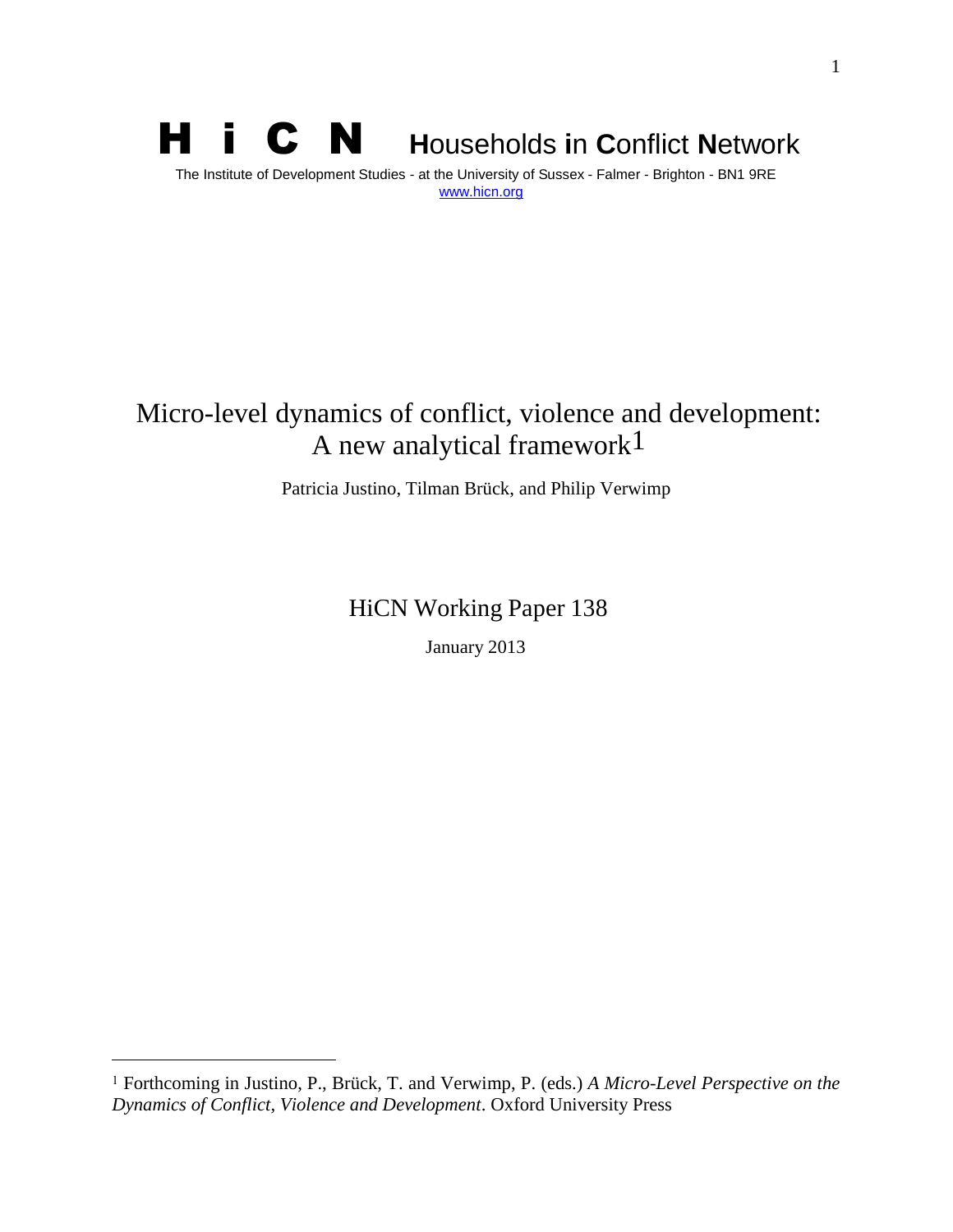# **Introduction**

Violent conflict is arguably one of the most important challenges facing the world today. The incidence of international and civil wars has decreased in recent years (Harbom and Wallensteen 2009), but the legacy of violence persists in many countries, affecting the effectiveness of global development, international peace and democracy-building processes worldwide, as well as disrupting the living conditions of local populations, often for generations. Yet, we have limited rigorous evidence of how people live in contexts of conflict: what choices they make, how institutional arrangements impact on and are affected by these decisions, and what policies may work in strengthening peace and post-conflict development processes. This lack of systematic understanding of the interplay between violent conflict and development has limited the effectiveness of policy interventions, and weakened processes of state- and peace-building in areas affected by conflict and violence.

For a long time, research on the causes of violent conflict focused on the mediation and resolution of conflicting interests between governments and opposing groups, <sup>2</sup> while studies on its consequences have concentrated on estimating the costs that wars impose on countries.<sup>3</sup>

<sup>2</sup> See Hirshleifer (2001), Garfinkel (1990) and Skaperdas (1992) at the theoretical level, and Collier and Hoeffler (2004) and Fearon and Laitin (2003) at the empirical level. This literature is reviewed in Blattman and Miguel (2010).

3 For instance, Stiglitz and Bilmes (2008), Brück, de Groot and Bozzoli, (2012), Brück, de Groot and Schneider (2011), Knight, Loayza and Villanueva (1996), Collier (1999) and Stewart and FitzgGerald (2001).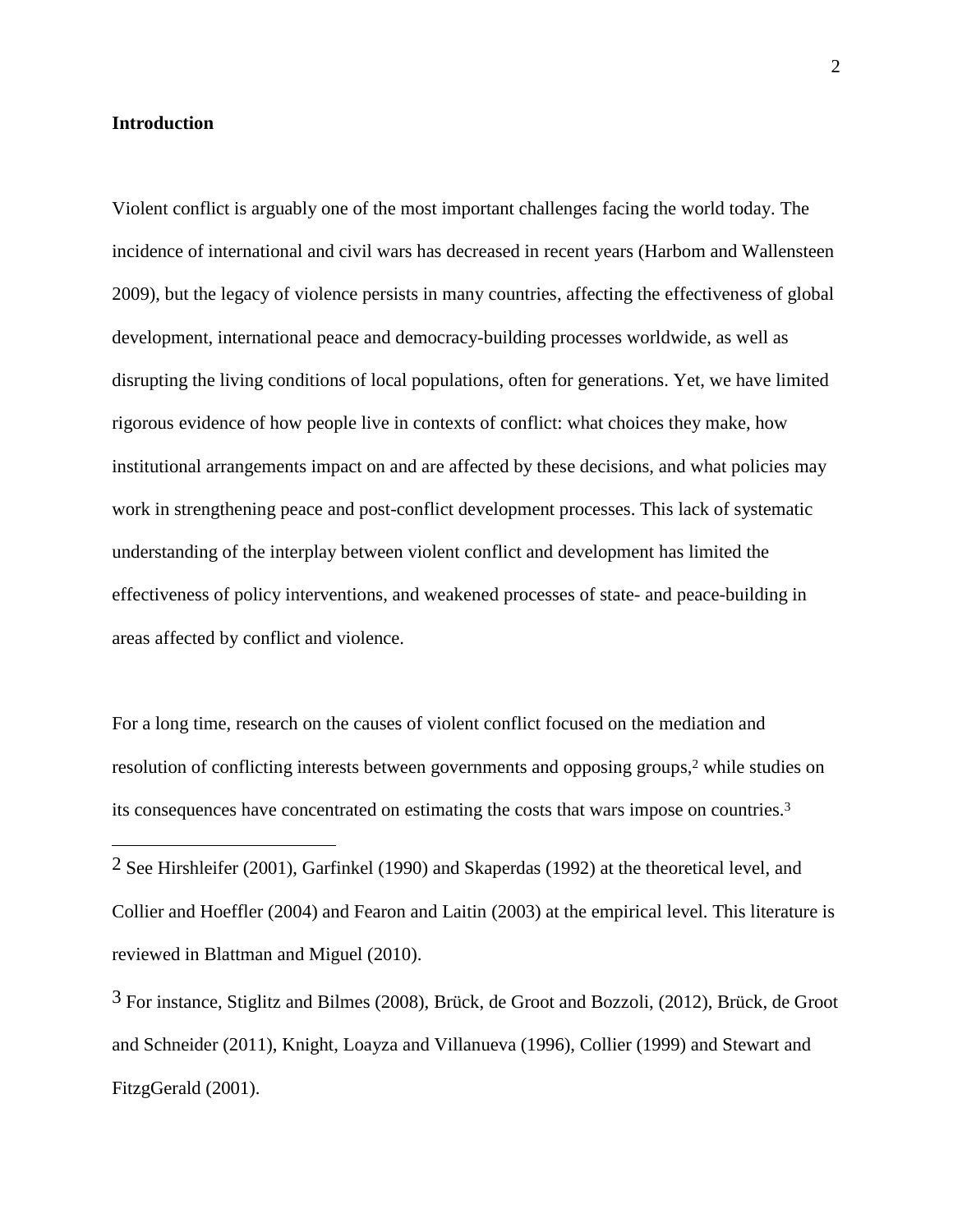Programmes of conflict resolution have also typically been driven by concerns with state security and state capacity (UN 2004, 2005). This perspective has come under criticism for its insufficient consideration of the role of local conflict dynamics in the outbreak and duration of civil wars, and the impact of armed conflicts on the lives of individuals, households and communities affected by violence (Autesserre 2011; Justino 2012a; Kalyvas, Shapiro and Masoud 2008; Verwimp, Justino and Brück 2009).

While research at more aggregate levels has been important in advancing our understanding of global patterns that may drive or trigger violent conflict, as well as informing research and policy on the global costs of conflict, it has been less useful for uncovering mechanisms that may explain sub-national patterns of conflict (for instance, why conflict happens in some communities or regions but not others), variation in types, forms and consequences of violence (for instance, why some people are targeted by armed groups, or why some wars are very brutal while others are less so), and variation in the consequences of violent conflict (for instance, why and how some groups and regions benefit from the institutional transformation effected by violent conflict, while others lose out).

At a fundamental level, the factors that explain the outbreak, the continuation, the end and the consequences of violent conflict are closely interrelated with how people behave, make choices and interact with their immediate surroundings, and how all these factors may shape the lives and livelihoods of those exposed to conflict and violence. This volume makes the argument that individuals, households, groups and communities are at the centre of processes and dynamics of violent conflict. Understanding these processes is critical, shaping how we support institutional,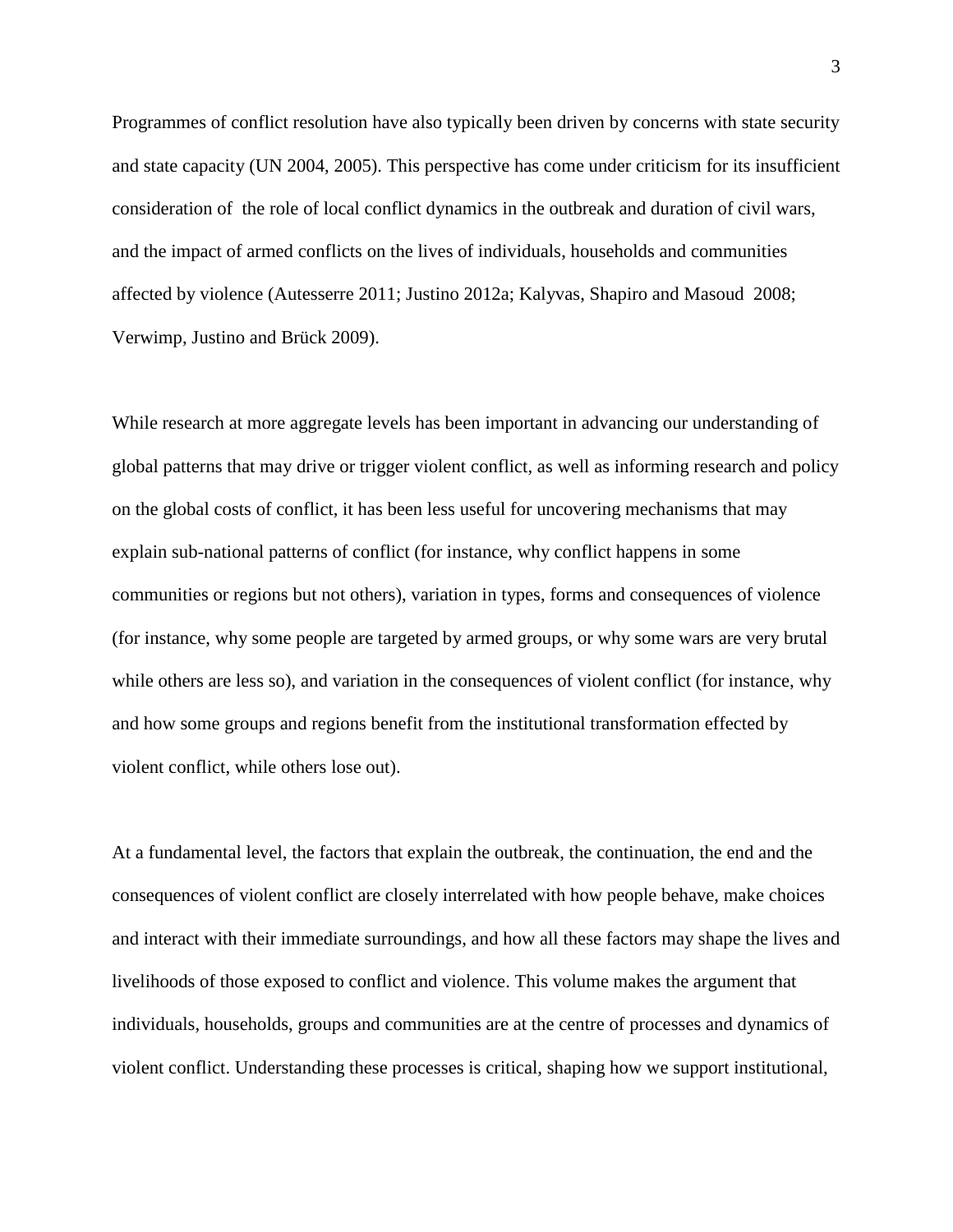social, political and economic capacity in areas of violent conflict, identify factors leading to the success or failure of conflict prevention measures, and improve options for conflict mediation, prevention and resolution. To that purpose, this volume presents a collection of in-depth analyses that resulted from a major five-year research programme – MICROCON – funded by the European Commission under its 6<sup>th</sup> Framework Programme.<sup>4</sup>

The main contributions of this volume – and of the MICROCON programme in general – are threefold. First, we contribute towards the theoretical and conceptual understanding of violent conflict by outlining fundamental micro-foundations of violence and conflict. These microfoundations result from complex interactions between people's behaviour and choices on the one hand, and the ways in which local institutions and social norms transform and are transformed throughout processes of violent conflict on the other hand. Second, we provide the most systematic and comprehensive empirical evidence to date on the micro-foundations of violent conflict, based on the collection and compilation of original data using a mix of quantitative and

<sup>4</sup> MICROCON is a consortium of 24 research institutes based in Europe, South Asia, Africa, Latin America and North America. The aim of the MICROCON programme is to advance knowledge in the field of conflict analysis through the construction of an innovative micro level, multidisciplinary approach that promotes in-depth understanding of individual and group interactions leading to and resulting from violent conflicts. Between 2007 and 2012, the programme conducted research in over 50 case studies and collected primary qualitative and quantitative data in over 20 locations. MICROCON has produced 12 PhD theses, over 70 research papers, 19 policy papers and a series of policy briefs on the programme's main findings. See [www.microconflict.eu.](http://www.microconflict.eu/)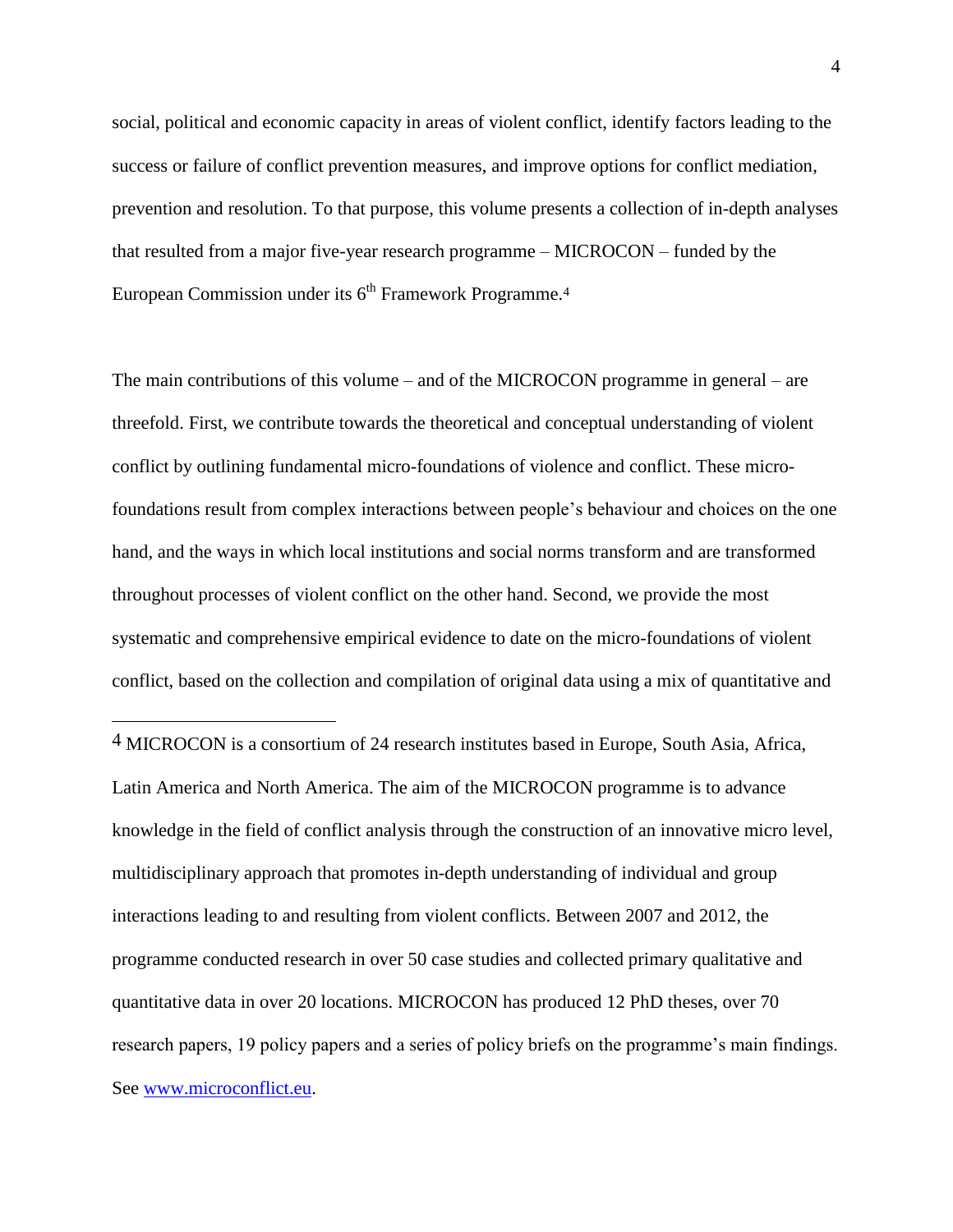qualitative methods – including surveys, interviews, life histories and experiments – in several conflict-affected countries. Third, we have and will continue to make use of our research to support policy planning in fragile and post-conflict contexts aimed at enhancing social justice, decreasing poverty and preventing the renewal of violence. Policies in these contexts can be considerably strengthened by taking into consideration how the motivations, aspirations and daily realities of people affected by violence may affect development, peace-building and state reform efforts in post-conflict contexts. We hope that this volume will convince and inspire researchers and policy makers to place people affected by violent conflict at the heart of their thinking.

#### **1. Towards a micro-level perspective on violent conflict: an analytical framework**

Addressing violent conflict from a micro-level perspective implies finding answers to three fundamental questions: *What* does violent conflict mean at the micro level? *Why* do violent conflicts take place, and who are the actors involved in them? *How* does violent conflict impact on individuals, their families and their social groups, and how may these changes affect the course of the conflict? The answers to these questions constitute what we define in this volume as the *micro-foundations of violent conflict*. These answers, we argue, will allow us to better understand why violent conflicts start, persist, end or re-ignite, why peace agreements, recovery programmes and demobilisation processes sometimes work, but sometimes do not, and why some regions and countries recover from conflict but others find themselves in persistent cycles of violence and suffering. The answers to these questions are discussed briefly below, and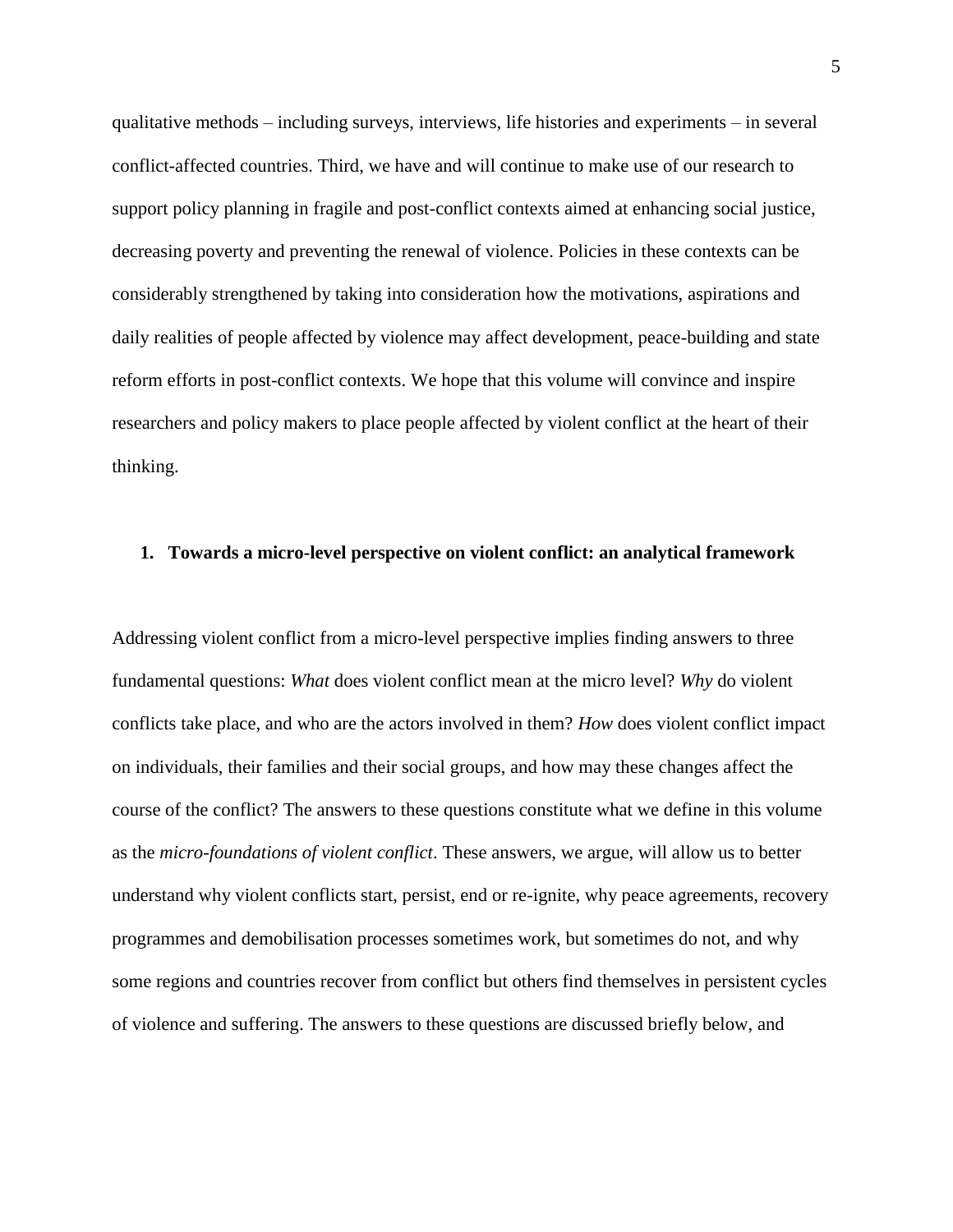addressed in more detail in Parts I, II and III of this volume, respectively. Part IV deals with the policy implications of these answers.

# *1.1. The concept of violent conflict at the micro level*

There are significant challenges involved in understanding conflict from a micro-level perspective, and in thinking about the causes and effects of conflict (and its full cycle) at the individual, household, group and community levels. Several authors have proposed more or less overlapping typologies of violent conflict, which include definitions of violence against citizens, civil wars, guerrilla wars, coups, revolutions and riots (for instance, Gupta 1990; Sambanis 2004; Small and Singer 1994). These typologies are difficult to uphold at the micro level because they differ in scale and may share similar qualitative characteristics from the point of view of individuals and households caught in their crossfire. While revolutions, uprisings and civil wars may have different macro-level narratives, the disorder they cause on the ground may be quite similarly experienced by those living in the areas of violence. Similarly, the same type of conflict, or indeed the same conflict, may affect people in quite different ways, leaving some households displaced, others dispossessed of their assets, others with dead, disabled or wounded family members and others worried or scared but physically unaffected. Some households may experience all of these impacts, while others may benefit materially, socially or politically from the conflict.

Rather than proposing new typologies, we define violent conflict as the systematic breakdown of the social contract resulting from and/or leading to changes in social norms, which involves mass violence instigated through collective action. This definition includes a variety of conflict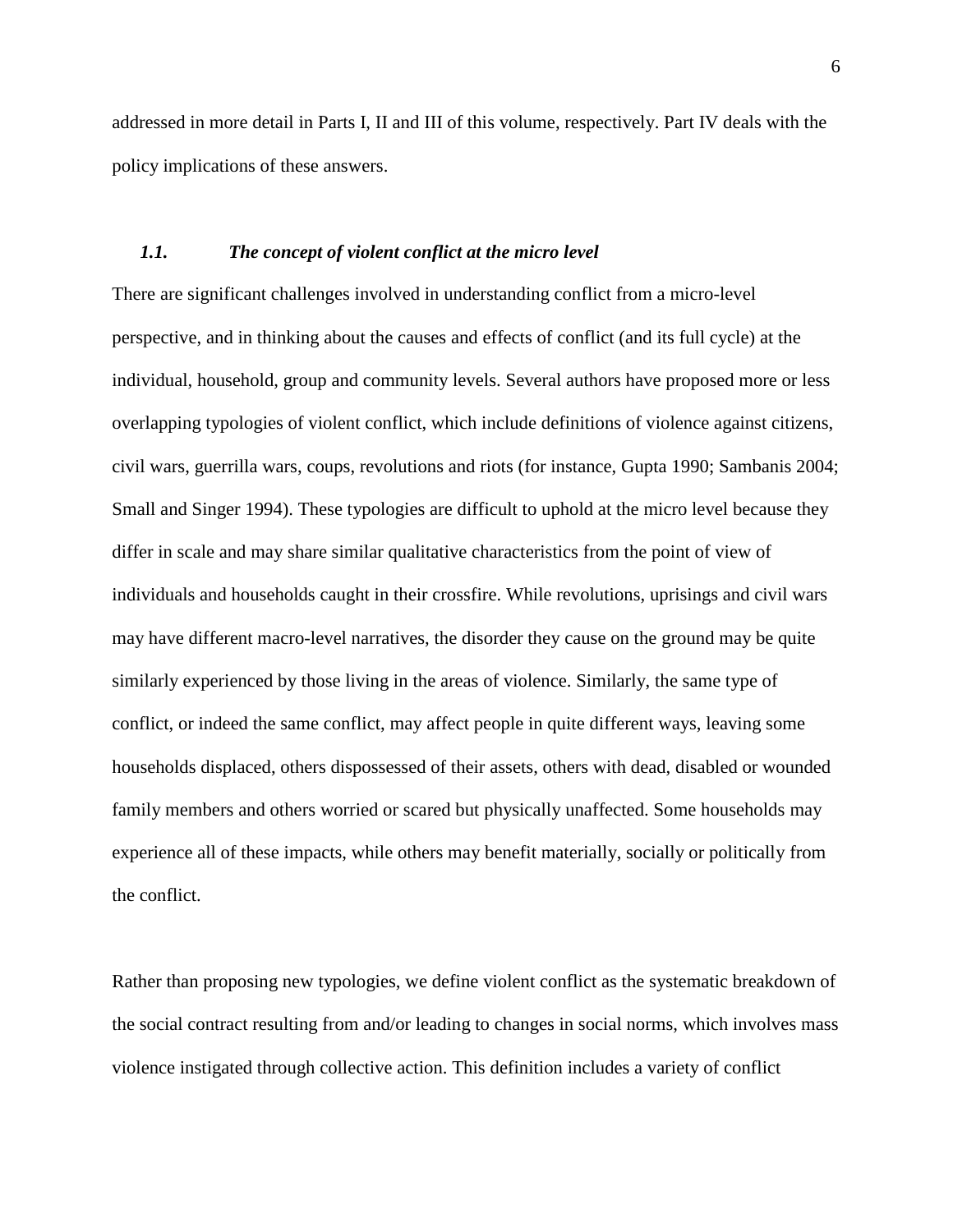intensities spanning from violent protests and riots to coups, revolutions, civil wars, genocide, international wars and terrorism. It excludes forms of conflict grounded on labour relations that do not result in mass violence, such as strikes and lockouts and other forms of labour action; conflicts instigated by individuals for self-gain that do not involve mass violence, such as thefts or robberies; and intra-household forms of conflict that do not necessarily degenerate into group violence, including domestic violence and bargaining processes within the household.

While this definition stays close to existing typologies of conflict, the micro-level perspective adopted in this volume departs from the existing literature in four fundamental ways: (i) the core unit of analysis, (ii) the focus on the violence, (iii) the notion of a continuum between conflict and peace, and (iv) the focus on the breakdown of the social contract as the underlying condition for the emergence of violence. These four elements have, in turn, wide implications for how violent conflict and its causes and consequences can be understood and measured. Below, we discuss briefly these key concepts. We discuss also the issue of measurement of the dynamics of conflict, violence and development from a micro-level perspective, central to all the chapters in this volume.

#### *Unit of analysis*

The core units of analysis common to all chapters in this volume are the individual, the household, the group and the community, defined collectively as the 'micro-level'. Violent conflicts are generally a collective process. However, groups do not constitute uniform entities, but are rather formed by interactions at several cultural, social, political and economic levels of different individuals, their families and their social networks, driven by common (but not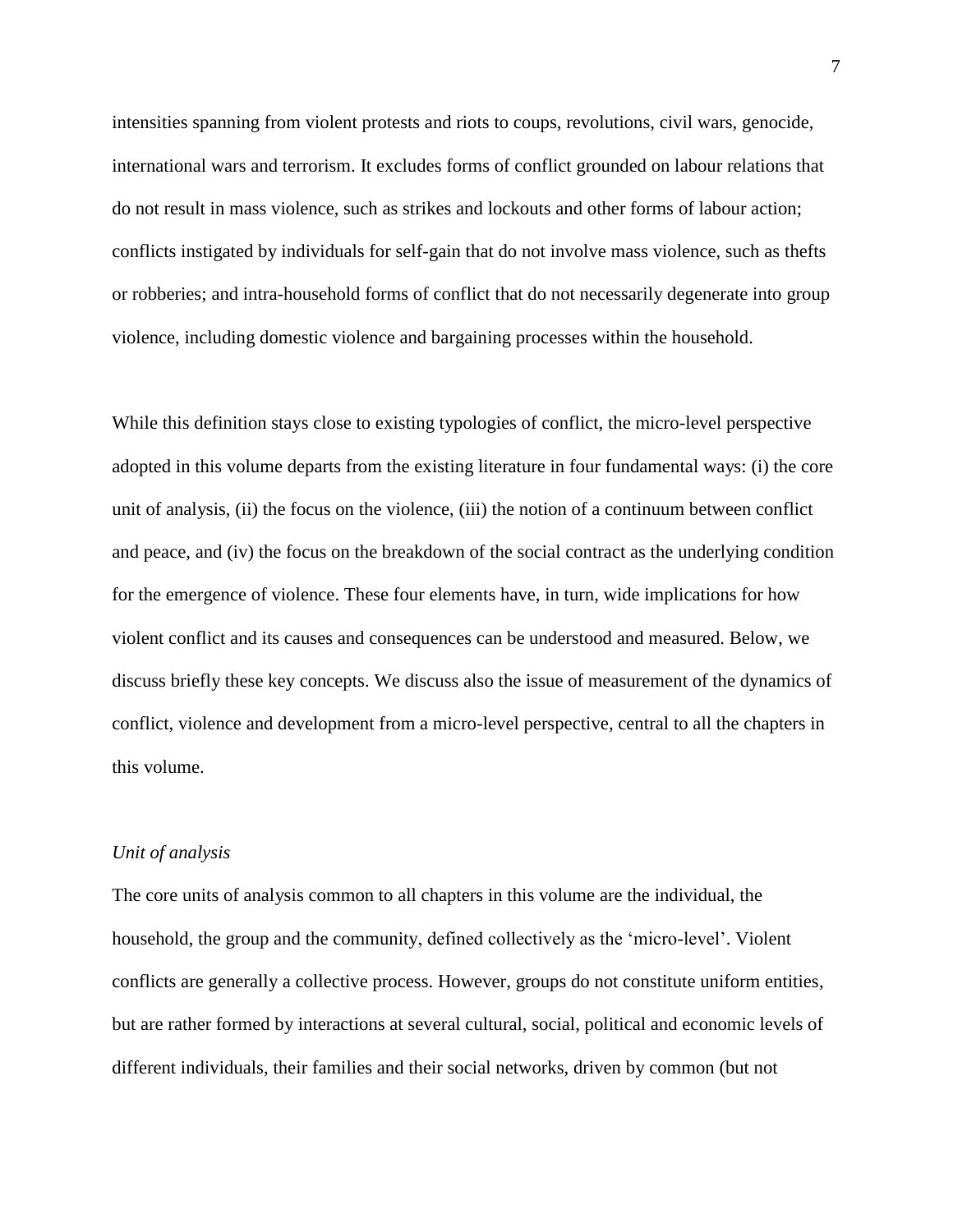necessarily equal) interests and aspirations. Political, social, economic and cultural processes and norms of interaction between individuals, households and groups simultaneously affect and are affected by violent conflict. This includes, for instance, the short- and long-term impact of violent conflicts on livelihoods, socio-economic security, health and migratory movements, and the formation of group interactions and social networks themselves. At the same time, the ways in which people behave, adapt and live have important effects on how conflict evolves and takes shape in different areas. Individuals are not merely passive victims of conflict; they have agency (Justino 2009, 2012a and the chapters by Raeymaekers, Zetter and co-authors and Justino in this volume). These include ordinary civilians, members of insurgent groups, counterinsurgent groups and government armed forces, as well as political decision-makers and political opponents. All of these actors are affected in multiple ways (directly or indirectly, positively or negatively) by violent conflict. Their behaviour, choices and aspirations have in turn considerable effects (which may be more or less direct) on the course and duration of the conflict, as discussed in Part II of this volume.

#### *The violence in violent conflicts*

As emphasised in the groundbreaking analysis of civil wars by Stathis Kalyvas (2006), the notion of violence is central to understanding violent conflict from a micro-level perspective. There is a relationship between the idea that conflict reflects a societal and economic disequilibrium (a temporary condition) and the tendency to treat incidents of mass violence as irrational or emotional. As argued in a large literature on political violence, conflict is normal and rational (Keen 1998, 2000), and may be in many settings part of a social equilibrium (Lubkemann 2008). Social choices, development processes and political change are inherently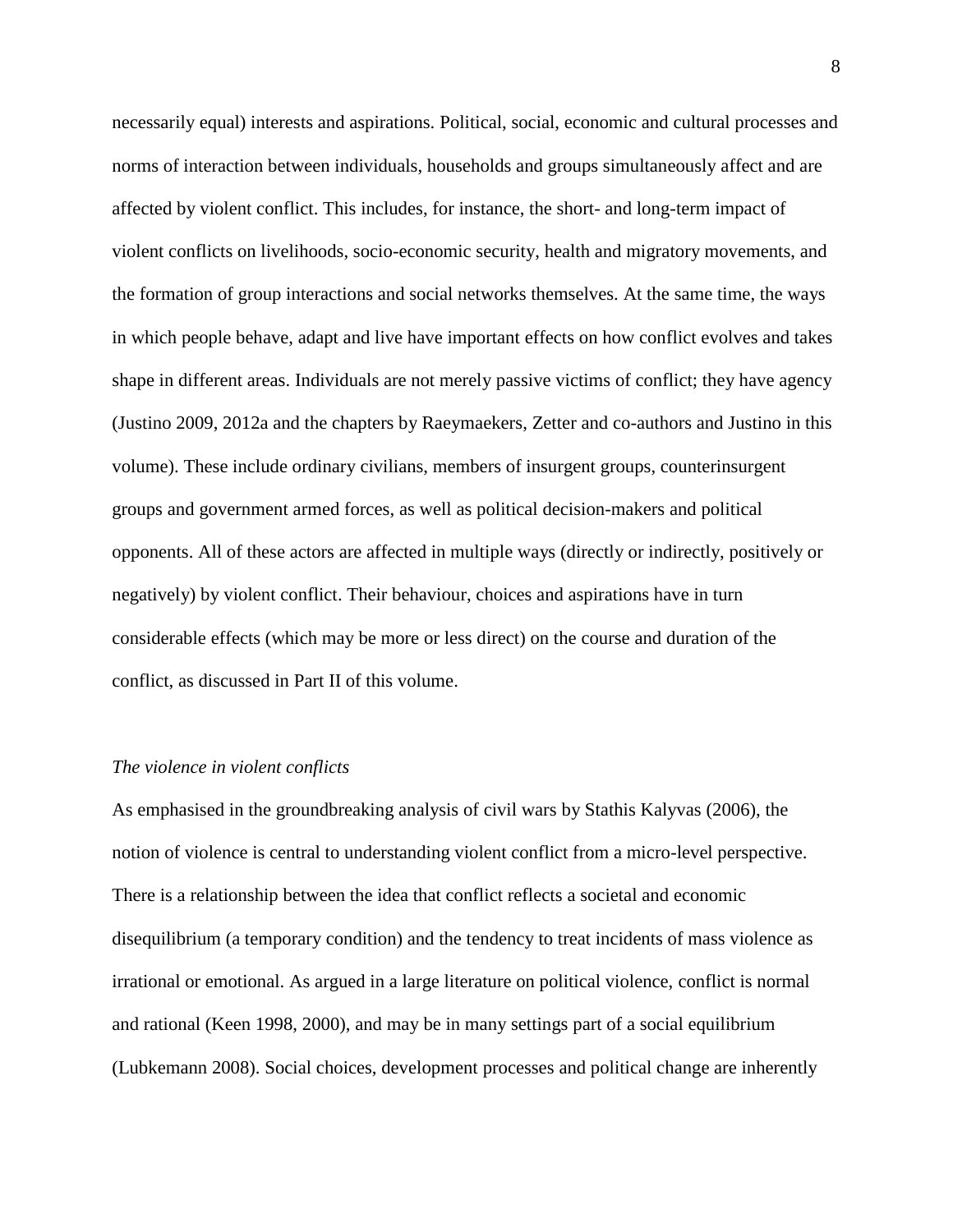conflictual processes because the status quo will always benefit some sectors of society, while any proposed reforms will benefit other sectors (Acemoglu and Robinson 2006). One of the main aims of this volume is to better understand the conditions under which social, economic or political conflict is managed or addressed through the use of violence, and how organised violence is used as a strategic choice to achieve particular objectives concerning the way in which society and politics are organised and power is distributed (Justino 2012a, 2012b).

Some forms and episodes of violence may be perceived to be legitimate, while others will be seen as illegitimate. In many situations, the legitimacy of an act of violence is open to debate. Therefore, we do not a priori distinguish between legitimate and illegitimate violence in our approach since violent conflict may legitimise (and legalise) various forms of violence. There may also be no objective understanding of legitimate or illegitimate violence, and some manifestations of violence may be perceived as either one or the other. The emphasis in this volume is on the subjective aspect of legitimacy – for the resolution of violent conflicts and the sustainability of peace processes depend on what people perceive as legitimate, not on what others define to be so.

The issue of legitimacy is also important from a policy perspective (World Bank 2011). On the one hand, violent conflicts entail a direct challenge to the legitimacy of the state to maintain the monopoly of violence. On the other hand, contested states and donors alike wish to build legitimacy in conflict-affected countries as a direct way of strengthening peace, stability and economic growth. A more subtle variant of this perspective aims at building grassroots cohesion and trust as a way of achieving peace. Either in its top-down or bottom-up versions, legitimacy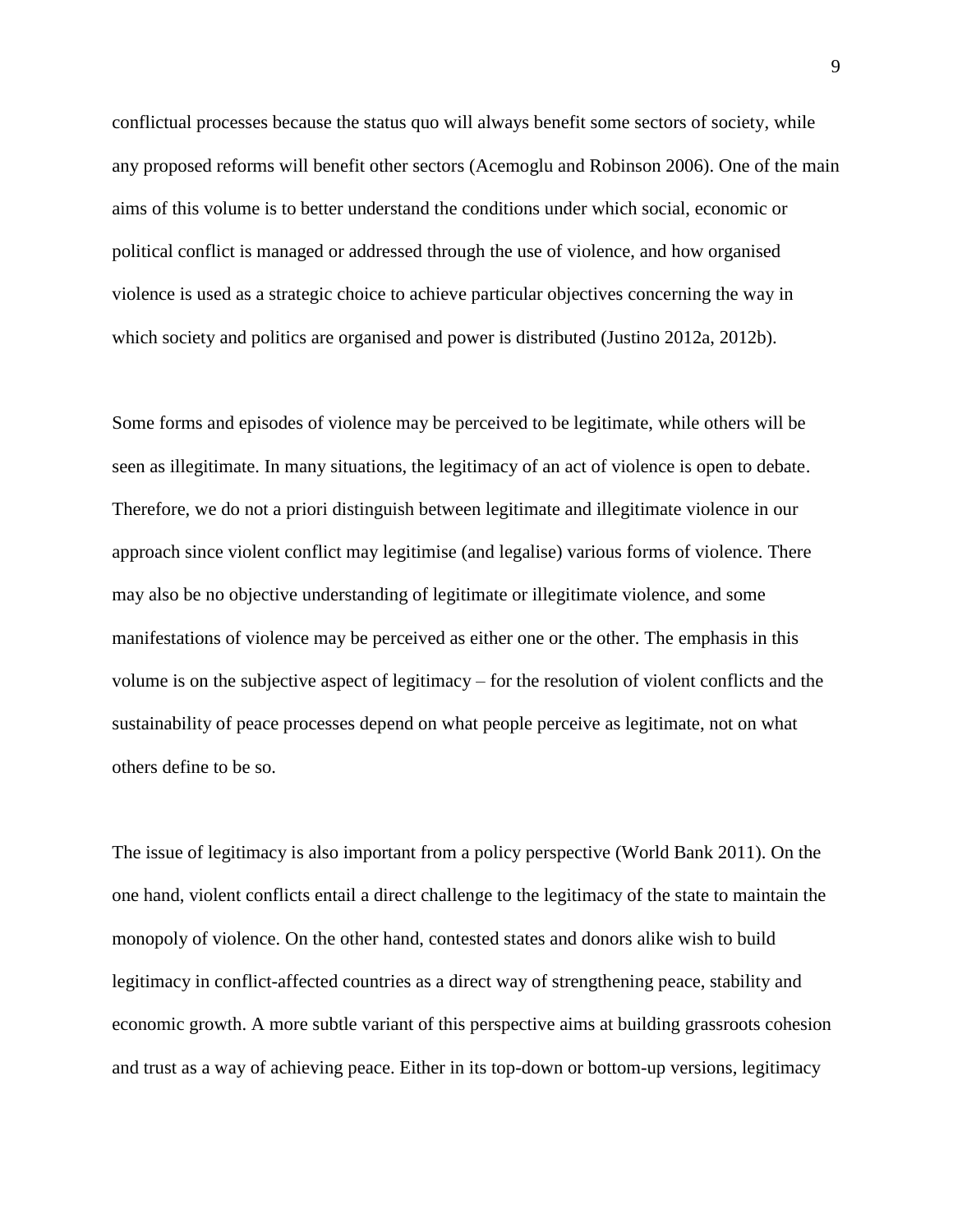has become a panacea to the success of peace and stability processes. While there is no rigorous evidence (never mind consensus) on what works and what does not work in peace-building interventions (as argued in the chapter in this volume by Carlos Bozzoli and his co-authors), such programmes often risk confusing the symptoms with the causes. In some circumstances, low state legitimacy may provide the conditions for the emergence of violent conflicts, though more often than not it is a symptom of underlying social disequilibria. Hence, tackling legitimacy without addressing the causes of it is akin to trying to cure a bacterial infection with an aspirin: the fever may be reduced, but the disease remains in place.

The focus on violence proposed here is particularly instrumental in terms of helping us to understand the conflict system itself. Methodologically, a focus on violence enables us to disaggregate conflict by considering more nuanced changes in the nature and intensity of conflict across space and time, and within a given country or year (Brück et al. 2012). Members of the same household may experience conflict in different ways depending on their level of exposure to the different modalities of violence, for example through displacement, war crimes, dispossession, recruitment, and so forth. We can identify much more readily causality between variables, and the underlying mechanisms explaining such causality, by accounting for nuanced ways in which violence affects different people and the different forms it takes in each context. This approach to the analysis and measurement of conflict is a major legacy of the MICROCON programme, reflected in many of the empirical papers produced in MICROCON and discussed in this volume, where the variable of interest is usually the type and level of violence experienced by any given individual, household, group or community across the full conflict cycle.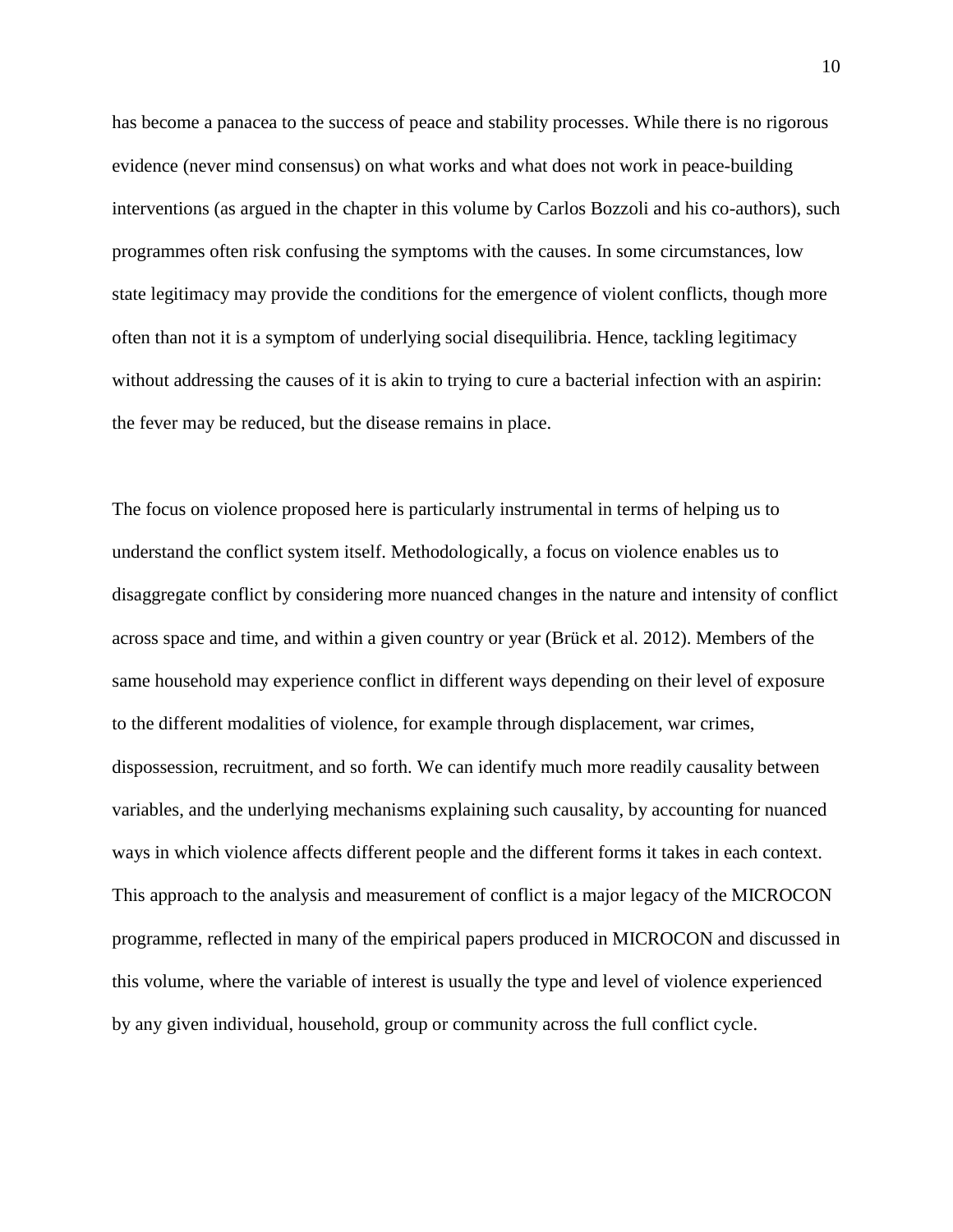# *Cycles of conflict and peace*

A central element in looking at violent conflict from a micro-level perspective is the observation that conflicts occur in cycles, with the degree of violence intensity rising and ebbing, and with different violent episodes being linked to each other. In addition, we do not see conflict and peace as necessarily representing opposite ends of a continuum, but rather as coexisting in different degrees of intensity. This perspective transcends previous often uni-dimensional approaches to the analysis of violent conflicts, where states of conflict and violence would be contrasted with states of peace. In this respect, the various chapters in this volume consider closely the paths through which processes of violent conflict operate at the individual level, and how everyday violence becomes integrated into a person's social, risk and time preferences (Bozzoli, Brück and Muhumuza 2011; Voors et al. 2012), into the accumulation of health and human capital over the whole lifespan (for instance, among others, Bundervoet, Verwimp and Akresh 2009), into activities and coping strategies (Brück, Llussá and Tavares 2011; Brück, Naudé and Verwimp forthcoming; Bozzoli, Brück and Wald forthcoming; Gafaro, Ibáñez and Justino 2012; Tranchant, Justino and Müller 2012) and into the institutional and normative organisation of social networks and communities for a long time after the end of the initial conflict (Justino 2009, 2012a, 2012b).

Violent conflict entails large destruction, but is simultaneously accompanied by extraordinary feats of resilience by individuals, household and communities, by the rise of new opportunities, as well as by tremendous local institutional transformation where peace, order and violence intermingle in new everyday realities. At the same time, formal peace agreements do not necessarily represent the end of violence, and pockets of instability tend to persist or emerge in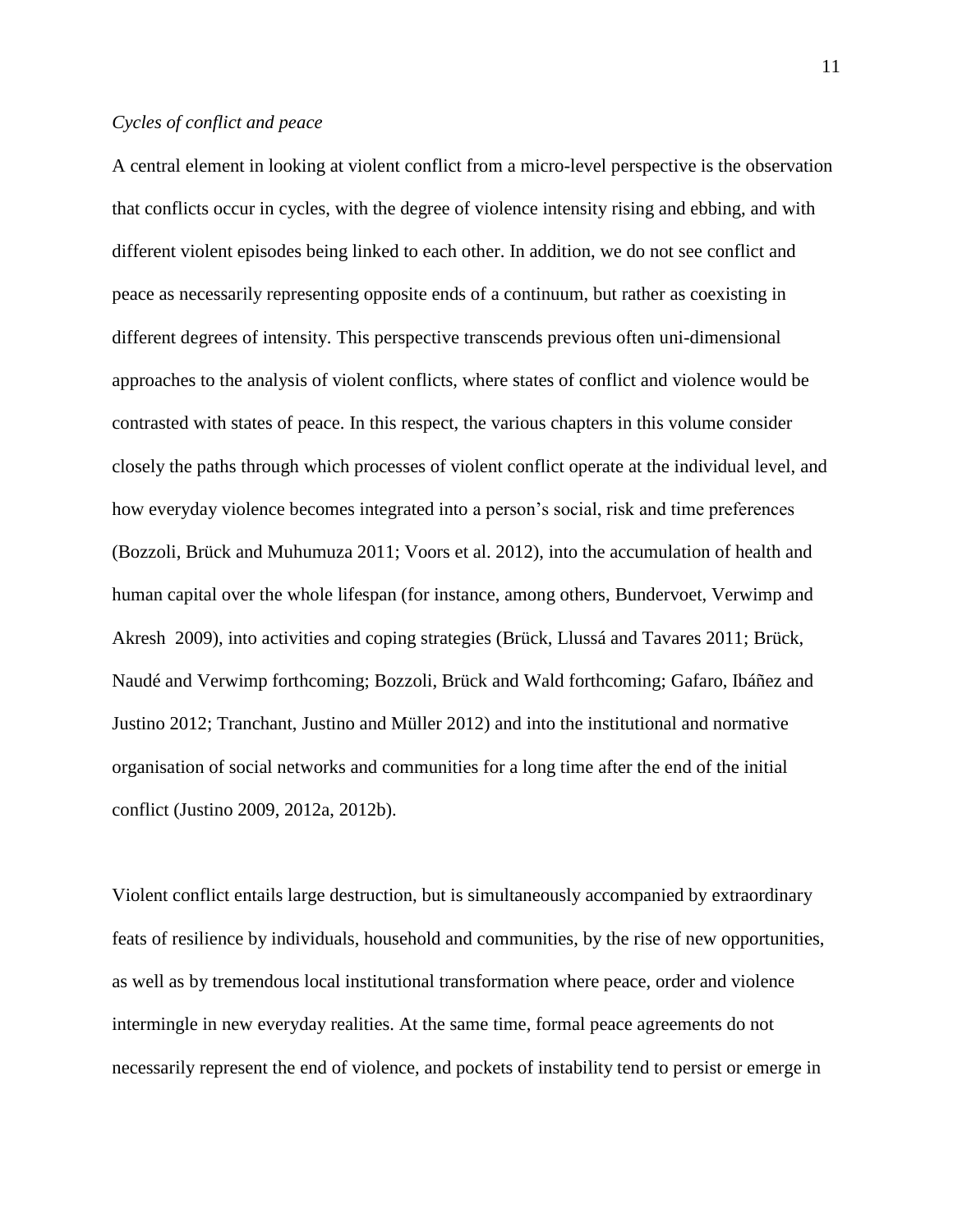post-conflict settings. These points are brought together conceptually in the chapter by Timothy Raeymaekers, and formalised theoretically in the chapter by Jose Cuesta and Mansoob Murshed. Both chapters emphasise the complex processes of negotiation and exchange – the 'social navigation' (Vigh 2006) – that take place as part of the onset and duration of violent conflicts, and at different levels of analysis. The analysis of such complex multi-level interactions between conflict, order, violence and peace constitutes one of the main features of the MICROCON programme.

# *The breakdown of the social contract*

One last pillar in the micro-level approach to the analysis of violent conflict is the recognition that violence only emerges in very specific circumstances. Some societies, despite having conditions pre-disposing them to violent conflict, such as horizontal inequality, polarisation and natural resource rents, do not descend into conflict. There must hence be other institutional factors at work. Cuesta and Murshed (2008) and Addison and Murshed (2001) define these factors overall as the weakening or breakdown of the social contract. The social contract incorporates the institutional mechanisms that allow for peaceful conflict resolution, and it can break down when there is a contest over the monopoly of violence by the state, the protection and security of citizens, and the legitimate right to define and enforce property rights (in the broad, institutional sense) and the rule of law in a given territory.

In general, violent conflict is unlikely to take hold if a country has a framework of widely-agreed rules, both formal and informal, that govern the allocation of resources and rents and the peaceful settlement of grievances (Besley and Persson 2011; North, Wallis and Weingast 2009).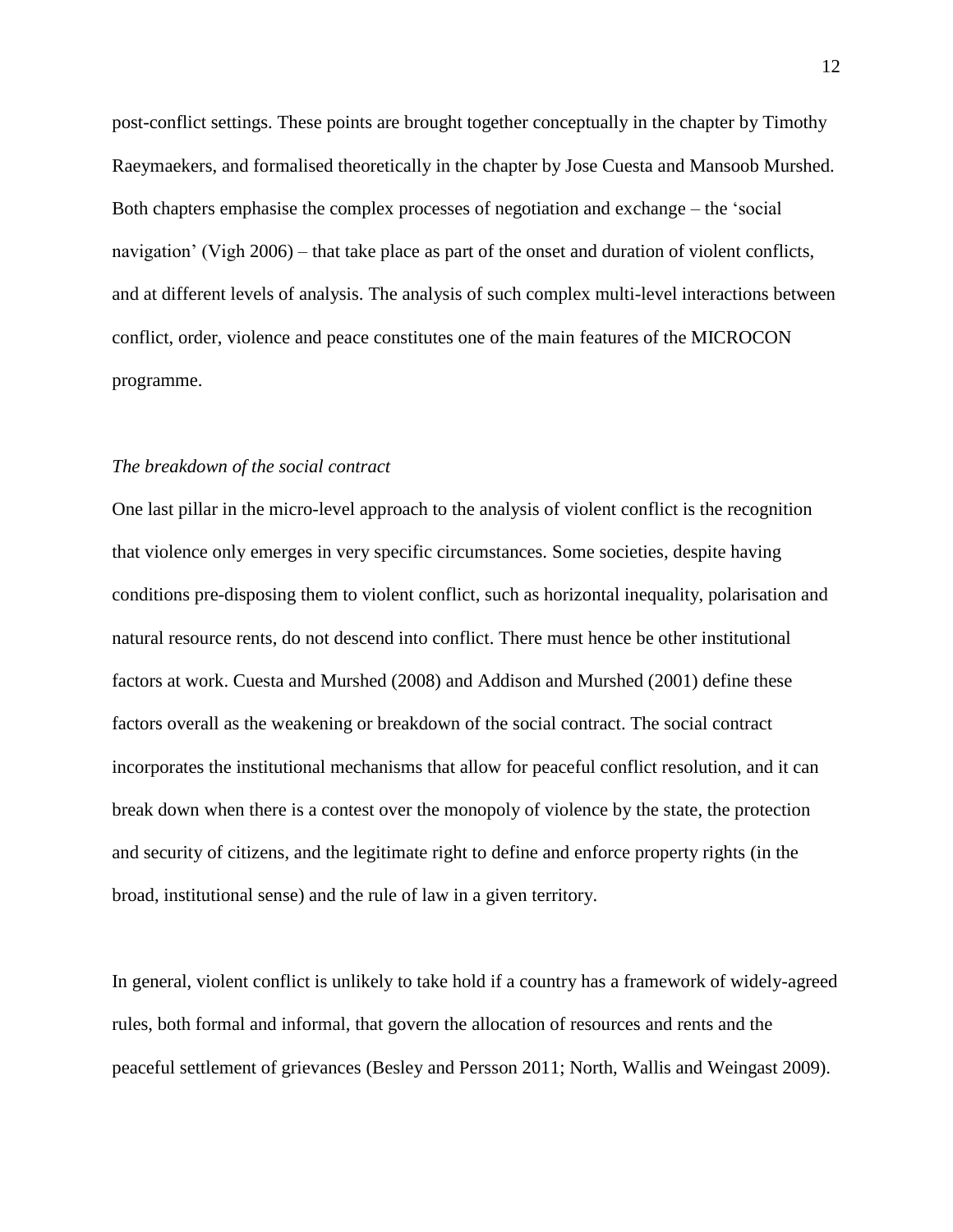Such a viable social contract can be sufficient to restrain, if not eliminate, opportunistic behaviour, the violent expression of grievances and the use of violence to resolve social conflict or access the mechanisms of power and decision-making. Violent conflict as we understand it in this volume is a reflection of the breakdown of a contract governing interactions between the state and its citizens, which in turns opens up opportunities for the strategic use of violence to change existing institutions and forms of power distribution, instead of peaceful conflict resolution mechanisms.

The notion of the breakdown of the social contract is very helpful for the understanding of conflict from a micro-level perspective because it focuses our attention both on the institutional aspects of peace and conflict, and on the distributional consequences of violent conflict. In particular, as discussed in the final chapter of this volume by Patricia Justino, violent conflict may shape new social orders, leading to the emergence of new social contracts.

## *Measurement*

One of the main challenges in the analysis of violent conflict from a micro-level perspective is the absence of adequate rigorous information on local conflict processes and dynamics. This partly results from the focus of traditional security studies on the state and on state capacity and state agency. There are, in addition, a number of difficulties associated with the collection of data in conflict areas, including the destruction associated with violence and the potential ethical and security challenges (Brück et al. 2012). Furthermore, data analyses that attempt to understand conflict processes at the micro level face a number of methodological challenges, such as selection effects, the fact that conflict events tend to be highly clustered geographically, the fact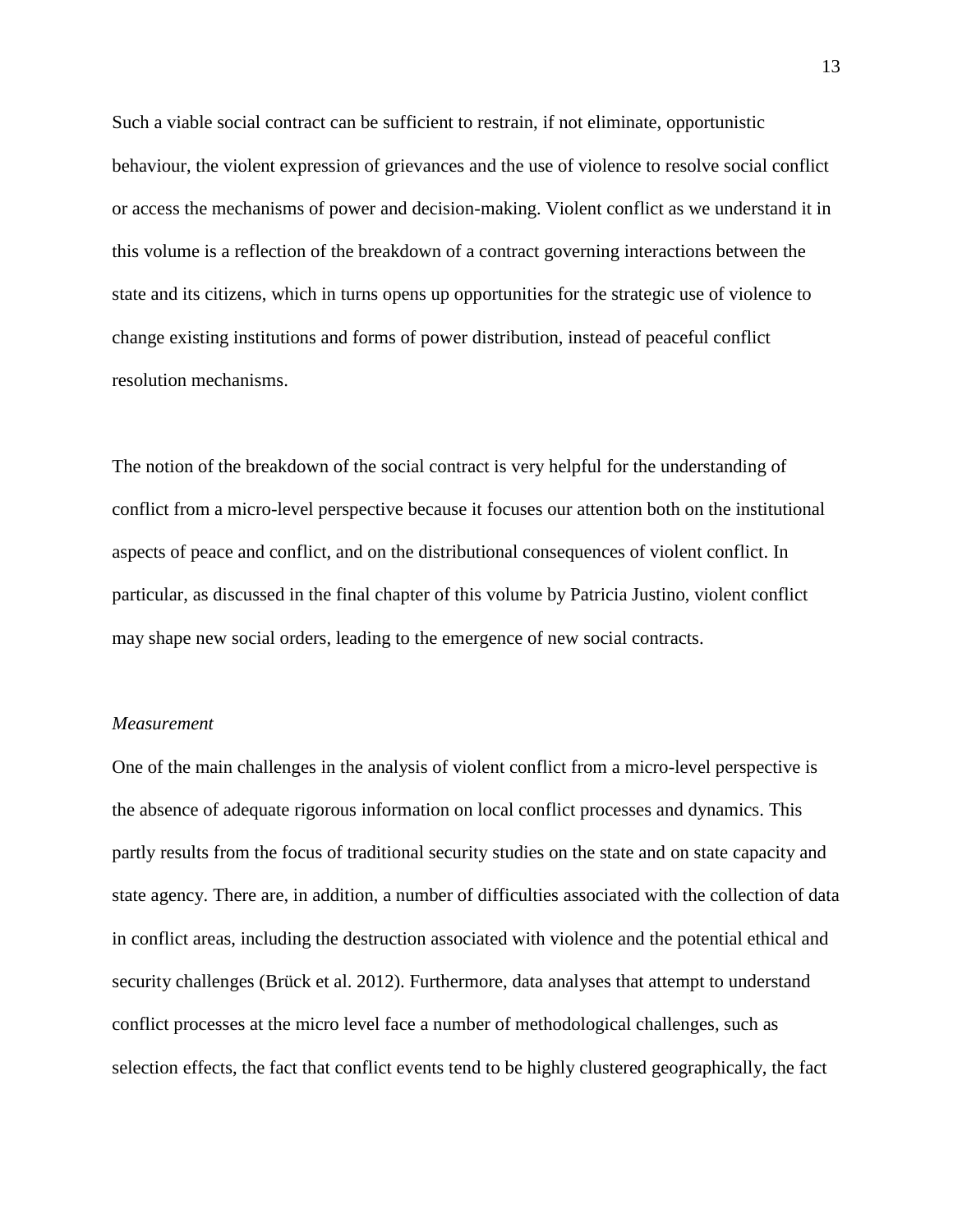that many of the occurrences or types of actors that conflict surveys will want to focus on may be in very small numbers, and difficulties in linking the objects of surveys with contextual information (Verwimp, Justino and Brück 2009).

For a long time, these difficulties prevented researchers exploring in much detail the relationship between violent conflict, individual and household behaviour, and local institutional transformation in a rigorous way. This has started to change in recent years with the wider availability of good micro-level evidence based on quantitative and qualitative data collection efforts, in which MICROCON and other related research initiatives such as the Households in Conflict Network,<sup>5</sup> played a central role. This body of empirical research has developed in three broad directions. <sup>6</sup> The first is based on data specifically collected to uncover causes and functions of violent conflict at the micro-level. This has been so far an uncommon approach and includes a limited number of surveys of former soldiers and members of rebel movements (Arjona and Kalyvas 2011; Guichaoua 2007, 2010, 2011; Humphreys and Weinstein 2008; Weinstein 2006), and of civilian populations affected by violence (Bundervoet, Verwimp and Akresh 2009; Calderón, Gáfaro and Ibáñez 2011; Gupte, Justino and Tranchant 2012; Nillesen and Verwimp 2010a, 2010b; Seekings and Thaler forthcoming; Verwimp and Bundervoet 2008). The second direction is the use of socio-economic datasets in conflict-affected regions that were not explicitly collected for the analysis of processes or consequences of violent conflict per se, but that can be used to that purpose by being creatively merged with conflict event data (for instance, Bernal 2011; Badiuzzaman, Cameron and Murshed 2011; Bozzoli and Brück 2009;

 $\overline{a}$ 

<sup>5</sup> See www.hicn.org.

<sup>6</sup> For a comprehensive survey see Verwimp, Justino and Brück (2009).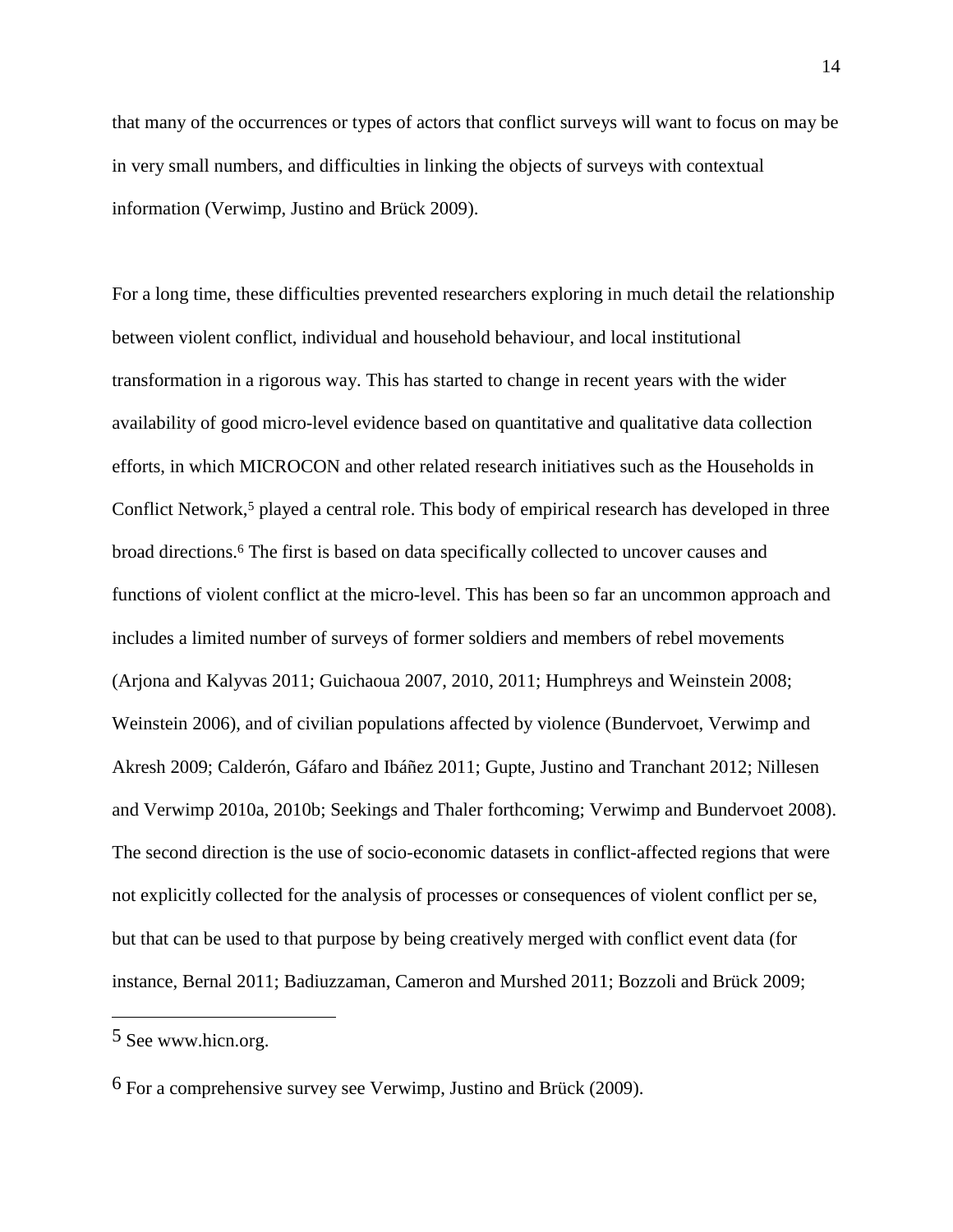Bozzoli, Brück and Muhumuza 2011; Calderón and Ibáñez 2009; Camacho 2008; Douarin, Litchfield and Sabates-Wheeler 2012; Dube and Vargas 2007; Guerrero-Serdán 2009; Ibáñez and Moya 2010a; Justino and Shemyakina 2010; Justino, Leone and Salardi 2011; Muller and Vothknecht 2011; Shemyakina 2011a, 2011b). The third direction has been the development of qualitative and quantitative analyses of populations affected by violent conflict, based on small samples and limited geographic locations (Arnaut 2012; Jennings and Nikolić-Ristanović 2009; Karamelska and Geiselmann 2010; Lecoutere 2011; Lecoutere, D'Exelle and van Campenhout 2010; Lindley 2010; Lubkemann 2008; Nordstrom 1997; Raeymaekers 2011; Voors et al. 2010; Walraet 2011; among others), but containing a wealth of information on conflict processes, community structures and institutional changes at the local level. These empirical approaches, discussed in different ways across all chapters in this volume, have led to wider availability of valuable evidence on conflict processes, as well as the accumulation of expertise on how to conduct high-level rigorous research in contexts of extreme insecurity.<sup>7</sup>

## *1.2. A micro-level perspective on the causes of violent conflict*

The macro-level perspective on conflict analysis that has dominated the conflict literature has been particularly effective at generating understanding of global patterns that may drive or trigger violent conflict. This lens has been less useful for gaining a better understanding of who are the real actors in the outbreak and continuation of violent conflicts, and why some individuals and groups participate in violent acts, while others do not. Individual motivations

 $7$  The MICROCON programme has trained over 30 young researchers in the use of a variety of methods for data collection in conflict-affected countries, and in the use of appropriate analytical techniques (see [http://www.microconflict.eu/events/training\\_events.html\)](http://www.microconflict.eu/events/training_events.html).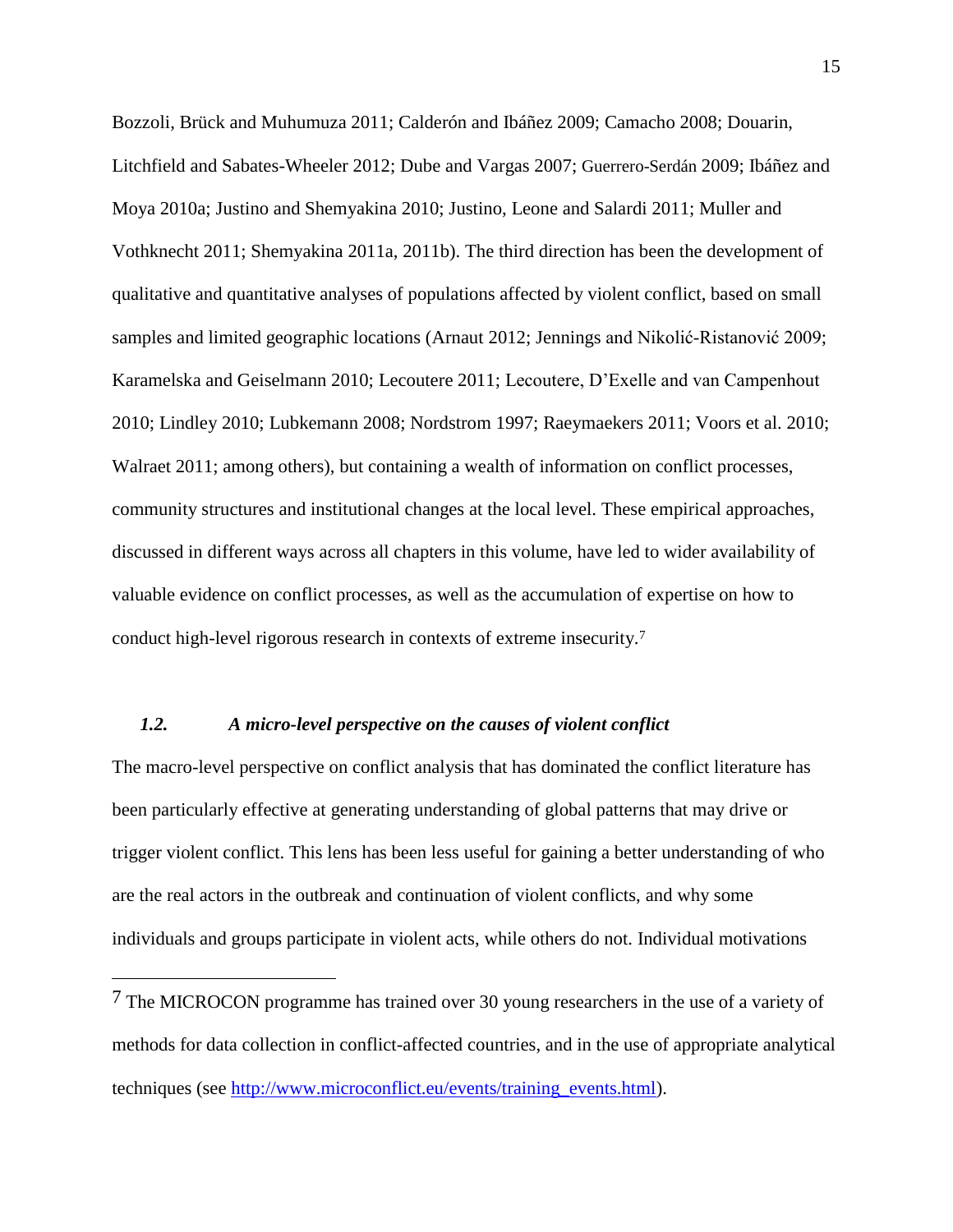differ significantly across sex, age, ethnic, religious and other social, cultural, political and economic group divisions. They also depend crucially on processes of group mobilisation and interactions with local institutions and norms that will impact on individual and household decisions to participate or refrain from participating in violent conflicts. Part II of this volume deals with the motivations, choices and aspirations of individuals, households, groups and communities involved in violent conflicts.

Armed conflict, or any other form of mass organised violence, only occurs when a number of individuals behave violently. While this may not constitute an immediate cause for the breakout of violent conflict, participation in collective violence (voluntary or forced) is a fundamental condition for the feasibility of any violent conflict. Violence is used strategically by certain groups of actors – the entrepreneurs of conflict, as emphasised by Yvan Guichaoua in this volume – to achieve certain objectives. Then others (the followers) get caught up in this process, either by choice or by force. This starts a dynamic process of interaction whereby the behaviour (or expected behaviour) of one group will determine and be affected by the (expected) behaviour of other actors. The effectiveness of policy interventions in the areas of conflict prevention and demobilisation is dependent, therefore, on understanding the multiple objectives of individuals and the way in which they, and the means to achieve them, interrelate.

Recent literature on violent conflict has mostly concentrated on two explanations for the origin of conflict: greed and grievance. The greed explanation emphasises the role of lootable rents in producing inter-group rivalry for their control (Collier and Hoeffler 1998, 2001), while the grievance concept refers to historical injustices and inter-group inequalities (Gurr 1970; Bircan,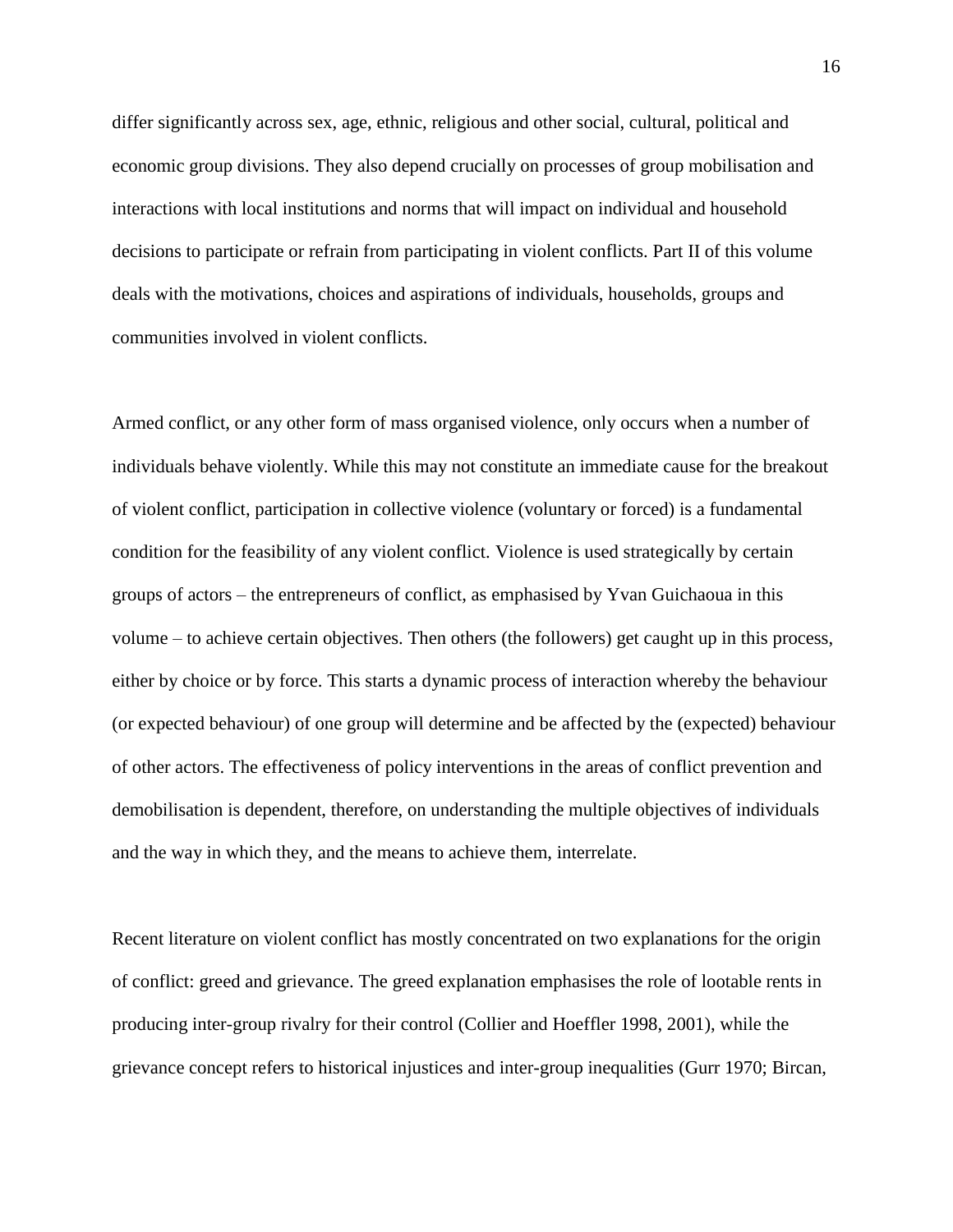Brück and Vothknecht 2010). While this literature is important for explaining aggregate causes (or at least triggers) of violent conflict, it is limited in its ability to explain how people are mobilised into violence. This is due to the focus on aggregate correlates of civil wars, with less focus on the mechanisms governing associations between aggregate variables. To give an example: overall, low GDP per capita is found to be one of the most robust determinants of civil war onset (Collier and Hoeffler 2004; Fearon and Laitin 2003). However, this finding lacks a clear micro-foundation because it is consistent with several models of individual behaviour. There are at least five potential micro-behavioural channels that may explain the correlation between low GDP and violent conflict. The first is the low opportunity cost of fighting: individuals that are unable to find regular employment may be attracted by the opportunities offered by rebel groups and other organised armed groups. Second, this explanatory model can also capture greed- and grievance-based motivations. Even when individuals hold jobs, they may still join armed groups because they may anticipate earning more at the end of a successful fight (greed). Third, individuals may join armed groups because they are discontent with the way society and the economy is organised through the current government (grievance). Fourth, the relationship between low GDP and the outbreak of civil wars may also result from the fact that poor countries in general have low capacity to protect civilians against violence, but also to suppress armed struggle. Hence, joining armed groups may have to do with the need of individuals to protect themselves and their families, because they realize that the government is unable or unwilling to do so. Finally, the decision to join armed groups may also be consistent with the belief that the government is too poor to defeat armed rebellion and, therefore, individuals do not have to fear the government if they join armed groups. Thus, one type of behaviour – joining an armed movement – may be consistent with at least five micro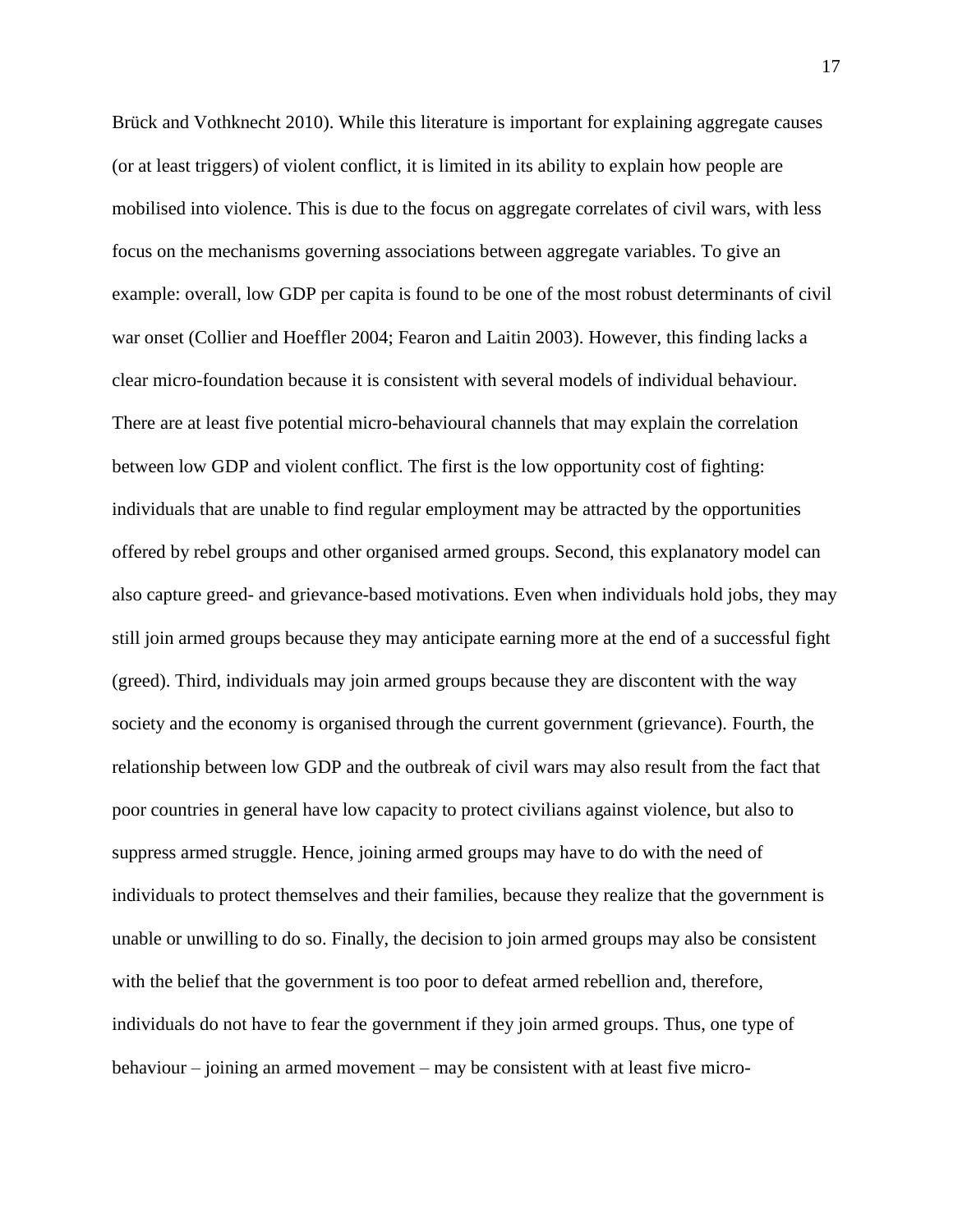foundations, all in turn consistent with the widely observed macro-level correlation between conflict onset and low GDP per capita. Which of these five (or more) explanations is correct (and there can be more than one at work at the same time), makes a large difference to how policy interventions should be designed to effectively prevent or mitigate violent conflict. For example, if the main motivation to join a rebel group is the security concern for individuals and their families, then a policy of counter-insurgency will be counterproductive, because individuals would then feel even more insecure. In this case, a cautious approach to increase security in the area, including the provision of law and order against common crime, will be more effective in reducing the appeal of an armed movement.

Distinguishing between the different mechanisms that underlie individual, household or group motivations to participate in violence requires the theorisation of violence as a behavioural choice, with its own costs and benefits, and determined by a set of institutional, cultural, social, economic and political factors. Whereas traditional explanations have mostly focused on one factor (either greed or grievance) to explain individual participation in violence, the micro-level perspective identifies the often complex and multiple motivations involved in the behavioural choice. This approach is supported by recent evidence at the micro level which documents the multiplicity of motivations and the interaction between them (Humphreys and Weinstein 2008; Guichaoua 2007, 2010; Weinstein 2006). This point is developed further in the chapter by Yvan Guichaoua.

Individual motivations must also be examined within the context of group belonging. A large fraction of recent violent mass conflicts across the world have been attributed to clashes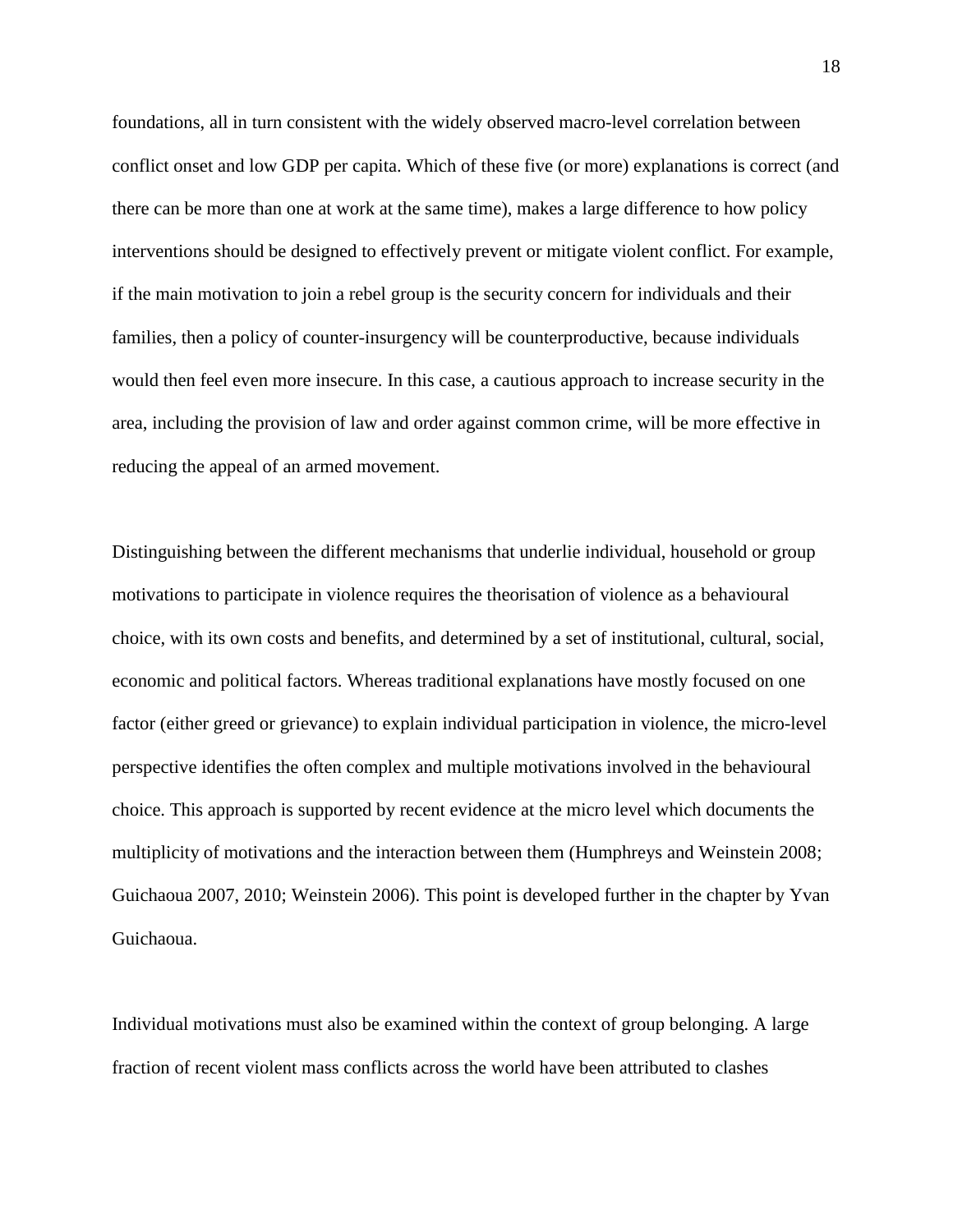originating from opposing interests or perceived injustices between different religious, cultural or ethnic groups (e.g. Horowitz 1985; Gurr 1970, 1993; Stewart 2000, 2009, 2011; Marshall 2005). This is, however, the subject of a large debate. On the one hand, cross-national empirical analyses of the causes of civil wars have found no statistical evidence for a relationship between inequality and civil wars (Collier and Hoeffler 1998, 2001; Fearon and Laitin 2003; Bircan, Brück and Vothknecht 2010). On the other hand, a significant number of studies have highlighted the importance of grievances as causes of armed conflict, measured in a variety of ways including vertical inequality (of incomes and assets such as land) (Maystadt 2008; Muller 1985; Muller and Seligson 1987; Wickham-Crowley 1992; Schock 1996), class divides (Paige 1975; Scott 1976), inequalities in access to power decisions (Richards 1996), horizontal inequality across ethnic, religious and other cultural characteristics (Langer 2004; Stewart 2000, 2002; Stewart, Brown and Mancini 2005; Mancini 2005; Murshed and Gates 2005; Østby 2008), relative deprivation (Gurr 1970), levels of polarization (Esteban and Ray 1991, 1994; Reynal-Querol 2002; Montalvo and Reynal-Querol 2008; Esteban and Schneider 2008), categorical inequalities (Tilly 1998) and ethnic fragmentation (Easterly and Levine 1997; Elbadawi 1992). The debate is inconclusive with respect to the role of inequality as a cause of armed conflict, but is converging towards the view that although levels of inequality may not be a sufficient condition to trigger violent conflict (after all most societies exhibit forms of inequality), they may be instrumental to the organisation of collective violence. The mechanisms explaining a potential relationship between inequality and violent conflict are, however, not well-understood. This gap is addressed in the chapter by Frances Stewart, where the central role of horizontal inequalities between population groups in the outbreak and duration of various types of violence – riots, communal violence, civil wars, genocide and global terrorism – is strongly highlighted.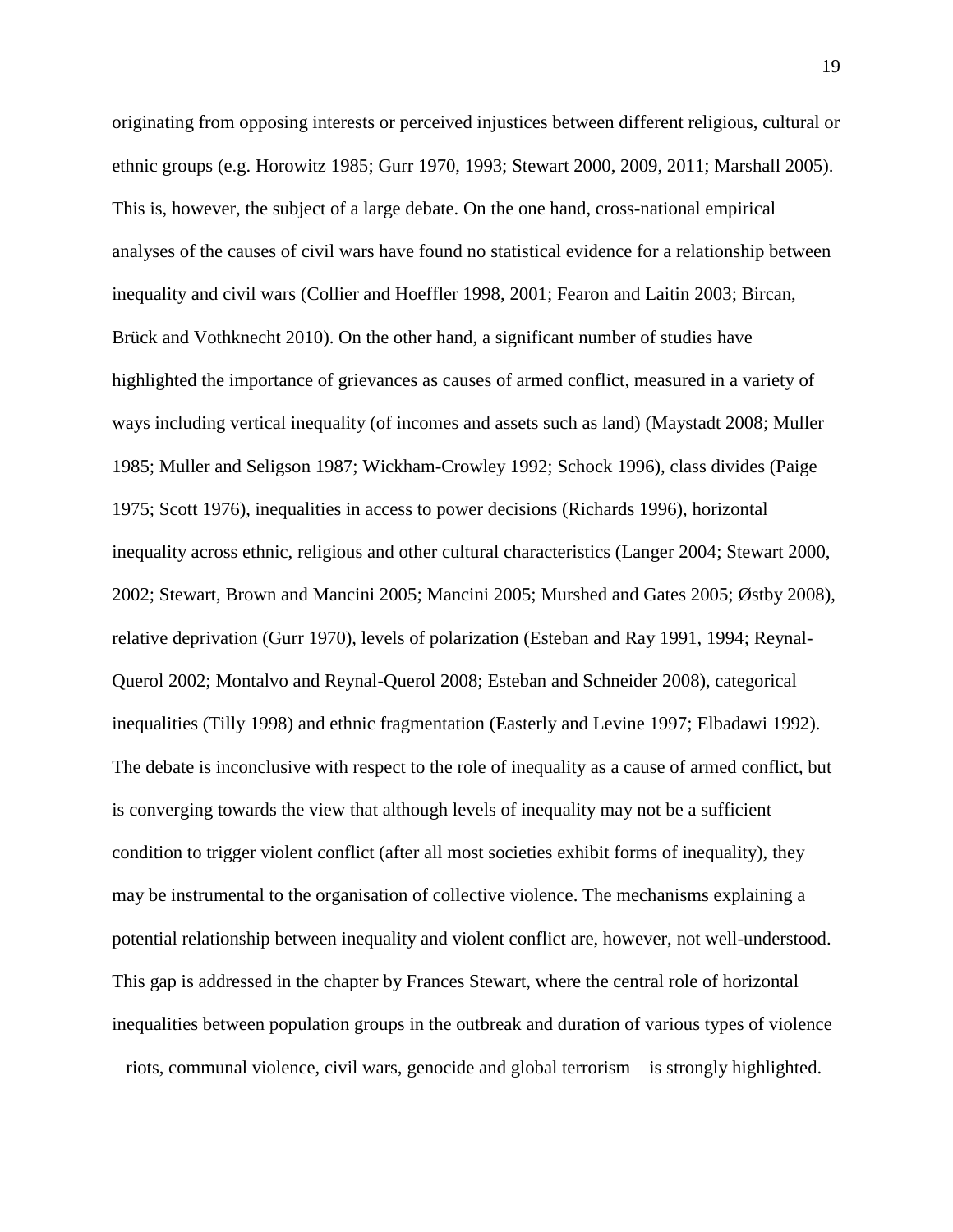Although there is a large literature that relates mass organised violence with high levels of ethnic and religious fragmentation (e.g. Easterly and Levine 1999; Bates 1999) and polarization (Esteban and Ray 1991), it is not clear how ethnicity is associated with outbreaks of conflict. Indeed, most multi-ethnic societies live relatively peacefully (Fearon and Laitin 1996). An individual's utility may however be related to his or her identity, in which case individual and group well-being could be inseparable (Akerlof and Kranton 2000). Verwimp (forthcoming) considers this an important mechanism explaining the participation of ordinary Hutu in the genocidal campaign against the Tutsi population of Rwanda. Participation in violence may be related to group behaviour and belonging, where individuals may face sanctions from likeminded group members if they deviate from them. To other members of the group, noncompliance exerts a negative externality. Such motivations may explain individual's participation in collective action (including violent collective action) on behalf of the group, as well as how different groups integrate and cooperate in society. Some of these key issues are examined in detail in the chapter by Michael Emerson in the context of the ongoing debate on multiculturalism in Europe.

# *1.3. A micro-level perspective on the consequences of violent conflict*

What happens to people once violent conflict erupts in any given society? The datasets, methods and analysis developed in the MICROCON programme were well placed to produce significant advances in the identification of the consequences of violence on people's lives and livelihoods. This has in turn provided us with valuable insights into how the cycle of conflict evolves, including some of the key processes responsible for the persistence and potential re-emergence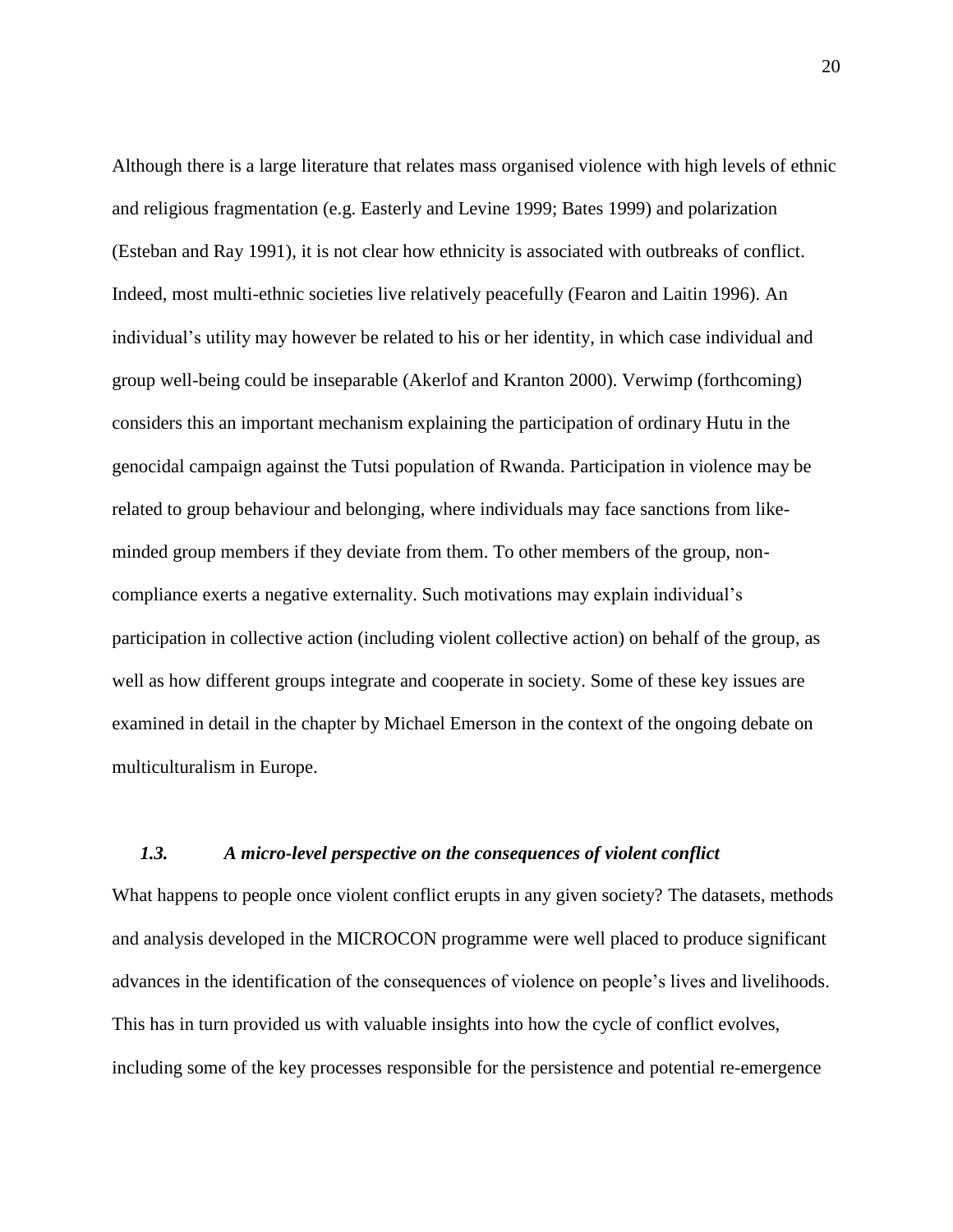of violent conflicts. In particular, numerous empirical findings in MICROCON and related programmes of research indicate that part of the explanation for why violent conflicts persist and reignite may be related to the social, economic and political legacies of the initial conflict (Justino 2009). The discussion of the consequences of violent conflict at the micro-level is addressed in Part III of this volume.

Violent conflicts have enormous consequences for the lives of those affected by the violence: they destroy and damage infrastructure, institutions and production systems, keep apart communities, families and networks, and kill and injure people.<sup>8</sup> The MICROCON programme focused on four main areas of conflict impact: (i) poverty, livelihoods and coping mechanisms, (ii) health outcomes, (iii) displacement and migration, and (iv) gender relations.

# *Violent conflict, livelihoods and coping strategies*

Violent conflicts affect the livelihoods of individuals, households and communities through killings, injury, looting, robbery, abductions and displacement. During violent conflicts, assets such as houses, land, labour, utensils, cattle and livestock get lost or are destroyed (Bozzoli and Brück 2009; Brück and Schindler 2009a; Bundervoet and Verwimp 2005; Gonzalez and Lopez 2007; Ibáñez and Moya 2010a; Justino and Verwimp 2012, forthcoming; Shemyakina 2011a; Verpoorten 2009). The destruction of productive assets reduces people's access to important sources of livelihood, which may in turn impact on their productive capacity and probability of

<sup>8</sup> See Justino (2012a) for a survey and Justino (2009, 2012a) for conceptual frameworks on the links between violent conflict, poverty and development outcomes. Blattman and Miguel (2010) provide a recent comprehensive review of the economics literature on civil wars.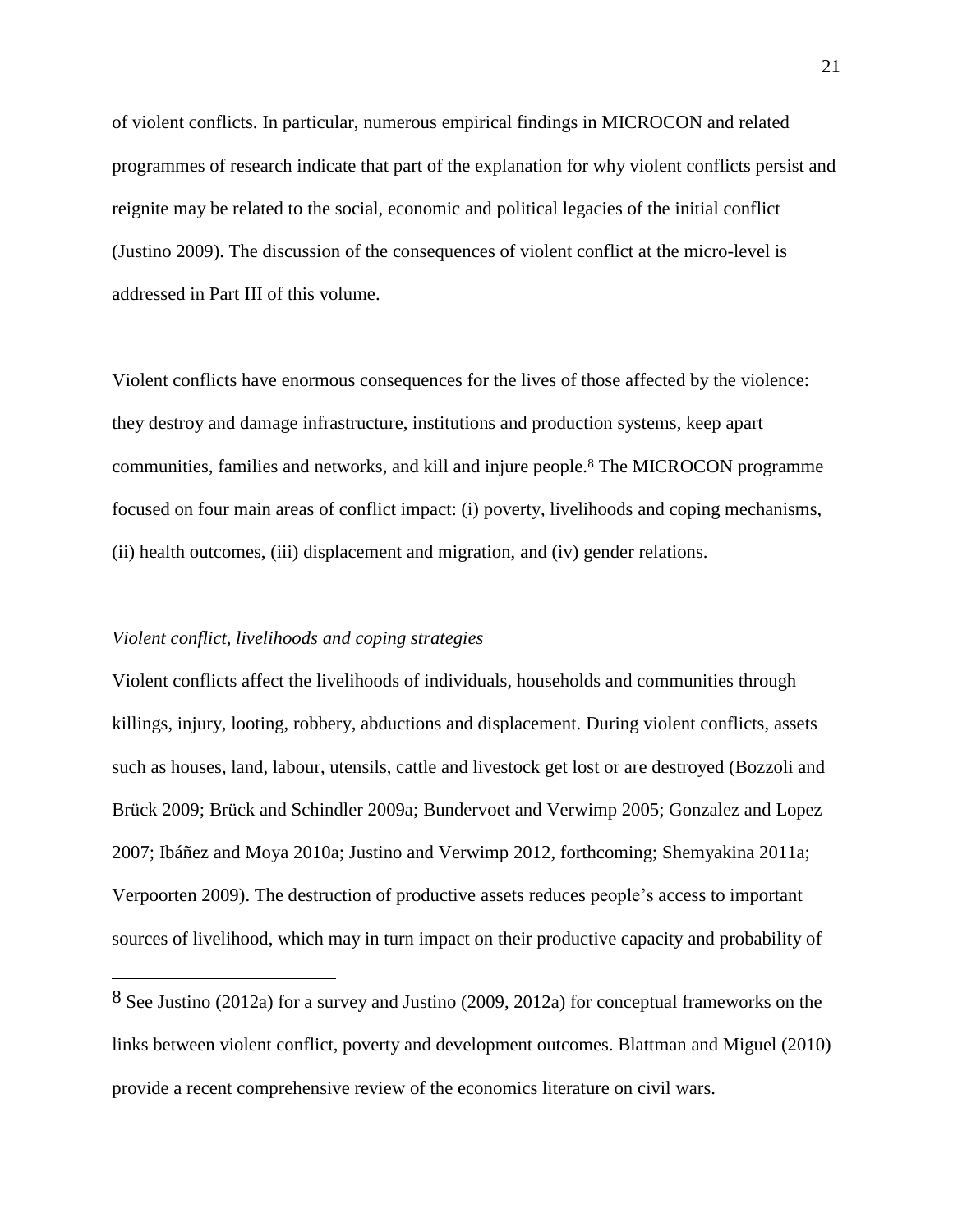economic survival. Loss of trust between economic agents, the turmoil caused by armed violence to local communities and institutions and the destruction of infrastructure are likely to severely constrain the functioning of local markets, further constraining the ability of households to access suitable forms of livelihood and maintain economic security in conflict settings. <sup>9</sup> These issues are analysed in detail in the first two chapters of Part III of this volume. The chapter by Julie Litchfield discusses the effects of violent conflict on behaviour and choices around livelihoods, with an emphasis on the complex endogenous mechanisms linking violence and the economic survival of individuals and households affected by violent conflict. The chapter by Philip Verwimp and Olivia D'Aoust focuses on the risk mitigation strategies adopted by people affected by violence, their coping mechanisms in the face of extreme uncertainty, and the feats of agency and resilience shown by many individuals and families living in contexts of violence and conflict.

#### *Violent conflict and health outcomes*

 $\overline{a}$ 

Violent conflicts lead to severe and long-term effects on health outcomes. These include warrelated deaths, civilian deaths, injuries, ill-health and severe psychological damage. These effects are often aggravated by the breakdown of health and social services (which increases the risk of disease transmission), the destruction of infrastructure such as roads and public utilities, the loss of social capital and political trust (Grein et al. 2003), and the already precarious situation of

 $9$  Justino (2009. 2012) outline the conceptual framework adopted in MICROCON to analyse the relationship between conflict, violence and poverty outcomes at the micro-level. Brück, Naudé and Verwimp (forthcoming) discuss how conflict affects entrepreneurs and small-scale firms in developing countries.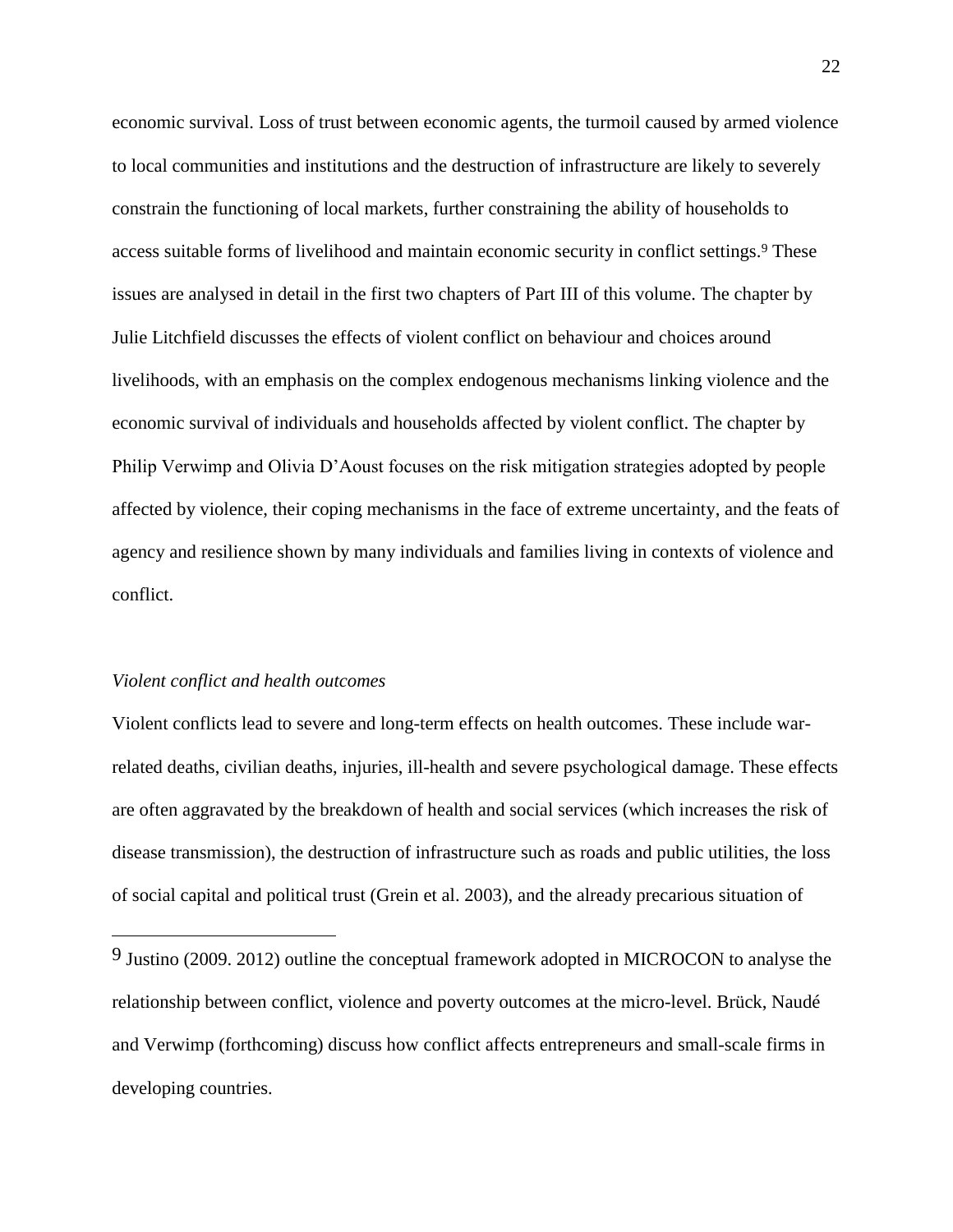displaced households (Bozzoli and Brück 2010). Even relatively short episodes of violent conflict can have long lasting consequences for the health and human capital accumulation of affected people, particularly young children under the age of five who are at risk of being stunted as a result of under-nutrition. In a series of related papers, Bundervoet, Verwimp and Akresh (2009), Akresh, Verwimp and Bundervoet (2011) and Verwimp (2012), demonstrate the causal impact of violent conflict on stunting. They find that young children in Rwanda and Burundi who resided in conflict affected areas have lower height-for-age measurements than children in non-affected areas and children of older cohorts in the affected areas who were already older at the time of conflict.<sup>10</sup> These effects are typically irreversible, affecting the entire lifespan of affected children. Major advances have also been made during the past decade in the way the international community responds to the health consequences of complex emergencies, especially at the level of the refugee camp. In such a context, epidemiology has become an important tool for assessing the direct and indirect health impacts during and after natural disasters and complex emergencies (see Guha-Sapir and Degomme 2006; Guha-Sapir, Hargitt and Hoyois 2004). This research has also suggested that improving the health of those affected by conflict is not only valuable in its own right, but may also be of instrumental importance to the prevention of violent conflict (Krug et al. 2002). These key arguments are further developed in the chapter by Chiara Altare and Debarati Guha-Sapir.

 $\overline{a}$ 

<sup>10</sup> Similar findings have been found across other conflict-affected areas of Côte d'Ivoire (Minoiu and Shemyakina 2012), Kashmir (Parlow 2012), Nepal (Valente 2011), Nigeria (Akresh et al. 2012), Iraq (Guerrero-Serdan 2009) and Germany during WWII (Akbulut-Yuksel 2009). For these and other relevant studies see [www.hicn.org.](http://www.hicn.org/)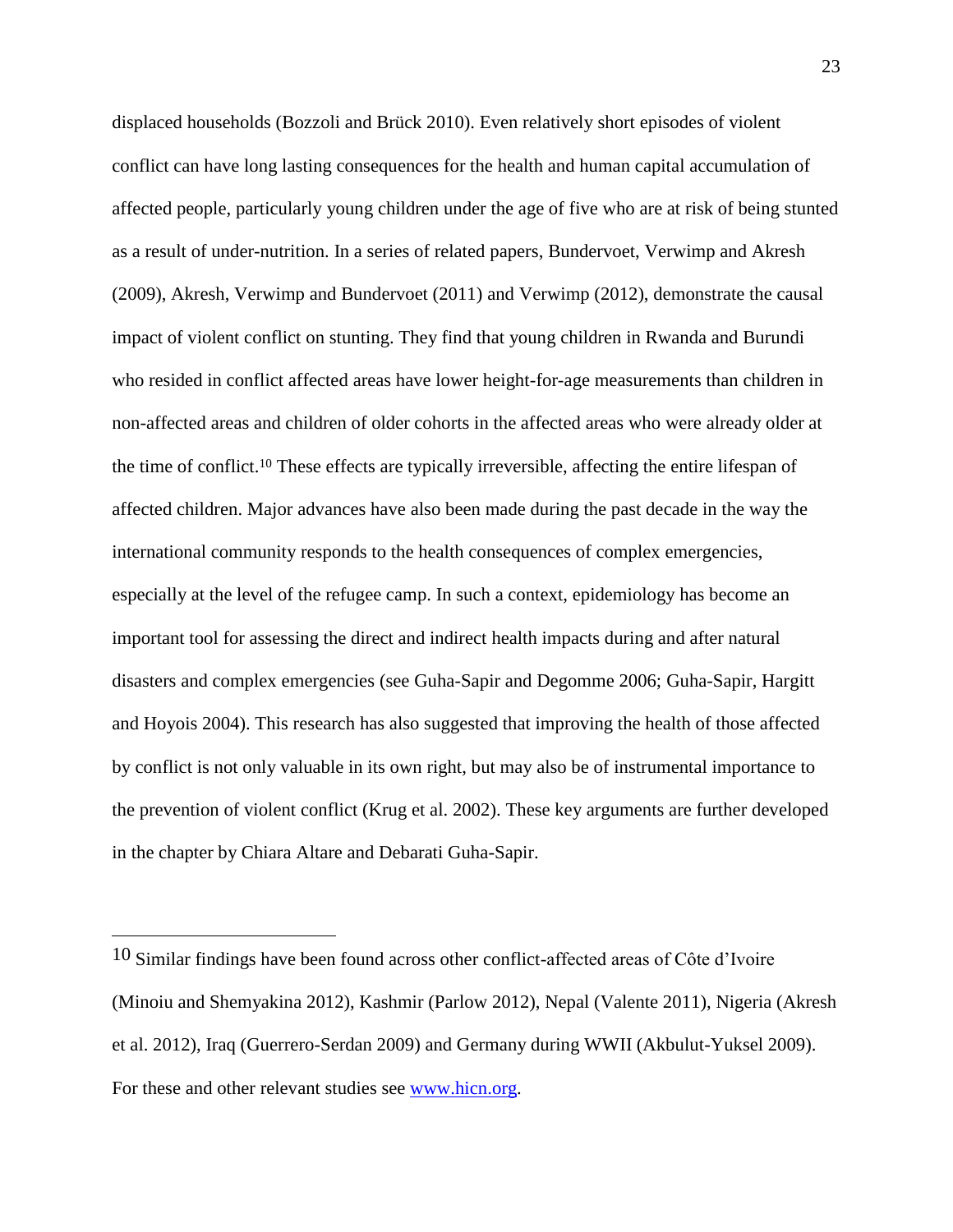#### *Violent conflict, displacement and migration*

The levels of disruption and destruction associated with violent conflict are made worse by the large population movements that accompany most conflicts. The UN High Commissioner for Refugees (UNHCR) estimates that around 44 million people are currently displaced due to armed violence. Refugees from conflict areas and displaced populations are amongst those living under the most difficult forms of socio-economic exclusion and deprivation (see Chronic Poverty Research Centre 2005). In particular, displaced populations encounter serious difficulties in accessing labour markets and agricultural livelihoods (Engel and Ibáñez 2007; Ibáñez and Moya 2010b; Bozzoli, Brück and Muhumuza 2011), are less likely to work in the post-conflict period (Kondylis 2010) and display lower levels of productivity than those that stayed behind (Kondylis 2008). By cutting off large numbers of people from economic opportunities, violent conflicts can lead to a vicious cycle of displacement, poverty and destitution from which it is difficult to escape. This is made worse by the destruction of social networks and the consequent depletion of important elements of the social, economic and political capital of those affected by violence (Bozzoli, Brück and Wald forthcoming). Successful integration of displaced populations into society is therefore a key precondition to avoid the economic decline that may make it more difficult to bring civil unrest to an end (Walter 2004). Attempts to end violent conflicts and mitigate their adverse effects need to be built upon a better comprehension of the dynamics of displacement, a point strongly emphasised and developed in the chapter by Roger Zetter, Andrea Purdekova and Ana Maria Ibáñez.

#### *Violent conflict and gender relations*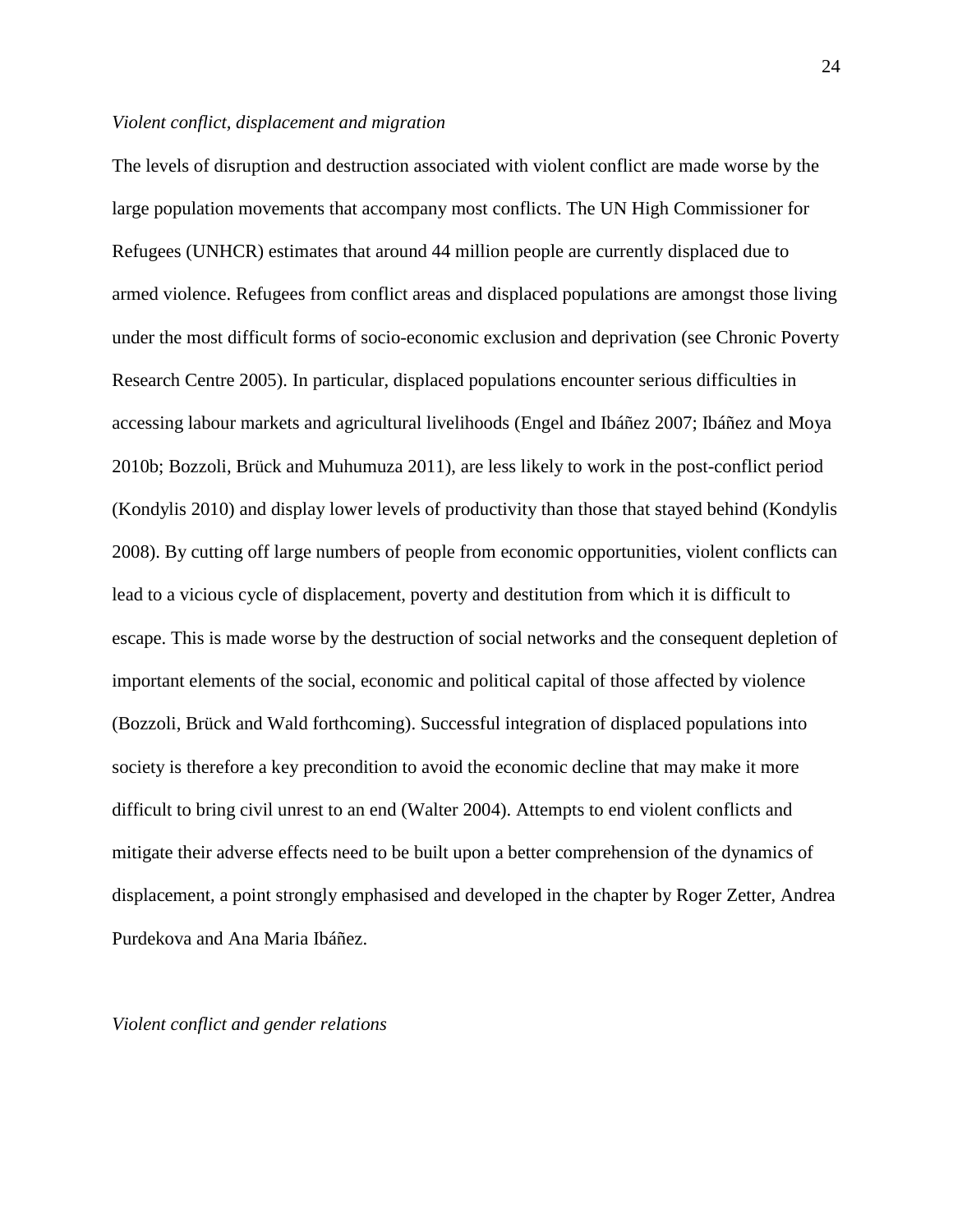The UN Security Council Resolution 1325 (October 2000) called for the inclusion of women's voices in peace negotiations and the development of targeted policies to protect women from the abuses of war. Yet progress in this area has been remarkably slow (Mazurana, Raven-Roberts and Parpart 2005; Brück and Schindler 2009b; Brück and Vothknecht 2011) and what exists is usually quite descriptive and lacks a rigorous analytical approach. Gender is still not included as an integral part of social analysis in conflict contexts. There has been some work on issues of women's attitudes towards and during war, and how they are incorporated into it (Justino et al. 2012; McKay 2004). What is missing is an analysis of ways in which gender identities are constructed to facilitate or restrain violence. Understanding these issues and bringing them into political and legal processes of conflict mediation and resolution can facilitate work with communities to resist involvement in violence. This important gap is addressed in the chapter by Colette Harris. The chapter proposes four levels of gender-sensitive analysis in conflict contexts, with an emphasis on the key roles played by gender relations and identities (of men and women) in processes and dynamics of conflict and during post-conflict periods.

#### **2. Policy implications from a micro-level approach to conflict analysis**

Violent conflicts affect the lives of 1.5 billion people every year across the world (World Bank 2011). This volume makes the argument that the behaviour, aspirations, perceptions and expectation of these individuals, the way people interrelate in groups and communities and their links to institutional organisation and transformation are at the centre of how we understand the complex dynamic links between conflict, violence and development. This micro-level perspective on the causes and duration of violent conflict has important policy implications for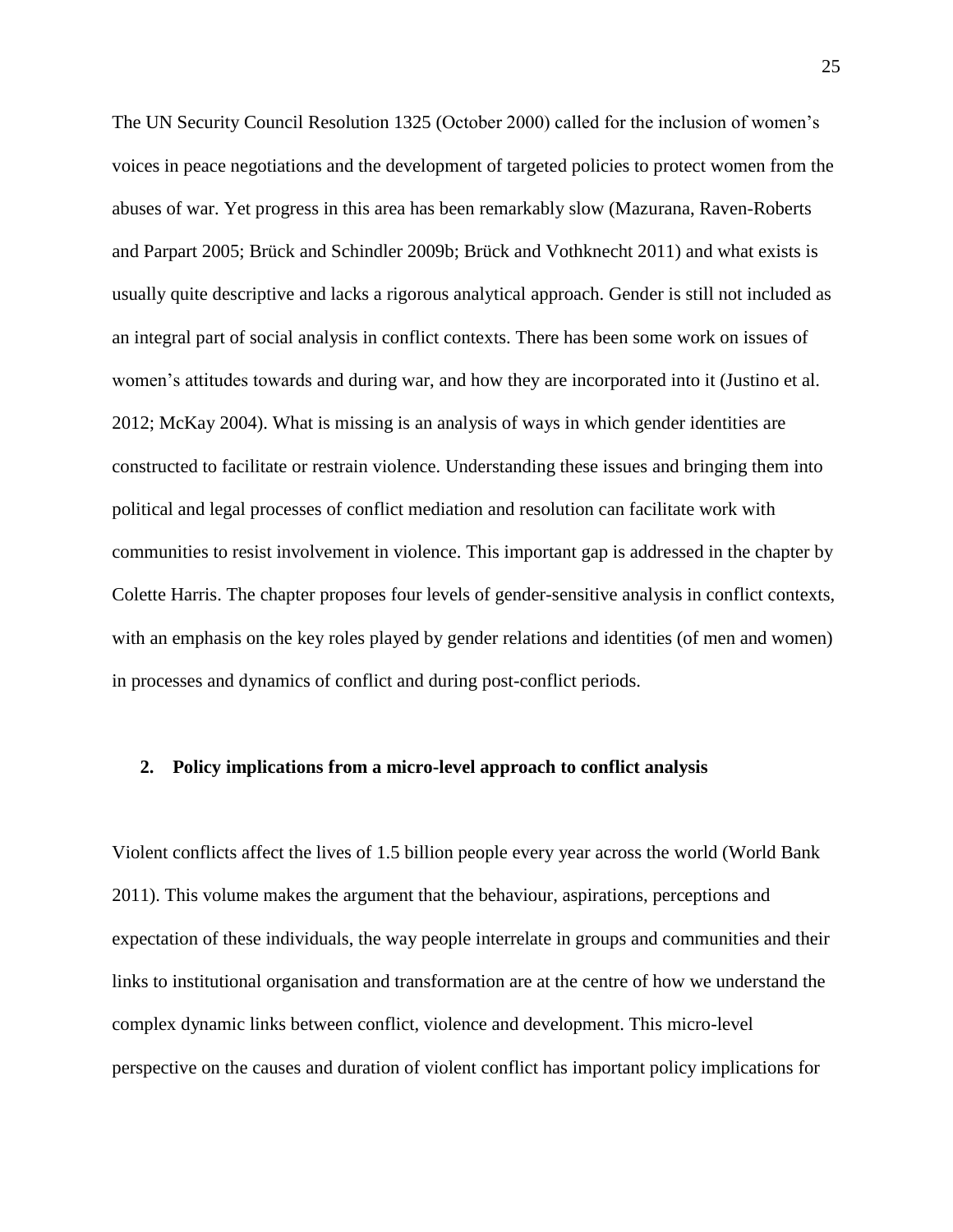the development of institutional, social, political and economic capacity and support in countries affected by violent conflict. These key policy issues are brought together in the last three chapters of this volume.

Carlos Bozzoli, Tilman Brück and Nina Wald discuss potential links between the micro-level analysis of violent conflict and international policy on conflict mediation, resolution and prevention by proposing a micro-level lens to policy impact evaluation in conflict-affected contexts. They argue that rigorous impact evaluations, if adjusted suitably, can provide useful insights into how to alleviate conflict and its legacies. Disregarding the existence of violent conflict in the evaluation of development programmes, on the other hand, may lead to misleading if not counterproductive policy recommendations.

The chapter by Nathalie Tocci develops an analytical framework to assess the role of micro-level processes, in particular the role of civil society organisations, in better informing the design of effective and coherent European policies aimed at preventing, managing, transforming and resolving violent conflicts within the European border and in neighbouring countries. The chapter explores in detail how the EU may influence ongoing violent conflicts through its engagement with the civil society and its understanding of local processes of conflict dynamics.

The final chapter by Patricia Justino reflects on the long-term development prospects of countries affected by violent conflict in light of the tremendous institutional and normative transformations that follow most processes of conflict and violence. Development policy may have a key role in the effectiveness of stability interventions in countries and regions affected by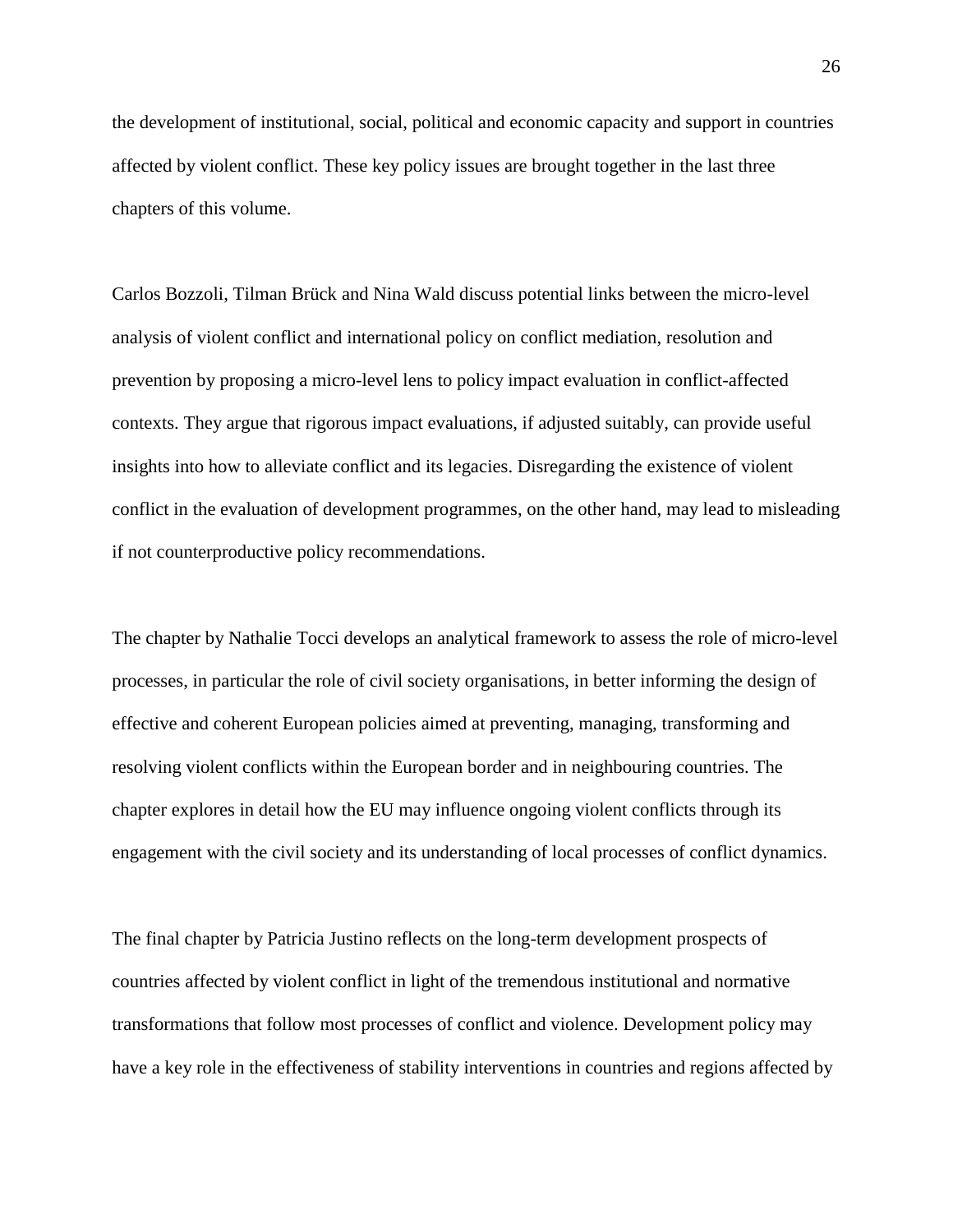violent conflict. Notably, donors, humanitarian organisations and international NGOs often respond to conflict events by increasing aid allocations (Brück and Xu 2012), and are responsible for picking up the pieces when fragile states sink into violent conflict, peace agreements fail and conflicts reignite. Some of their critics, however, see them as more part of the problem than part of the solution, arguing that humanitarian assistance can entrench conflicts and fail to address the poverty and injustice sustaining violence (Anderson 1999). A substantial body of literature already devotes itself to the problems of ensuring co-ordinated donor responses to conflicts and humanitarian emergencies. This literature highlights how the international development community has largely focussed its attention on reactive, damage-limiting policy frameworks to reduce insecurity, bring violent conflicts under control, and minimise their negative impacts on development (Addison and Brück 2009; Addison and Murshed 2002; DFID 2005). It has been less good at thinking strategically about how to cut through and reverse vicious cycles of conflict, how to build pragmatic and durable systems of local development and global peace that incorporate real assessments of individual and group motivations and perceptions, local politics and local resource competition, and how to assemble synergies between local, national and international coalitions in support of change. The final chapter of this volume discusses the policy implications of a micro-level perspective on the conflict cycle for the establishment of relevant institutional and normative arrangements that may prevent the onset of large-scale conflicts and develop more sustainable approaches to peace, stability and the security and wellbeing of people, as well as states.

#### **References**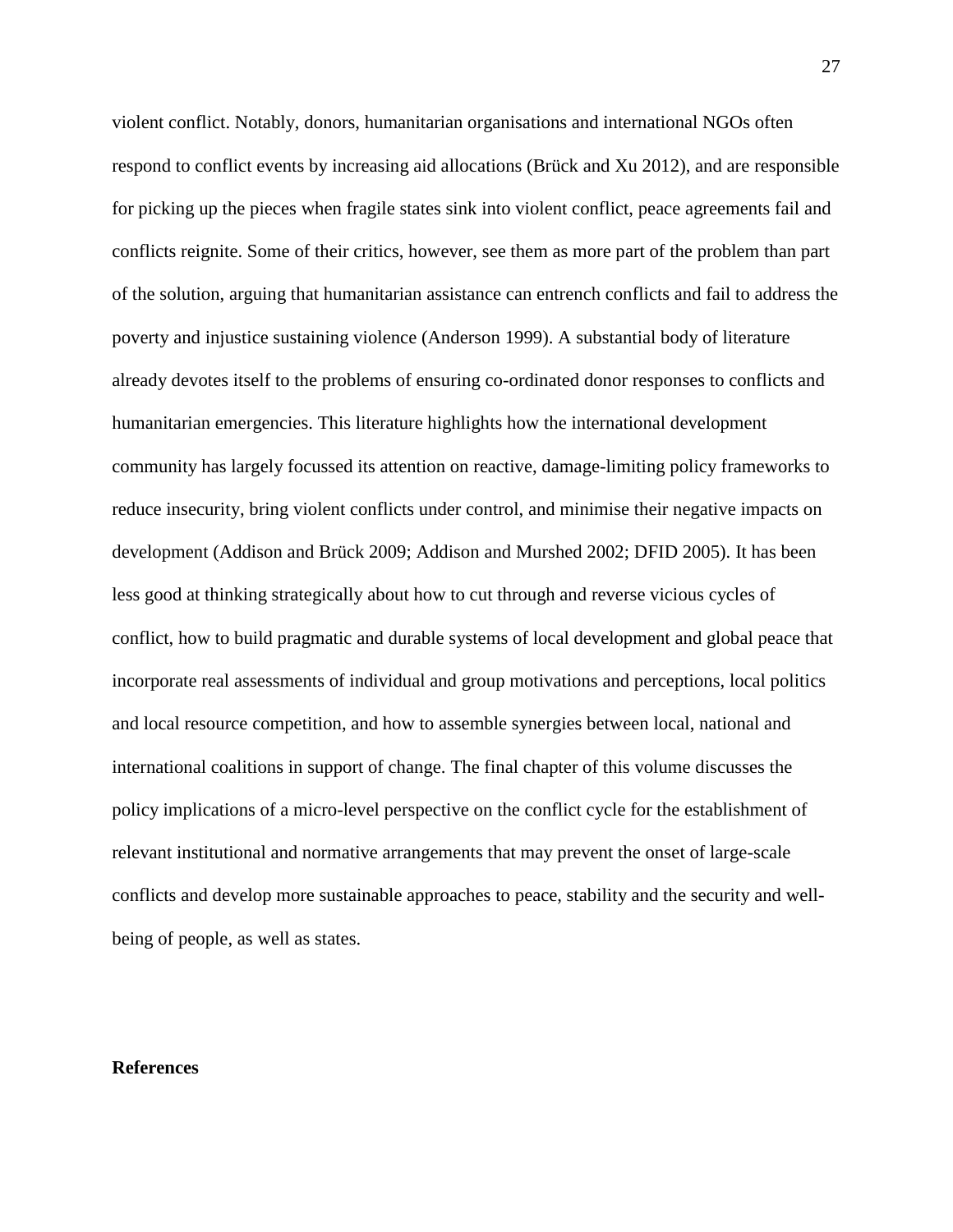- Acemoglu, Daron and James Robinson (2006), *Economic Origins of Dictatorship and Democracy* (Cambridge and New York: Cambridge University Press)
- Addison, Tony and Tilman Brück (eds) (2009), *Making Peace Work: The Challenges of Social and Economic Reconstruction* (Houndmills, Basingstoke: Palgrave Macmillan)
- Addison, Tony and S. Mansoob Murshed (2002), 'Credibility and Reputation in Peacemaking', *Journal of Peace Research* 39 (4): 487-501
- —— (2001), *From Conflict to Reconstruction: Reviving the Social Contract*, UNU-WIDER Discussion Paper No. 2001/48, United Nations University World Institute for Development Economics Research, Helsinki
- Akbulut-Yuksel, Mevlude (2009), *Children of War: The Long-Run Effects of Large-Scale Physical Destruction and Warfare on Children*, HiCN Working Paper 62, Households in Conflict Network, Institute of Development Studies, Brighton
- Akerlof, George A. and Rachel E. Kranton (2000), ‗Economics and Identity', *Quarterly Journal of Economics* 105(3): 715–53
- Akresh, Richard; Philip Verwimp and Tom Bundervoet (2011), ‗Civil War, Crop Failure, and Child Stunting in Rwanda', *Economic Development and Cultural Change* 59(4): 777-810
- Akresh, Richard; Sonia Bhalotra; Marinella Leone and Una Osili (2012), 'War and Stature:

Growing Up during the Nigerian Civil War', *American Economic Review* 102(3): 273-77

Anderson, Mary B. (1999), *Do No Harm. How Aid Can Support Peace - or War* (Boulder and London: Lynne Rienner Publishers, Inc.)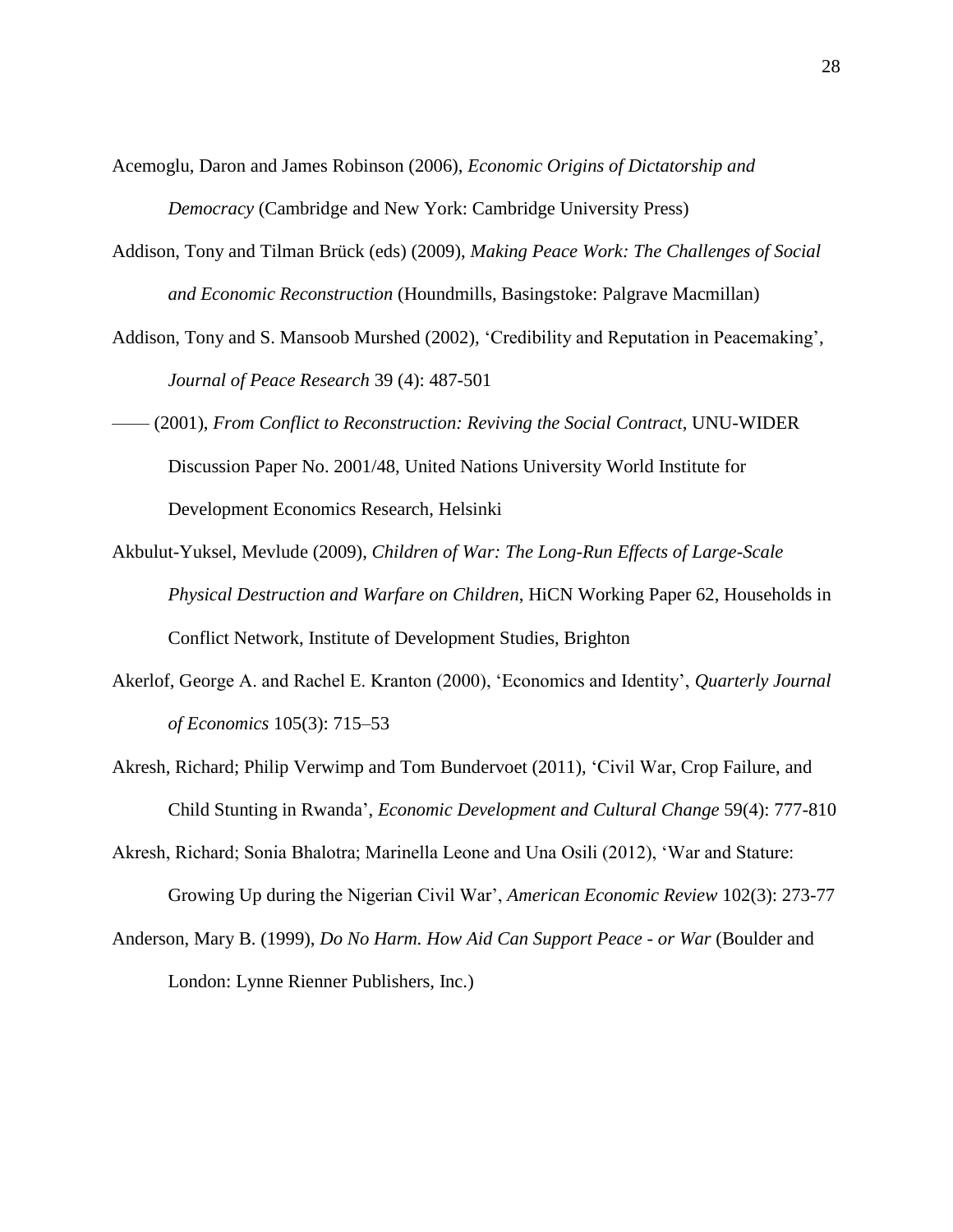- Arjona, Ana and Stathis Kalyvas (2011), ‗Recruitment into Armed Groups in Colombia: A Survey of Demobilized Fighters', in Yvan Guichaoua (ed), *Understanding Collective Political Violence* (Houndmills, Basingstoke: Palgrave Macmillan)
- Arnaut, Karel (2012), *Social Mobility in Times of Crisis: Militant Youth and the Politics of Impersonation in Côte D'ivoire (2002-2011)*, MICROCON Research Working Paper 58, Institute of Development Studies, Brighton
- Autesserre, Séverine (2011), ‗The Trouble with the Congo: A Précis', *African Security Review* 20(2): 56-65
- Bates, Robert H. (1999), *Ethnicity, Capital Formation, and Conflict*, CID Working Papers No. 27, Center for International Development at Harvard University, Cambridge, MA
- Besley, Timothy and Torsten Persson (2011), *Pillars of Prosperity. The Political Economics of Development Clusters* (New Jersey: Princeton University Press)
- Bernal, Silvia J. (2011), *Beyond Coping. Risk Management in the West Bank*, MICROCON Research Working Paper 42, Institute of Development Studies, Brighton
- Bircan, Cagatay; Tilman Brück and Marc Vothknecht (2010), *Violent Conflict and Inequality*, HiCN Working Paper 77, Households in Conflict Network, Institute of Development Studies, Brighton
- Blattman, Christopher and Edward Miguel (2010), ‗Civil War', *Journal of Economic Literature* 48(1): 3-57
- Badiuzzaman, Mohammad; John Cameron and Syed M. Murshed (2011), *Household Decisionmaking under Threat of Violence: A Micro Level Study in the Chittagong Hill Tracts of*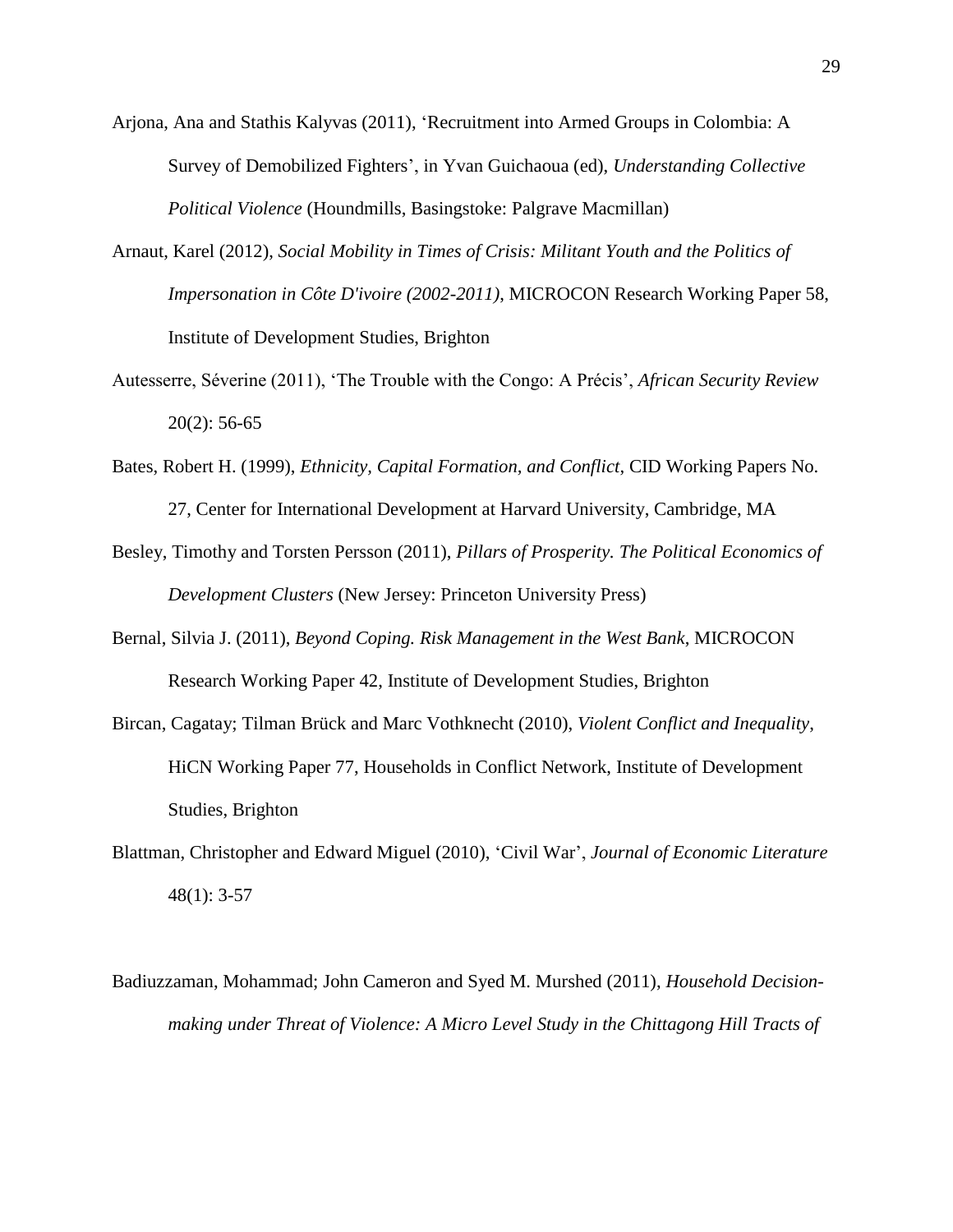*Bangladesh*, MICROCON Research Working Paper 39, Institute of Development Studies, Brighton

- Bozzoli, Carlos and Tilman Brück (2009), ‗Agriculture, Poverty and Post-War Reconstruction: Micro-Level Evidence from Northern Mozambique', *Journal of Peace Research* 46(3): 377-97
- —— (2010), *Child Morbidity and Camp Decongestion in Post-war Uganda*, MICROCON Research Working Paper 24, Institute of Development Studies, Brighton
- Bozzoli, Carlos; Tilman Brück and Tony Muhumuza (2011), *Activity Choices of Internally Displaced Persons and Returnees: Quantitative Survey Evidence from Post-War Northern Uganda*, MICROCON Research Working Paper 53, Institute of Development Studies, Brighton
- Bozzoli, Carlos; Tilman Brück and Nina Wald (forthcoming), 'Self-Employment and Conflict in Colombia', *Journal of Conflict Resolution*
- Brück, Tilman and Kati Schindler (2009a), ‗Smallholder Land Access in Post-War Northern Mozambique', *World Development* 37(8): 1379–89
- —— (2009b), ‗The Impact of Violent Conflicts on Households: What Do We Know and What Should We Know about War Widows?', *Oxford Development Studies* 37(3): 289-309
- Brück, Tilman and Marc Vothknecht (2011), 'Impact of Violent Conflicts on Women's Economic Opportunities', in Kathleen Kuehnast; Chantal de Jonge Oudraat and Helga Hernes (eds), *Women and War: Power and Protection in the 21st Century* (Washington, D.C.: United States Institute of Peace Press): 85-114
- Brück, Tilman and Guo Xu (2012), 'Who Gives Aid to Whom and When? Aid Accelerations, Shocks and Policies', *European Journal of Political Economy* 28(4): 593-606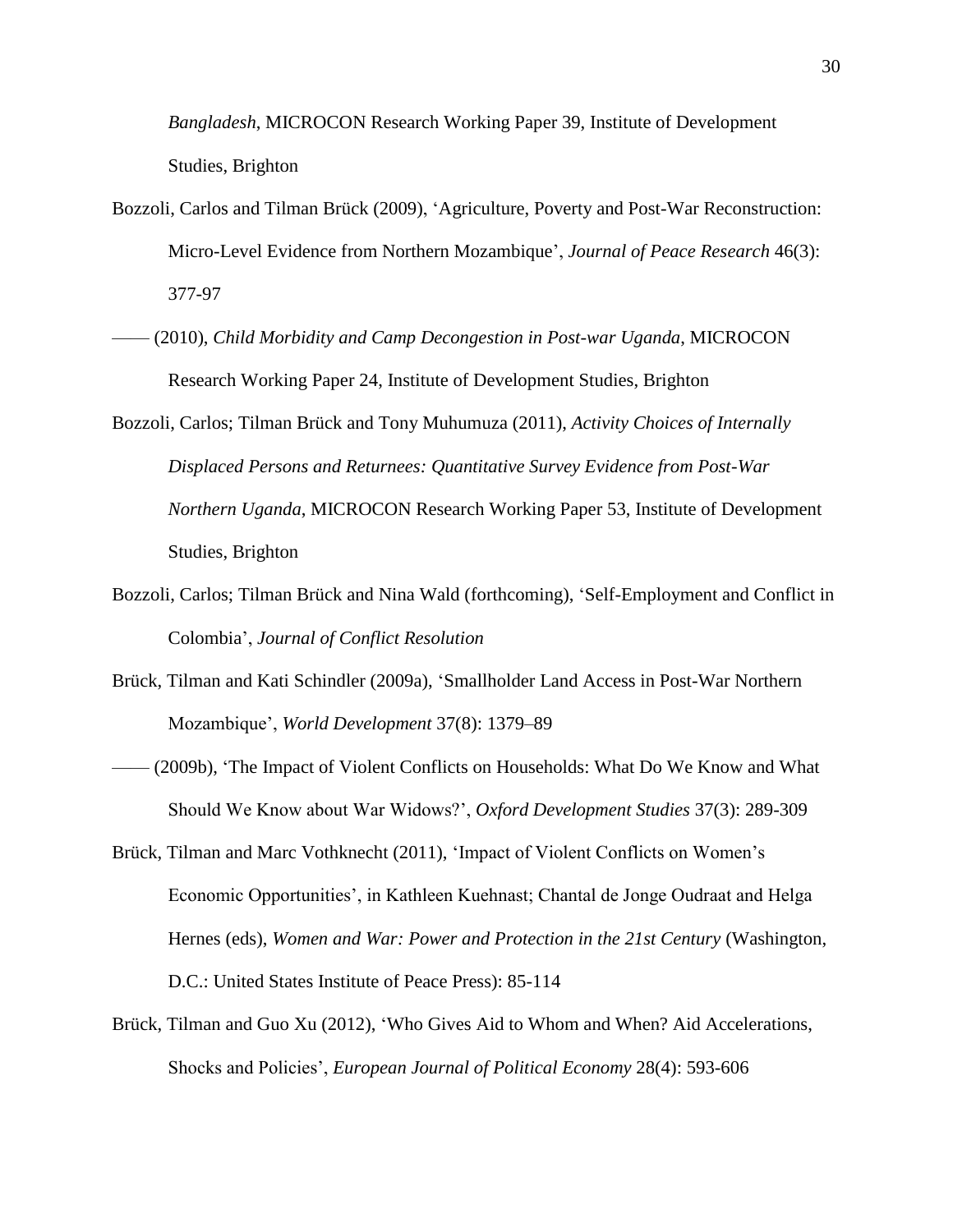- Brück, Tilman; Olaf J. de Groot and Carlos Bozzoli (2012), ‗How Many Bucks in a Bang: On the Estimation of the Economic Costs of Conflict', in Michelle R. Garfinkel and Stergios Skaperdas (eds), *The Oxford Handbook of the Economics of Peace and Conflict* (New York: Oxford University Press)
- Brück, Tilman; Olaf J. de Groot and Friedrich Schneider (2011), 'The Economic Costs of the German Participation in the Afghanistan War', *Journal of Peace Research* 48(6): 793- 805
- Brück, Tilman; Fernanda Llussá and José A. Tavares (2011), ‗Entrepreneurship: The Role of Extreme Events', *European Journal of Political Economy* 27(S1): S78-S88
- Brück, Tilman; Wim Naudé and Philip Verwimp (forthcoming), 'Business under Fire: Entrepreneurship and Violent Conflict in Developing Countries', *Journal of Conflict Resolution*
- Brück, Tilman; Patricia Justino; Philip Verwimp and A. Tedesco (2012), *Conflict Survey Sourcebook: Identifying Violent Conflict in Micro-Level Surveys*, Households in Conflict Network, Institute of Development Studies, Brighton, forthcoming..
- Bundervoet, Tom and Philip Verwimp (2005), *Civil War and Economic Sanctions: An Analysis of Anthropometric Outcomes in Burundi*, HiCN Working Paper 11, Households in Conflict Network, Institute of Development Studies, Brighton
- Bundervoet, Tom; Philp Verwimp and Richard Akresh (2009), 'Health and Civil War in Rural Burundi', *Journal of Human Resources* 44(2): 536-563
- Calderón, Valentina and Ana M. Ibáñez (2009), *Labor Market Effects of Migration-related Supply Shocks: Evidence from Internally Displaced Populations in Colombia*, MICROCON Research Working Paper 14, Institute of Development Studies, Brighton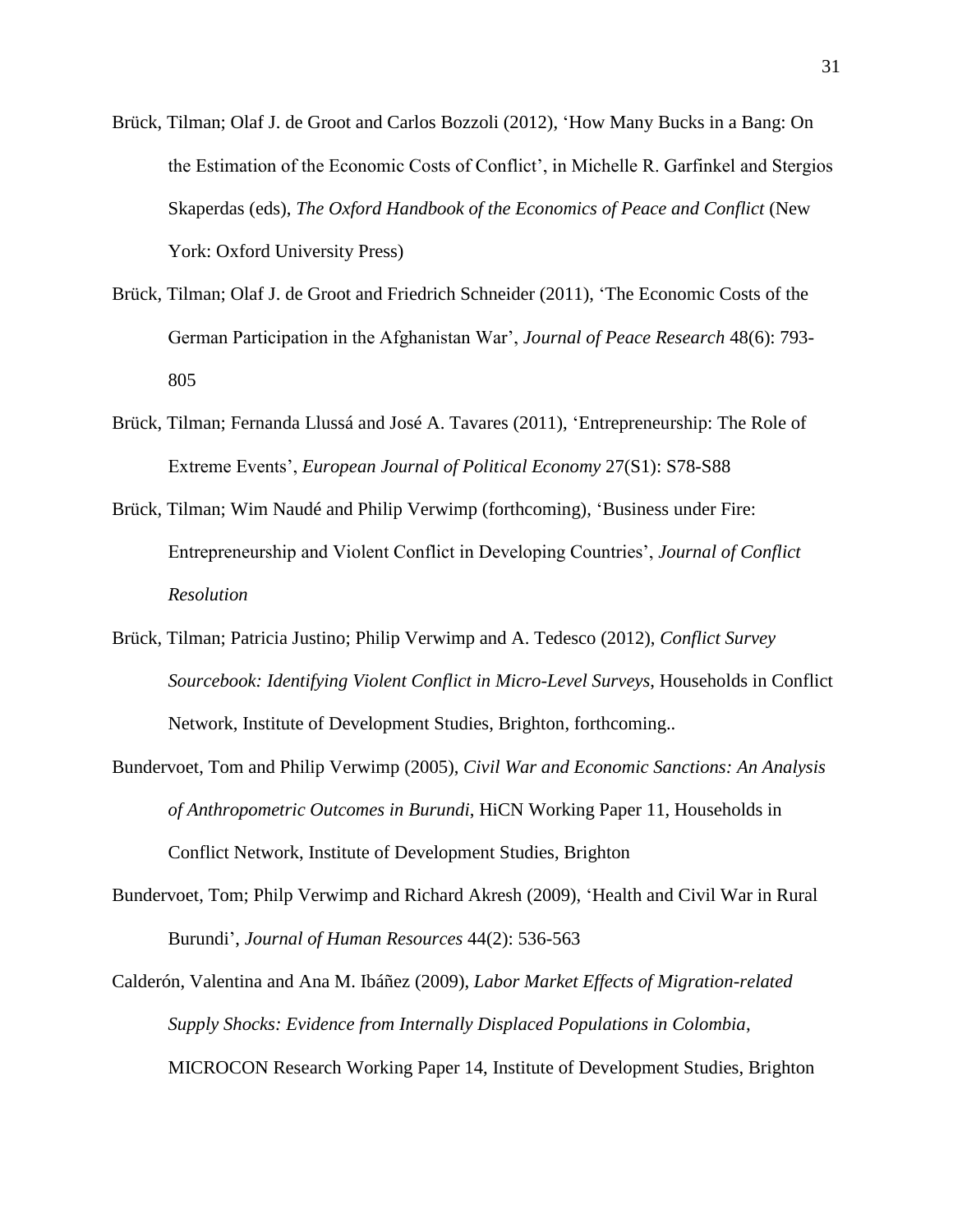Calderón, Valentina; Margarita Gáfaro and Ana M. Ibáñez (2011), *Forced Migration, Female Labor Force Participation, and Intra-household Bargaining: Does Conflict EmpowerWomen?*, MICROCON Research Working Paper 56, Institute of Development Studies, Brighton

- Camacho, Adriana (2008), 'Stress and Birth Weight: Evidence from Terrorist Attacks', *[American Economic Review](http://ideas.repec.org/s/aea/aecrev.html)* 98(2): 511-15
- Chronic Poverty Research Centre (2005), *Chronic Poverty Report 2004–2005*, The Chronic Poverty Research Centre, Institute for Development Policy & Management, University of Manchester, Manchester
- Collier, Paul (1999), ‗On the Economic Consequences of Civil War', *Oxford Economic Papers*  50(4): 168–183
- Collier, Paul and Anke Hoeffler (2004), ‗Greed and Grievance in Civil War', *Oxford Economic Papers* 56 (4): 563-595
- —— (2001), "Greed and Grievance in Civil War", Policy Research Working Paper 2355, World Bank, Washington D.C.

- Cuesta, Jose and S. Mansoob Murshed (2008), *The Micro-Foundations of Social Contracts, Civil Conflicts and International Peace-Making*, MICROCON Research Working Paper 8, Institute of Development Studies, Brighton
- DFID (2005), *Why We Need to Work more Effectively in Fragile States*, Department for International Development, London

<sup>——</sup> (1998), ‗On Economic Causes of Civil War', *Oxford Economic Papers* 50(4): 563–573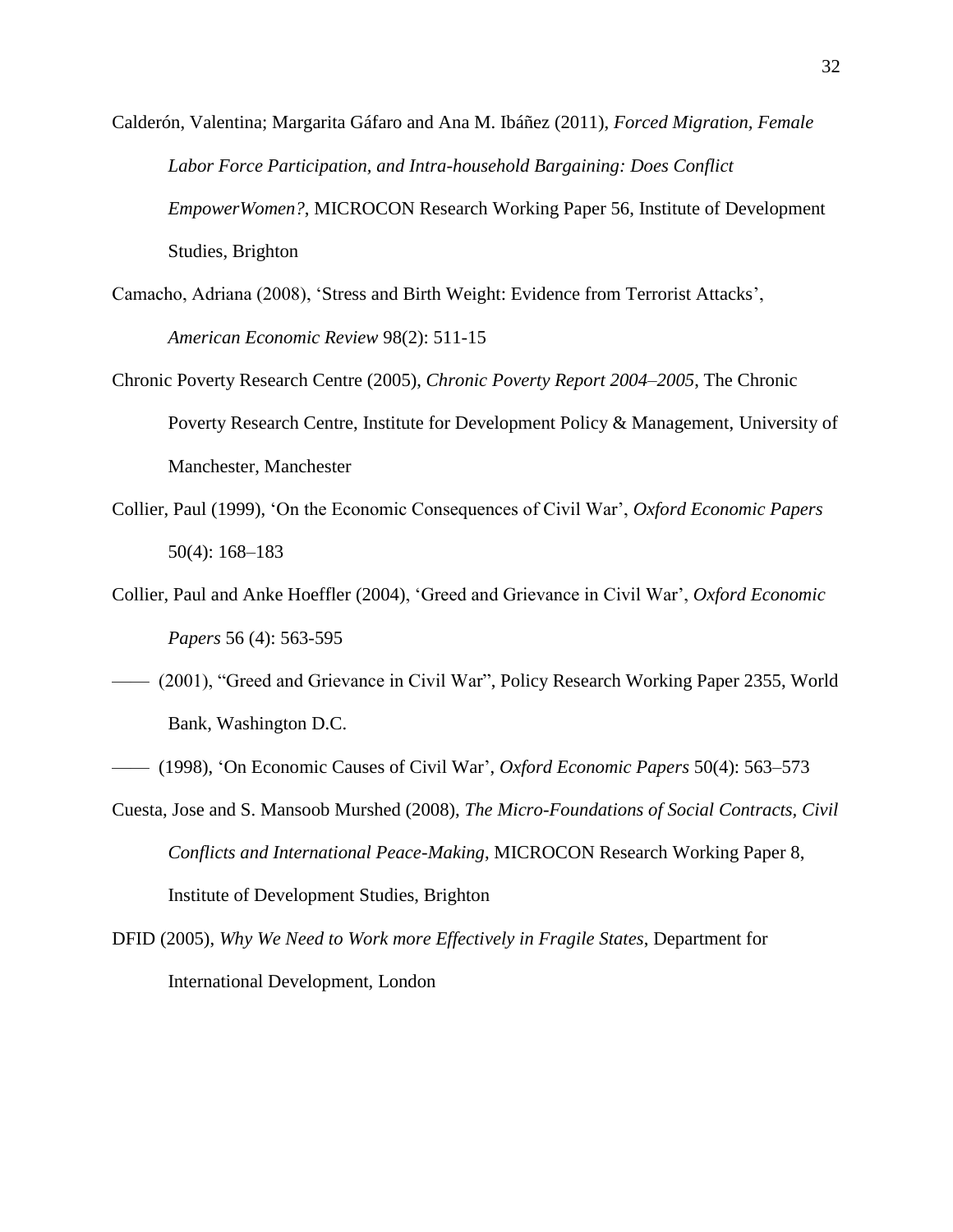- Douarin, Elodie; Julie Litchfield and Rachel Sabates‐Wheeler (2012), ‗War Legacies, Welfare and Livelihoods in Rural Areas: The Case of Kosovo', *Journal of Agricultural Economics* 63(1): 201-222
- Dube, Oeindrila and Juan F. Vargas (2007), *Are All Resources Cursed? Coffee, Oil and Armed Conflict in Colombia*, Working Paper Series No. 07-01, Weatherhead Center for International Affairs, Harvard University, Cambridge, MA
- Elbadawi, Ibrahim (1992), ‗Civil Wars and Poverty: The Role of External Interventions, Political Rights and Economic Growth', mimeo, Development Research Group, World Bank, Washington D. C.
- Engel, Stefanie and Ana M. Ibáñez (2007), ‗Displacement Due to Violence in Colombia: A Household-Level Analysis', *Economic Development and Cultural Change* 55(2): 335– 365
- Easterly, William and Ross Levine (1997), ‗Africa's Growth Tragedy: Policies and Ethnic Divisions', *The Quarterly Journal of Economics*, 112(4): 1203-1250
- Esteban, Joan and Gerald Schneider (2008), ‗Polarization and Conflict: Theoretical and Empirical Issues', *Journal of Peace Research* 45 (2): 131-141
- Esteban, Joan and Debraj Ray (1994), ‗On the Measurement of Polarization', *Econometrica* 62(4): 819-852
- —— (1991), *On the Measurement of Polarization*, Working Paper No. 18, Boston University Institute for Economic Development, Boston, MA
- Fearon, James D. and David D. Laitin (2003). ‗Ethnicity, Insurgency and Civil War', *American Political Science Review* 97 (1): 75-90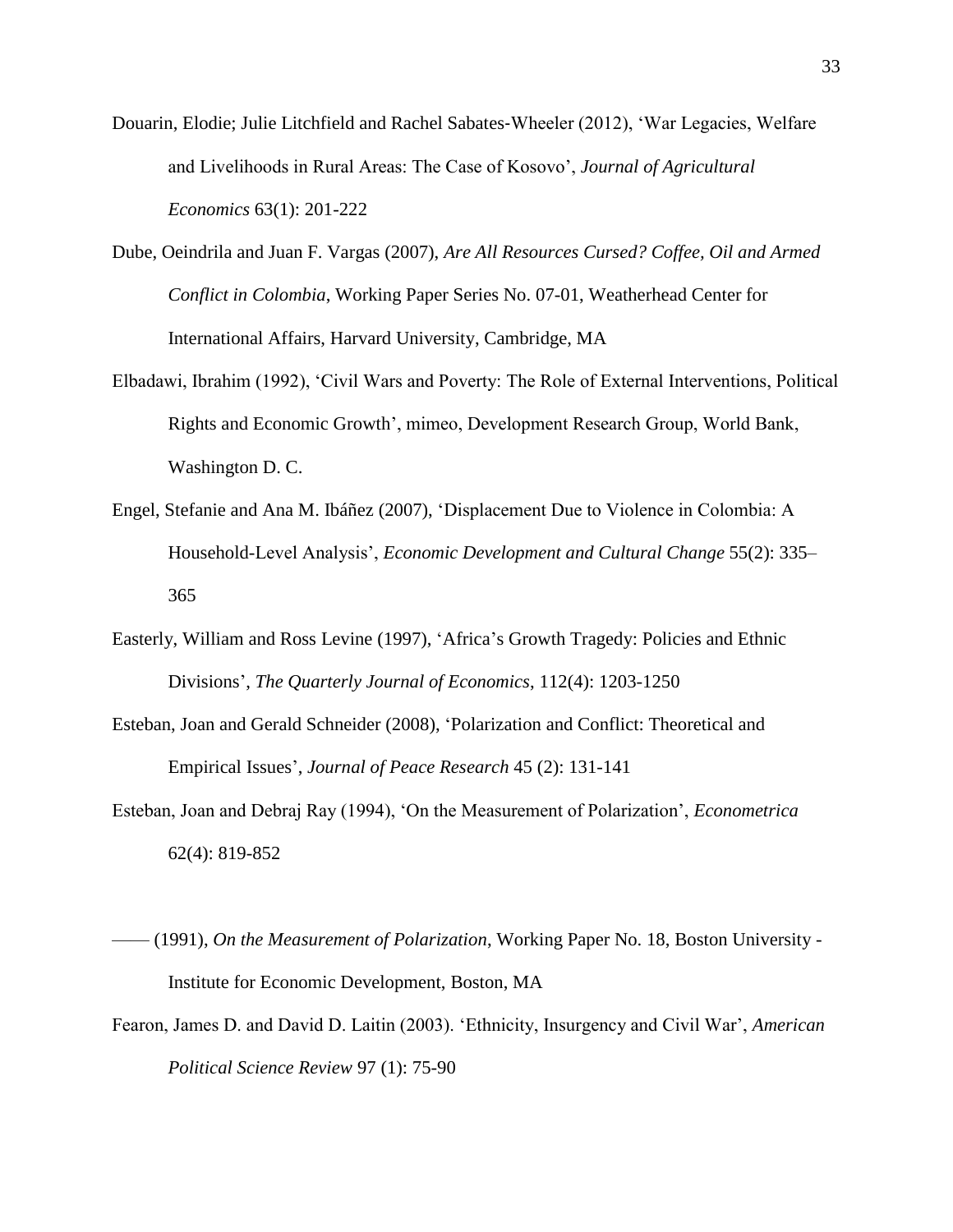- —— (1996), ‗Explaining Interethnic Cooperation', *American Political Science Review* 90(4): 715-35
- Gafaro, Margarita; Ana M. Ibáñez and Patricia Justino (2012), ‗Living with Violence: Shocks, Coping Strategies and Social Capital under Armed Group Control in Colombia', paper prepared for the 6<sup>th</sup> Annual Meeting of the Households in Conflict Network, Aix-en-Provence, 3-5 December
- Garfinkel, Michelle R. (1990), 'Arming as a Strategic Investment in a Cooperative Equilibrium', *American Economic Review* 80(1): 50-68
- González, María A. and Rigoberto A. Lopez (2007), ‗Political Violence and Farm Household Efficiency in Colombia', *Economic Development and Cultural Change* 55 (2): 367-92
- Grein, Thomas; Franceso Checchi; Josep M. Escribè; Abiy Tamrat; Unni Karunakara; Christopher Stokes; Vincent Brown and Dominique Legros (2003), ‗Mortality Among Displaced Former UNITA Members and Their Families in Angola: A Retrospective Cluster Survey', *British Medical Journal* 327 (7416): 650-653
- Guerrero-Serdán, Gabriela (2009), *The Effects of the War in Iraq on Nutrition and Health: An Analysis Using Anthropometric Outcomes of Children*, HiCN Working Paper 55, Households in Conflict Network, Institute of Development Studies, Brighton
- Guha-Sapir, Debarati and Olivier Degomme (2006), *Counting the Deaths in Darfur: Estimating Mortality from Multiple Survey Data*, HiCN Working Paper 15, Households in Conflict Network, Institute of Development Studies, Brighton
- Guha-Sapir, Debarati; David Hargitt and Philippe Hoyois (2004), *Thirty Years of Natural Disasters 1974-2003: The Numbers*, Centre for Research on the Epidemiology of Disasters, Presses Universitaires de Louvain, Louvain-la-Neuve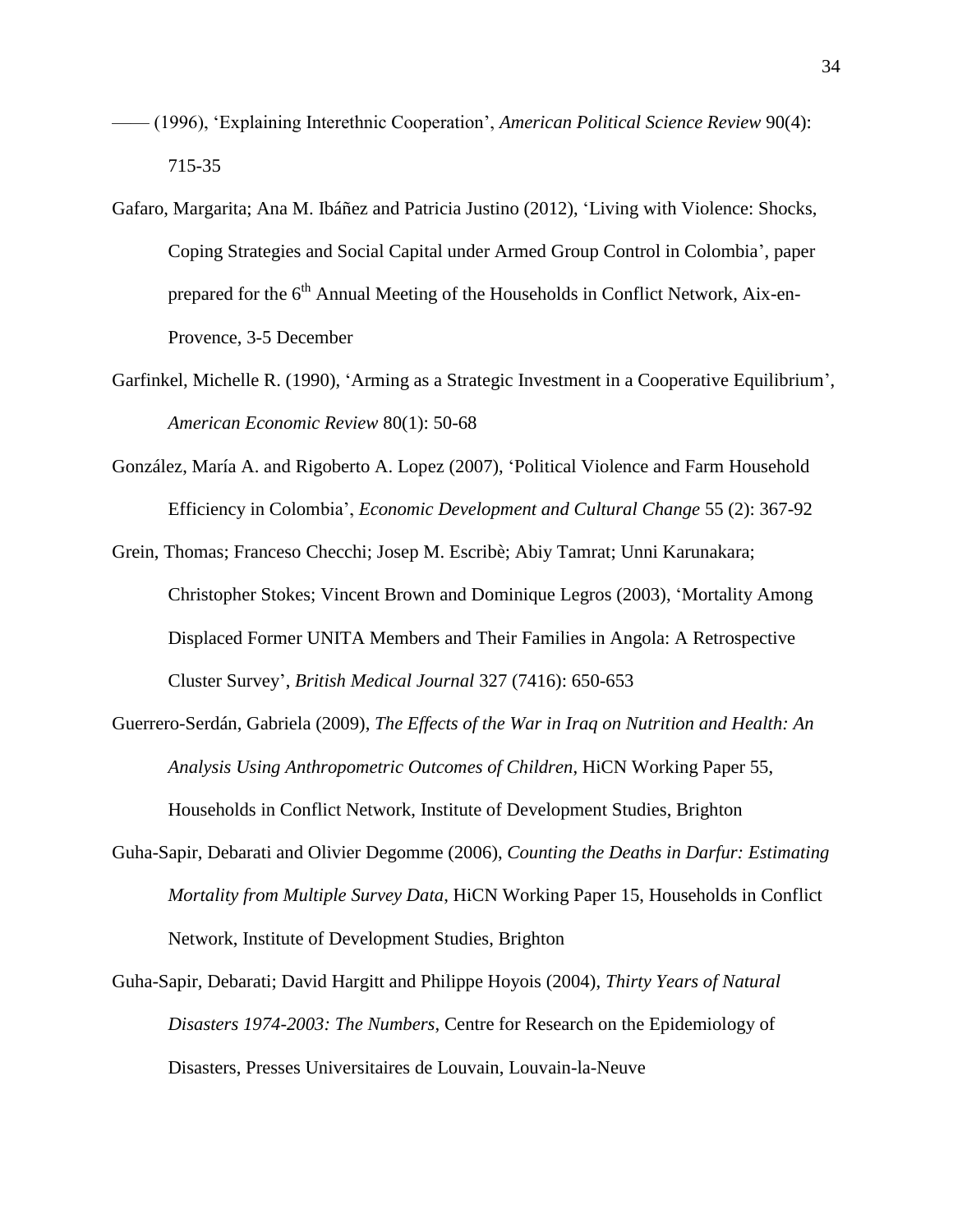- Guichaoua, Yvan (2011), *Circumstantial Alliances and Loose Loyalties in Rebellion Making: The Case of Tuareg Insurgency in Northern Niger*, in Yvan Guichaoua (ed), *Understanding Collective Political Violence* (Houndmills, Basingstoke: Palgrave Macmillan)
- —— (2010), 'How Do Ethnic Militias Perpetuate in Nigeria, A Micro-level Perspective on the Oodua People's Congress'. *World Development* 38 (11): 1657-66
- —— (2007), *Who Joins Ethnic Militias? A Survey of the Oodua People's Congress in South-Western Nigeria*, HiCN Working Paper 26, Households in Conflict Network, Institute of Development Studies, Brighton
- Gupta, Dipak K. (1990), *The Economics of Political Violence: The Effect of Political Instability on Economic Growth* (New York: Praeger)
- Gupte, Jaideep; Patricia Justino and Jean-Pierre Tranchant (2012), *Households Amidst Urban Riots: The Economic Consequences of Civil Violence in India*, HiCN Working Paper 126, Households in Conflict Network, Institute of Development Studies, Brighton
- Gurr, Ted R. (1993), 'Why Minorities Rebel: A Global Analysis of Communal Mobilization and Conflict Since 1945', *International Political Science Review* 14(2): 161-201

—— (1970), *Why Men Rebel*, (Princeton, NJ: Princeton University Press)

- Harbom, Lotta and Peter Wallensteen (2009), ‗Armed Conflicts, 1946 2008', *Journal of Peace Research* 46 (4): 577-587
- Hirshleifer, Jack (2001), *The Dark Side of the Force: Economic Foundations of Conflict Theory* (Cambridge: Cambridge University Press)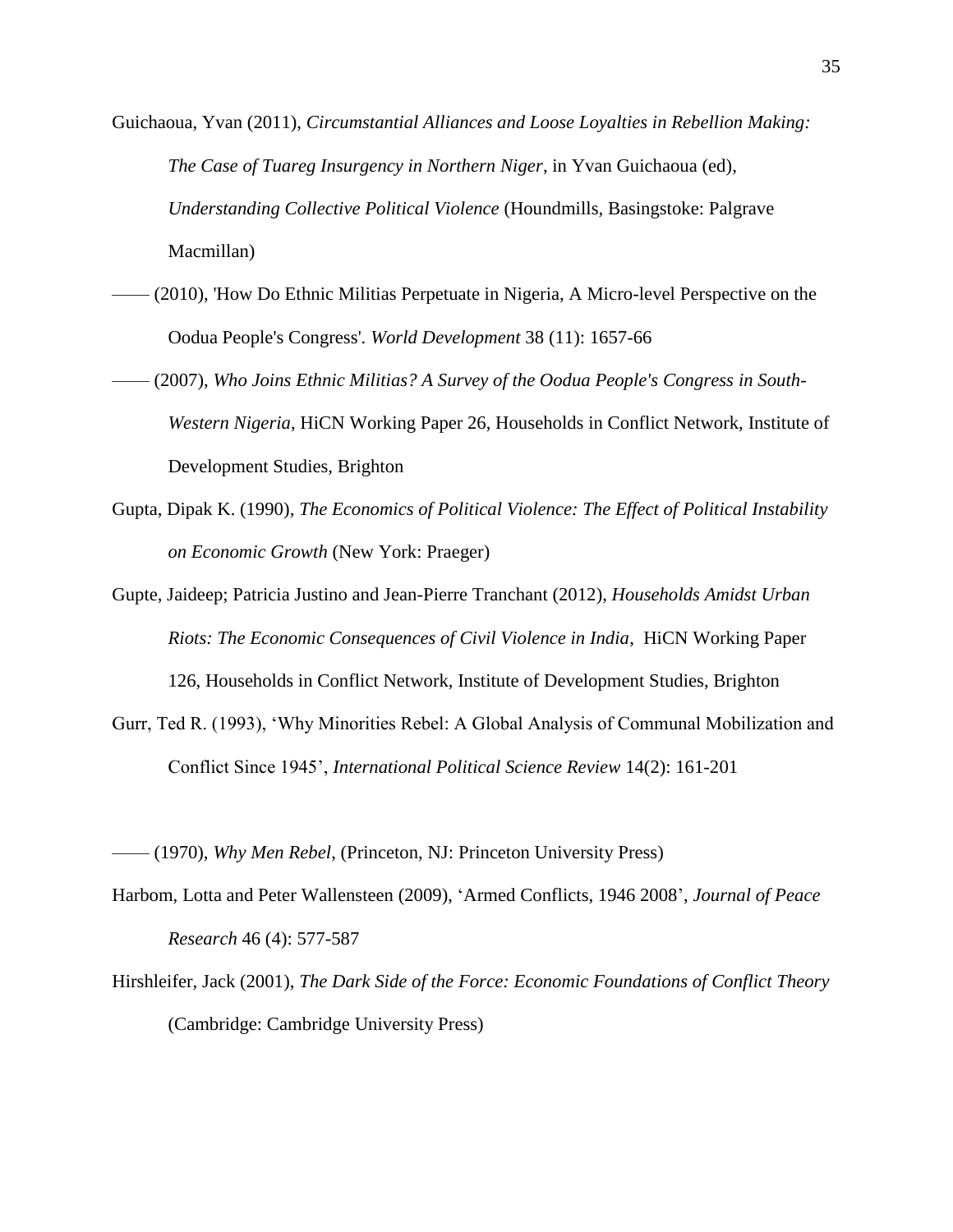- Horowitz, Donald L. (1985), *Ethnic Groups in Conflict* (Berkeley: University of California Press)
- Humphreys, Macartan and Jeremy M. Weinstein (2008), ‗Who Fights? The Determinants of Participation in Civil War', *American Journal of Political Science* 52(2): 436-455
- Ibañez, Ana M. and Andrés Moya (2010a), [‗Do Conflicts Create Poverty Traps? Asset Losses](http://ideas.repec.org/h/nbr/nberch/11837.html)  [and Recovery for Displaced Households in Colombia,](http://ideas.repec.org/h/nbr/nberch/11837.html) in Rafael Di Tella, Sebastian Edwards, and Ernesto Schargrodsky (eds), *The Economics of Crime: Lessons for and from Latin America* (Cambridge, MA: National Bureau of Economic Research, Inc): 137- 172
- —— (2010b), ‗Vulnerability of Victims of Civil Conflicts: Empirical Evidence for the Displaced Population in Colombia*', World Development* 38(4): 647-663
- Jennings, Kathleen and Vesna Nikolić-Ristanović (2009), '*UN Peacekeeping Economies and Local Sex Industries: Connections and Implications*, MICROCON Research Working Paper 17, Institute of Development Studies, Brighton
- Justino, Patricia (2012a), 'War and Poverty', in Michelle R. Garfinkel and Stergios Skaperdas (eds), *The Oxford Handbook of the Economics of Peace and Conflict* (New York: Oxford University Press)
- —— (2012b), ‗Shared Societies and Armed Conflict: Costs, Inequality and the Benefits of Peace', in Clem McCartney and Wim Naudé (eds), *Shared Societies and Global Development* (Club de Madrid and Oxford University Press), forthcoming
- (2009), 'Poverty and Violent Conflict: A Micro-Level Perspective on the Causes and Duration of Warfare', *Journal of Peace Research*, 46 (3): 315-33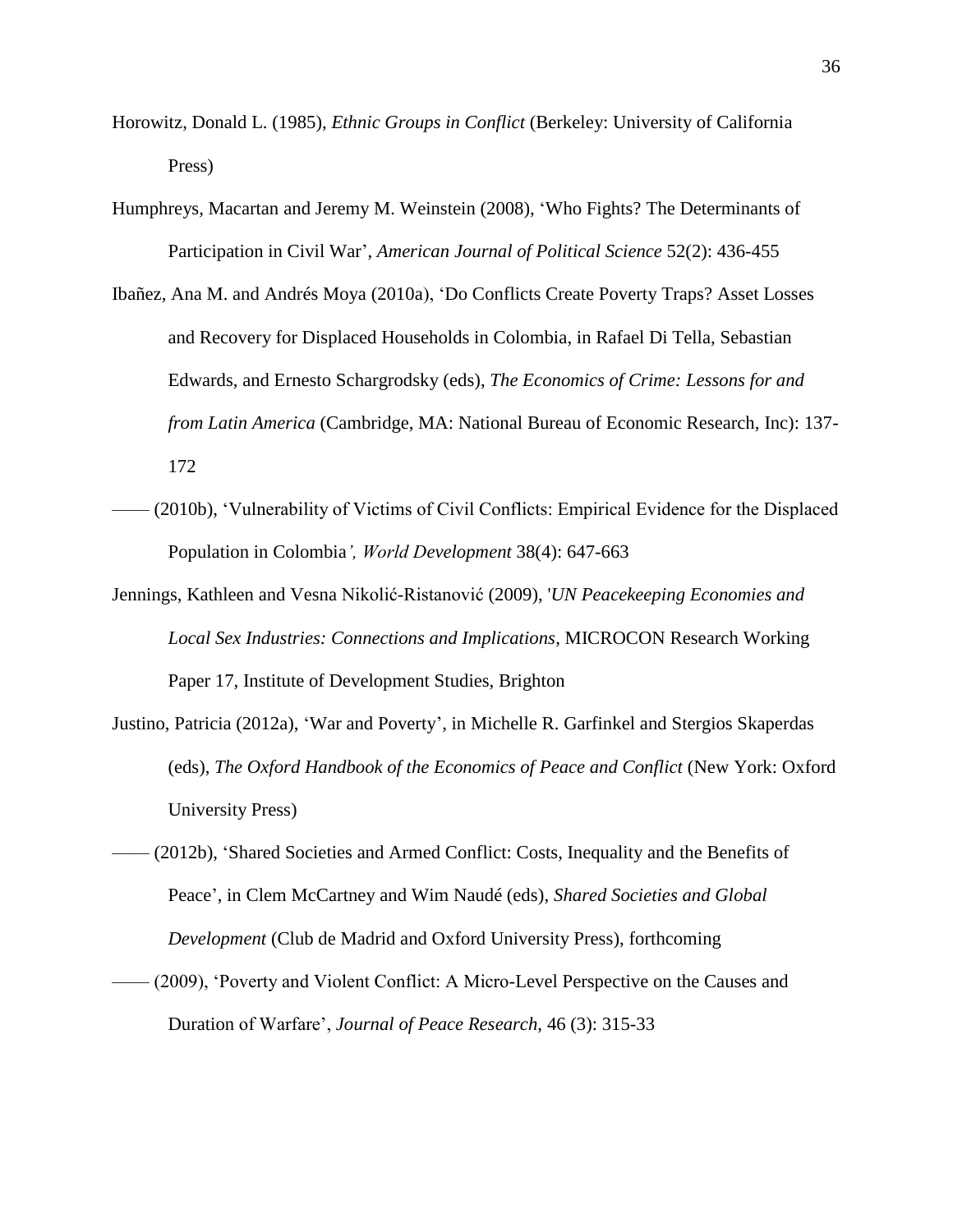- Justino, Patricia and Olga Shemyakina (2010), *Remittances and Labor Supply in Post-Conflict Tajikistan*, HiCN Working Paper 83, Households in Conflict Network, Institute of Development Studies, Brighton
- Justino, Patricia and Philip Verwimp (2012) ‗Poverty Dynamics, Violent Conflict and Convergence in Rwanda', *Review of Income and Wealth*, forthcoming.
- Justino, Patricia; Marinella Leone and Paola Salardi (2011), *Education and Conflict Recovery: The Case of Timor Leste*, Policy Research Working Paper 5774, World Bank, Washington D.C.
- Justino, Patricia; Ivan Cardona; Becky Mitchell and Catherine Müller (2012), ‗Women Working for Recovery: The Impact of Female Employment on Family and Community Welfare after Conflict', in UN Women, *UN Women Sourcebook on Women, Peace and Security* (New York: United Nations Entity for Gender Equality and the Empowerment of Women)
- Kalyvas, Stathis N. (2006), *The Logic of Violence in Civil War* (Cambridge, MA: Cambridge University Press)
- Kalyvas, Stathis N.; Ian Shapiro and Tarek Masoud (2008), 'Introduction: Integrating the Study of Order, Conflict, and Violence'. In Stathis N. Kalyvas, Ian Shapiro and Tarek Masoud (eds), *Order, Conflict and Violence* (Cambridge M.A: Cambridge University Press)

Karamelska, Teodora and Christian Geiselmann (2010), *Experience, Memory and Narrative: A Biographical Analysis of Ethnic Identity*, MICROCON Research Working Paper 29, Institute of Development Studies, Brighton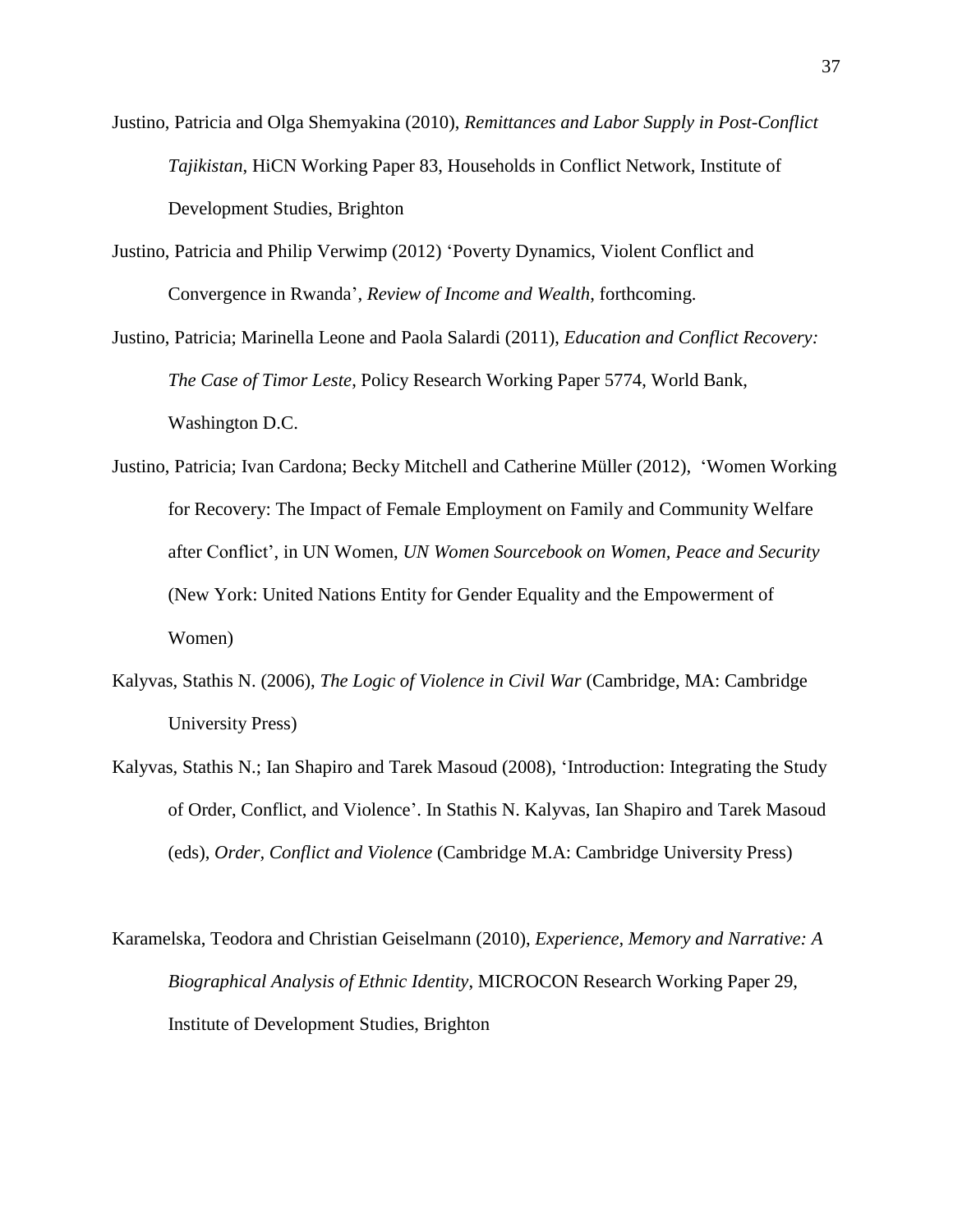- Keen, David (2000), 'Incentives and Disincentives for Violence', in Mats R. Berdal and David M. Malone (eds), *Greed and Grievance: Economic Agendas in Civil War* (Boulder, CO: Lynne Rienner): 19-41
- —— (1998), ‗The Economic Functions of Violence in Civil Wars', *The Adelphi Papers* 38(320): 7-8
- Knight, Malcom; Norman Loayza and Delano Villanueva (1996), 'The Peace Dividend: Military Spending Cuts and Economic Growth', *IMF Staff Papers* 43(1): 1-37
- Kondylis, Florence (2010), ‗Conflict Displacement and Labor Market Outcomes in Post-War Bosnia and Herzegovina', *Journal of Development Economics* 93(2): 235-248
- —— (2008), ‗Agricultural Outputs and Conflict Displacement: Evidence from a Policy Intervention in Rwanda', *[Economic Development and Cultural Change](http://ideas.repec.org/s/ucp/ecdecc.html)* 57(1): 31-66
- Krug, Etienne G.; James A. Mercy; Linda L. Dahlberg and Anthony B. Zwi (2002), ‗The world report on violence and health', *The Lancet* 360(9339): 1083–1088
- Langer, Armin (2004), *Horizontal Inequalities and Violent Conflict: The Case of Cote D'Ivoire*, CRISE Working Paper No. 13, Centre for Research on Inequality, Human Security and Ethnicity, Queen Elizabeth House, University of Oxford, Oxford
- Lecoutere, Els (2011), 'Institutions Under Construction: Resolving Resource Conflicts in Tanzanian Irrigation Schemes', *Journal of Eastern African Studies* 5(2): 252-273
- Lecoutere, Els; Ben D'Exelle and Bjorn van Campenhout (2010), *Who Engages in Water Scarcity Conflicts? A Field Experiment with Irrigators in Semi-arid Africa*, MICROCON Research Working Paper 31, Institute of Development Studies, Brighton
- Lindley, Anna (2010), 'Leaving Mogadishu: Towards a Sociology of Conflict-Related Mobility', *Journal of Refugee Studies* 23 (1): 2-22.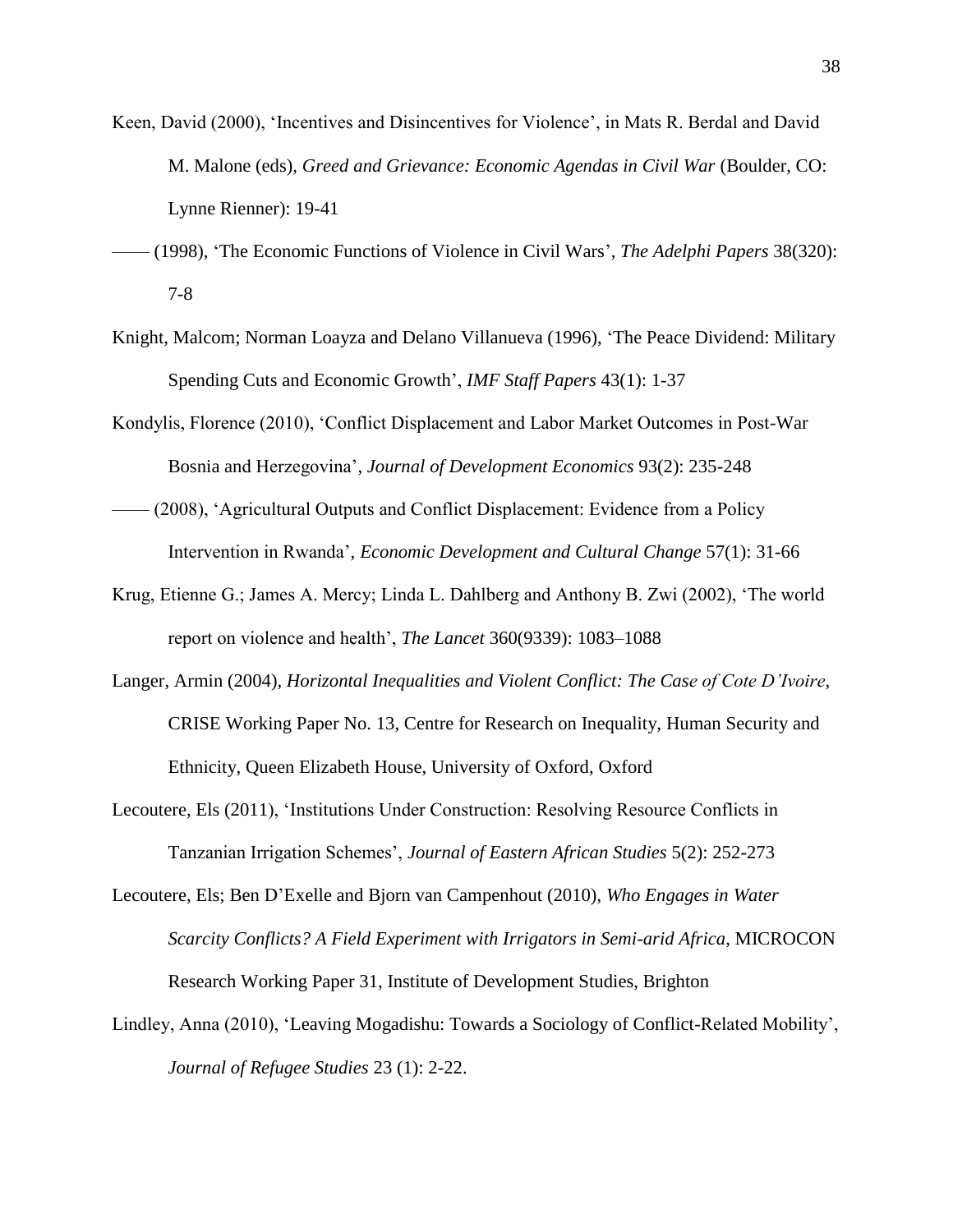- Lubkemann, Stephen C. (2008), *Culture in Chaos: An Anthropology of the Social Condition in War* (Chicago: University of Chicago Press)
- Mancini, Luca (2005), *Horizontal Inequality and Communal Violence: Evidence from Indonesian Districts*, CRISE Working Paper No. 22, Centre for Research on Inequality, Human Security and Ethnicity, Queen Elizabeth House, University of Oxford, Oxford

Marshall, Monty G. (2005), *Conflict Trends in Africa 1946-2004. A Macro-Comparative* 

*Perspective*, Report prepared for the Africa Conflict Prevention Pool (ACPP), Government of the United Kingdom,

<http://www.systemicpeace.org/africa/AfricaConflictTrendsMGM2005us.pdf> (accessed 24 September 2012)

- Maystadt, Jean-François (2008), *Does Inequality Make Us Rebel? A Renewed Theoretical Model Applied to South Mexico*, HiCN Working Paper 41, Households in Conflict Network, Institute of Development Studies, Brighton
- Mazurana, Dyan E.; Angela Raven-Roberts and Jane L. Parpart (2005), *Gender, Conflict, And Peacekeeping* (Lanham, MD: Rowman & Littlefield)
- McKay, Susan (2004), 'Reconstructing Fragile Lives: Girls' Social Reintegration in Northern Uganda and Sierra Leone', *Gender and Development* 12(3): 19-30
- Minoiu, Camelia and Olga Shemyakina (2012), ‗Child Health and Conflict in Cote d'Ivoire', *American Economic Review* 102(3): 294-99

Montalvo, Jose G. and Marta Reynal-Querol, M. (2008), ‗Discrete Polarization with an Application to the Determinants of Genocides', *Economic Journal* 118(533): 1835-1865

Muller, Edward N. (1985), 'Income Inequality, Regime Repressiveness, and Political Violence', *American Sociological Review* 50(1), 47-61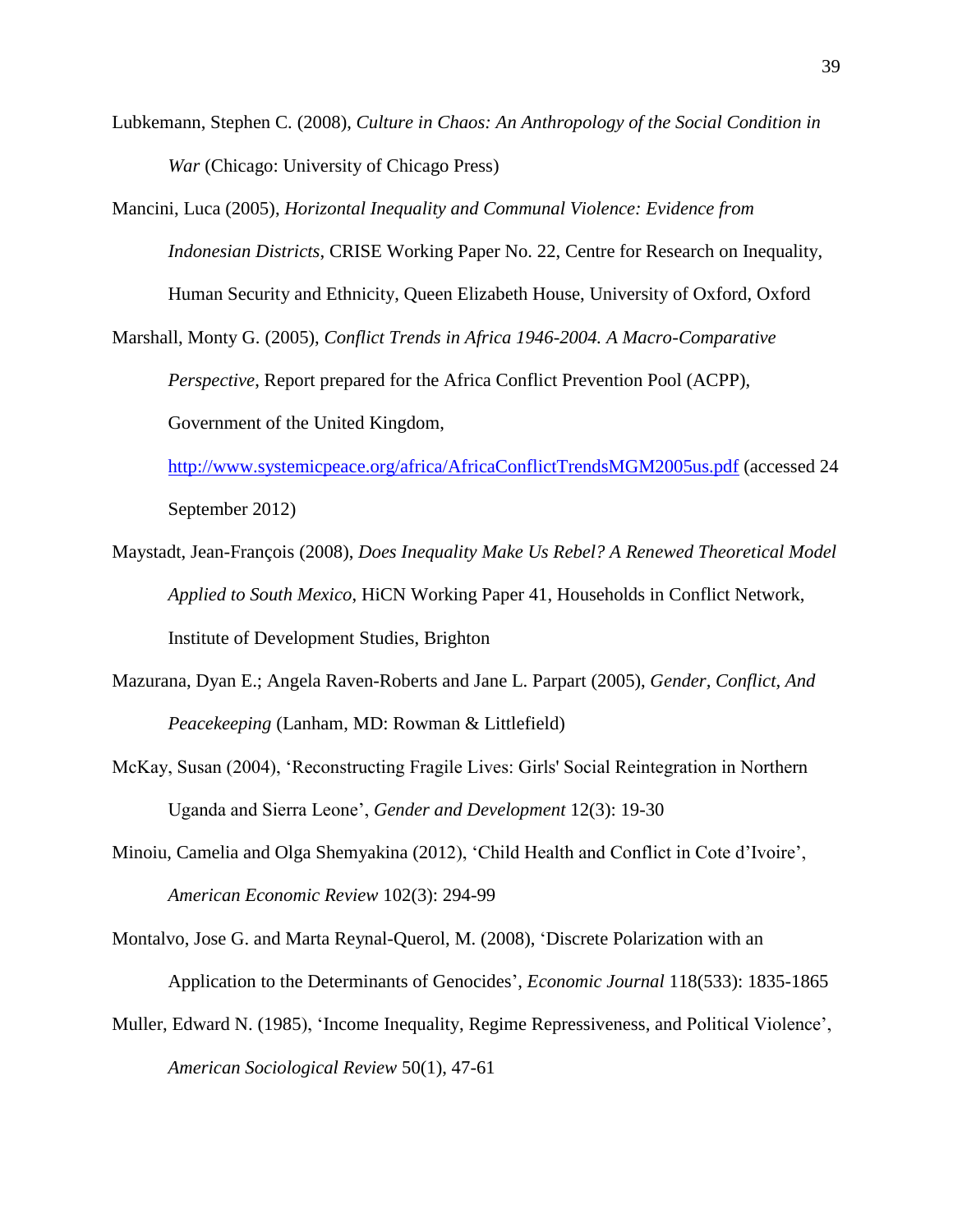- Muller, Edward and Seligson, Mitchell A. (1987), ‗Inequality and Insurgency', *American Political Science Review* 81(2): 425-451
- Muller, Christophe and Marc Vothknecht (2011), *Group Violence, Ethnic Diversity, and Citizen*
- *Participation: Evidence from Indonesia*, MICROCON Research Working Paper 48, Institute of Development Studies, Brighton
- Murshed, S. Mansoob and Scott Gates (2005), 'Spatial-Horizontal Inequality and the Maoist Insurgency in Nepal', *Review of Development Economics* 9(1): 121–134
- Nillesen, Eleonora and Philip Verwimp (2010a), *Grievance, Commodity Prices and Rainfall: A Village-Level Analysis of Rebel Recruitment in Burundi*, MICROCON Research Working Paper 11, Institute of Development Studies, Brighton
- —— (2010b), *A Phoenix in Flames? Portfolio Choice and Violence in Civil War in Rural Burundi*, HiCN Working Paper 75, Households in Conflict Network, Institute of Development Studies, Brighton
- Nordstrom, Carolyn (1997), *A Different Kind of War Story* (Philadelphia: University of Pennsylvania Press)
- North, Douglass C.; John J. Wallis and Barry R. Weingast (2009), *Violence and Social Orders: A Conceptual Framework for Interpreting Recorded Human History* (New York: Cambridge University Press)

Østby, Gudrun (2008), ['Horizontal Inequalities, Political Environment and Civil Conflict:](http://www.prio.no/CSCW/Research-and-Publications/Publication/?oid=182313)  [Evidence From 55 Developing Countries',](http://www.prio.no/CSCW/Research-and-Publications/Publication/?oid=182313) in Frances Stewart (ed), *Horizontal Inequalities and Conflict: Understanding Group Violence in Multiethnic Societies* (Houndmills, Basingstoke: Palgrave Macmillan): 136–157

Paige, Jeffrey (1975), *Agrarian Revolutions* (New York: Free Press).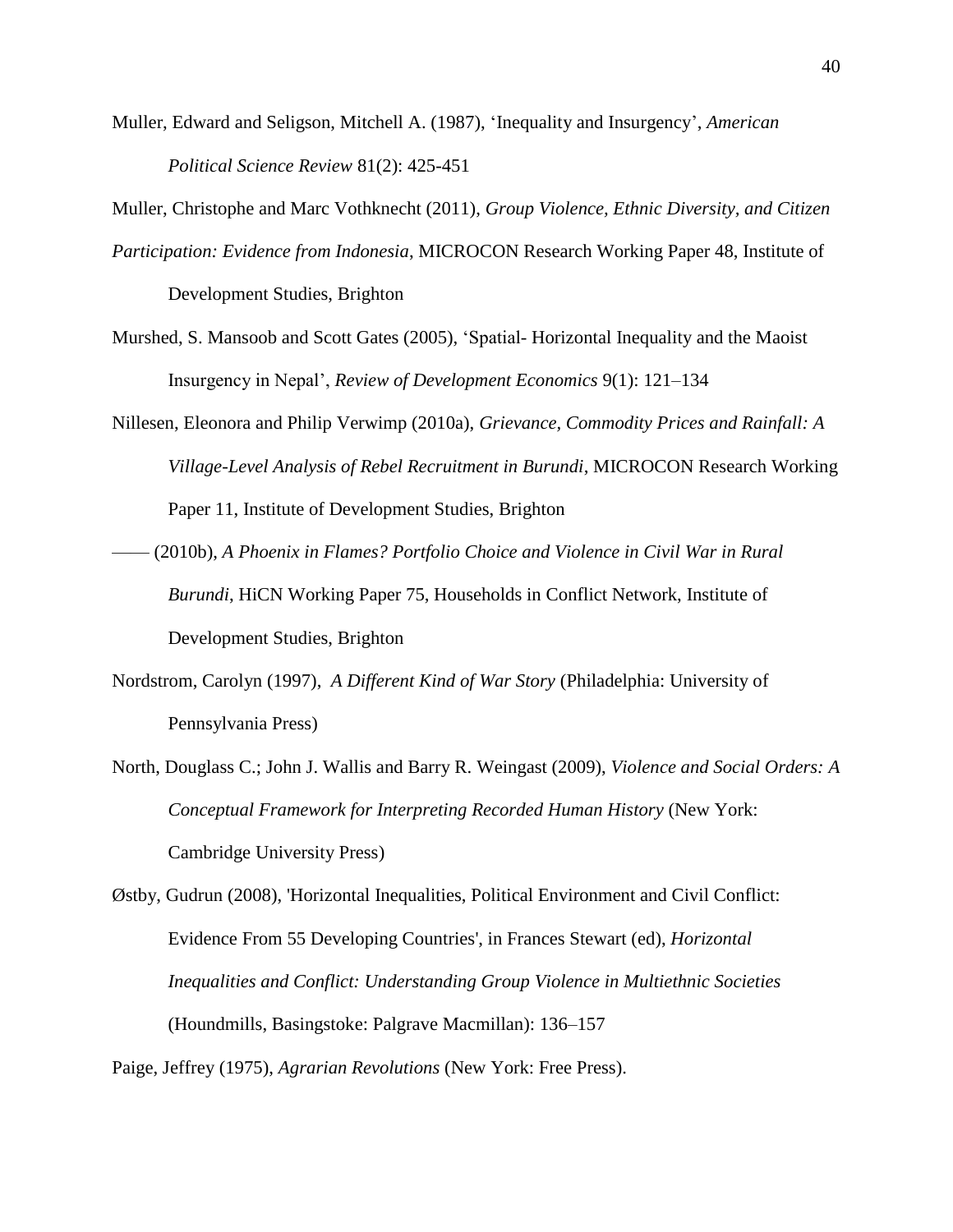- Parlow, Anton (2012), *Armed Conflict and Children's Health - Exploring New Directions: The Case of Kashmir*, HiCN Working Paper 119, Households in Conflict Network, Institute of Development Studies, Brighton
- Raeymaekers, Timothy (2011), *Forced Displacement and Youth Employment in the Aftermath of the Congo War: From Making a Living to Making a Life*, MICROCON Research Working Paper 38, Institute of Development Studies, Brighton
- Reynal-Querol, Marta (2002), ‗Ethnicity, Political Systems and Civil Wars', *Journal of Conflict Resolution* 46(1): 29-54.
- Richards, Paul (1996), *Fighting for the Rainforest: War, Youth and Resources in Sierra Leone* (London: James Currey Publishers)
- Sambanis, Nicholas (2004), 'What Is a Civil War? Conceptual and Empirical Complexities of an Operational Definition', *Journal of Conflict Resolution* 48(6): 814-858
- Schock, Kurt (1996), ‗A Conjuctural Model of Political Conflict: The Impact of Political Opportunities on the Relationship Between Economic Inequality and Violent Political Conflict', *Journal of Conflict Resolution* 40 (1): 98-133
- Scott, James C. (1976), *The Moral Economy of the Peasant: Rebellion and Subsistence in Southeast Asia* (New Haven: Yale University Press)

Seekings, Jeremy and Kai Thaler (forthcoming), ‗Socio-economic Conditions, Young Men and Violence in Cape Town', in press in B.K. Barber, A. Dawes, and P.D. Page (eds), *Fourteen Years On: Challenges for South African Youth in Post-Apartheid Society*, Volume II of B. K. Barber (ed), *Picking Up the Pieces of War: Joint Efforts for Youth Well-Being* (New York: Oxford University Press)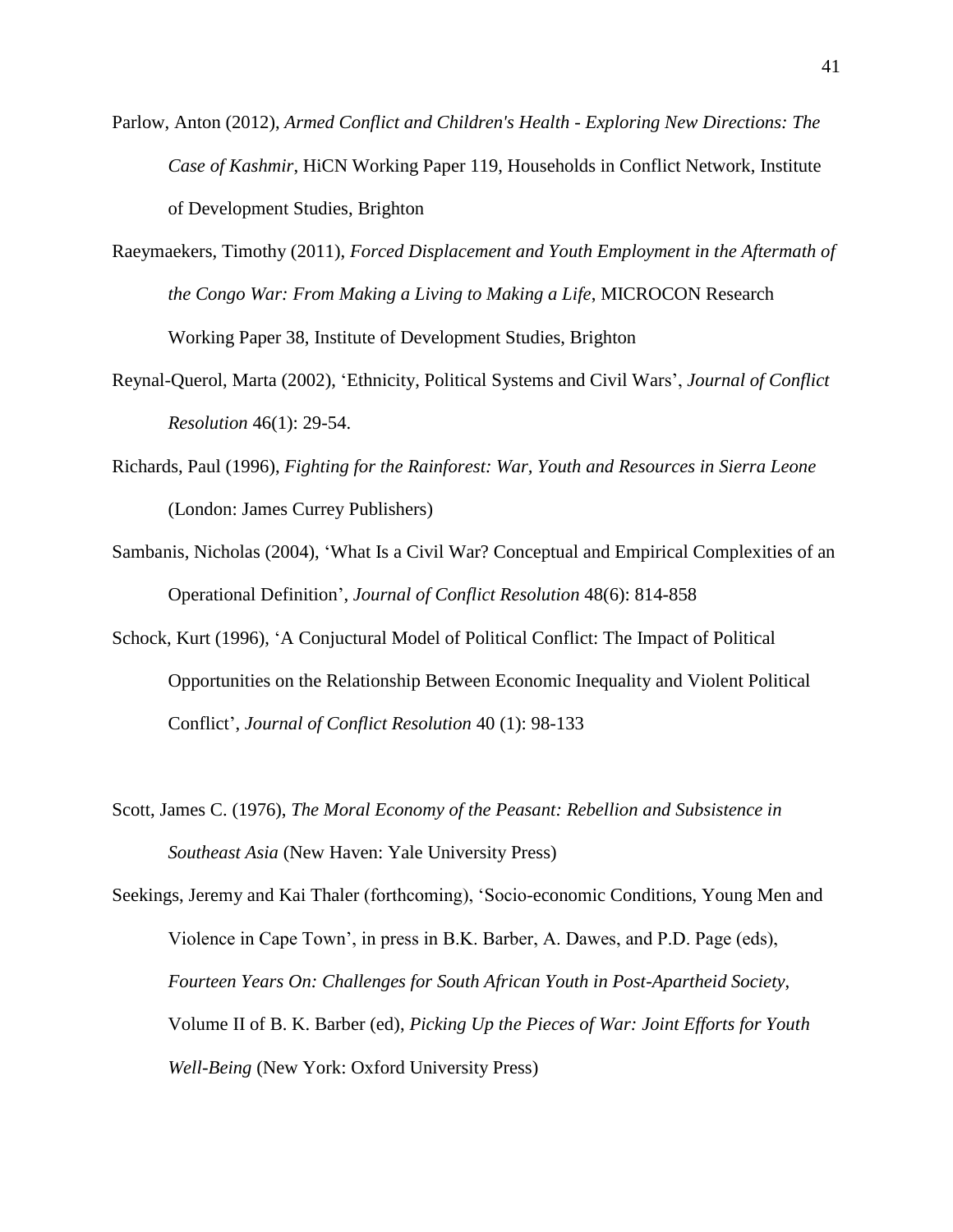- Shemyakina, Olga (2011a), 'The Effect of Armed Conflict on Accumulation of Schooling: Results from Tajikistan', *Journal of Development Economics* 95 (2): 186-200
- —— (2011b), ‗*[The Labor Market, Education and Armed Conflict in Tajikistan](http://ideas.repec.org/p/wbk/wbrwps/5738.html)*', HiCN Working Paper 106, Households in Conflict Network, Institute of Development Studies, Brighton
- Skaperdas, Stergios (1992), ‗Cooperation, Conflict, and Power in the Absence of Property Rights', *American Economic Review* 82 (4): 720-739
- Small, Melvin and David J. Singer (1994), *Correlates of War Project: International and Civil War Data, 1816-1992*, Inter-University Consortium for Political and Social Research, Ann Arbor, Michigan
- Stewart, Frances (2011), 'Religion versus Ethnicity as a Source of Mobilisation: Are There Differences?', in Yvan Guichaoua (ed), *Understanding Collective Political Violence*  (Houndmills, Basingstoke: Palgrave Macmillan)
- —— (2009), *A Global View of Horizontal Inequalities: Inequalities Experienced by Muslims Worldwide*, MICROCON Research Working Paper 13, Institute of Development Studies, Brighton
- —— (2002), *Horizontal Inequalities: A Neglected Dimension of Development*, QEH Working Paper Series No. 81, Queen Elisabeth House, University of Oxford, Oxford
- —— (2000), ‗Crisis Prevention: Tackling Horizontal Inequalities', *Oxford Development Studies* 28 (3): 245-62
- Stewart, Frances and Valpy Fitzgerald (2001), ‗Introduction: Assessing the Economic Costs of War', in Frances Stewart, Valpy Fitzgerald and Associates (eds), *War and*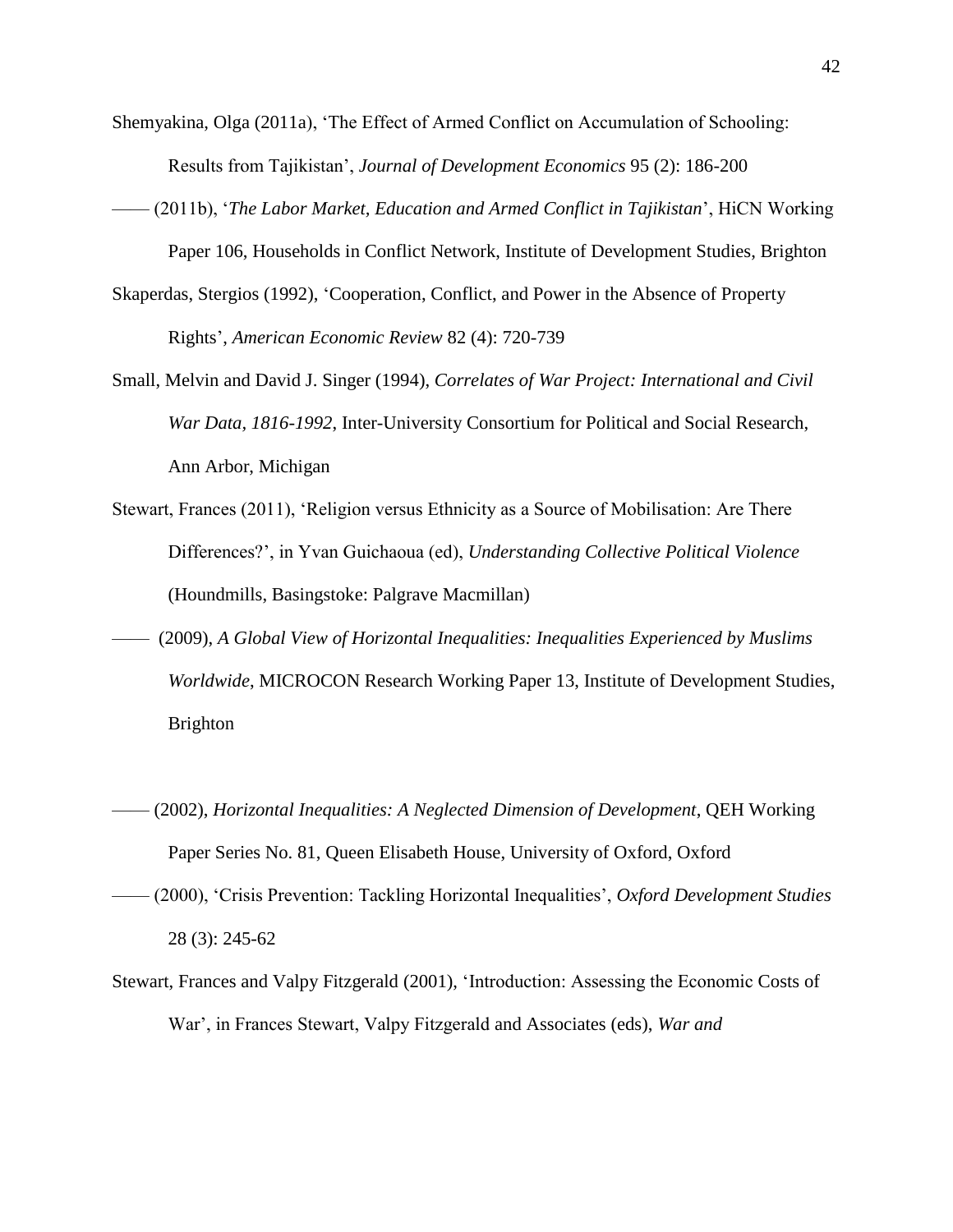*Underdevelopment. Volume 1: The Economic and Social Consequences of Conflict* (Oxford: Oxford University Press): 1–20

- Stewart, Frances; Graham Brown and Luca Mancini (2005), *Why Horizontal Inequalities Matter: Some Implications for Measurement*, CRISE Working Paper No. 19, Centre for Research on Inequality, Human Security and Ethnicity, University of Oxford, Oxford
- Stiglitz, Joseph and Linda J. Bilmes (2008), *The Three Trillion Dollar War: The True Cost of the Iraq Conflict* (London: W. W. Norton & Co.)

Tilly, Charles (1998), *Durable Inequality* (California: University of California Press)

- Tranchant, Jean-Pierre; Patricia Justino and Catherine Müller (2012), ‗Household Welfare Under Rebel Control: Evidence from the Naxal Insurrection in Andhra Pradesh', mimeo, Institute of Development Studies, Brighton
- UN (2004), *A More Secure World*, United Nations, New York
- UN (2005), *In Fuller Freedom*, United Nations, New York
- Valente, Christine (2011), *[Children of the Revolution: Fetal and Child Health amidst Violent](http://ideas.repec.org/p/yor/hectdg/11-12.html)  [Civil Conflict](http://ideas.repec.org/p/yor/hectdg/11-12.html)*, [HEDG Working Papers](http://ideas.repec.org/s/yor/hectdg.html) 11/12, Health, Econometrics and Data Group, Department of Economics, University of York
- Verpoorten, Marijke (2009), ‗Household Coping in War and Peacetime: Cattle Sales in Rwanda, 1991-2001', *Journal of Development Economics* 88(1): 67-86
- Verwimp, Philip (forthcoming), *Peasants in Power: A Political Economy of Development and Genocide in Rwanda*, Springer Verlag
- —— (2012), ‗Undernutrition, Subsequent Risk of Mortality and Civil War in Burundi', *[Economics and Human Biology](http://www.ncbi.nlm.nih.gov/pubmed/22154529)* 10(3): 221-31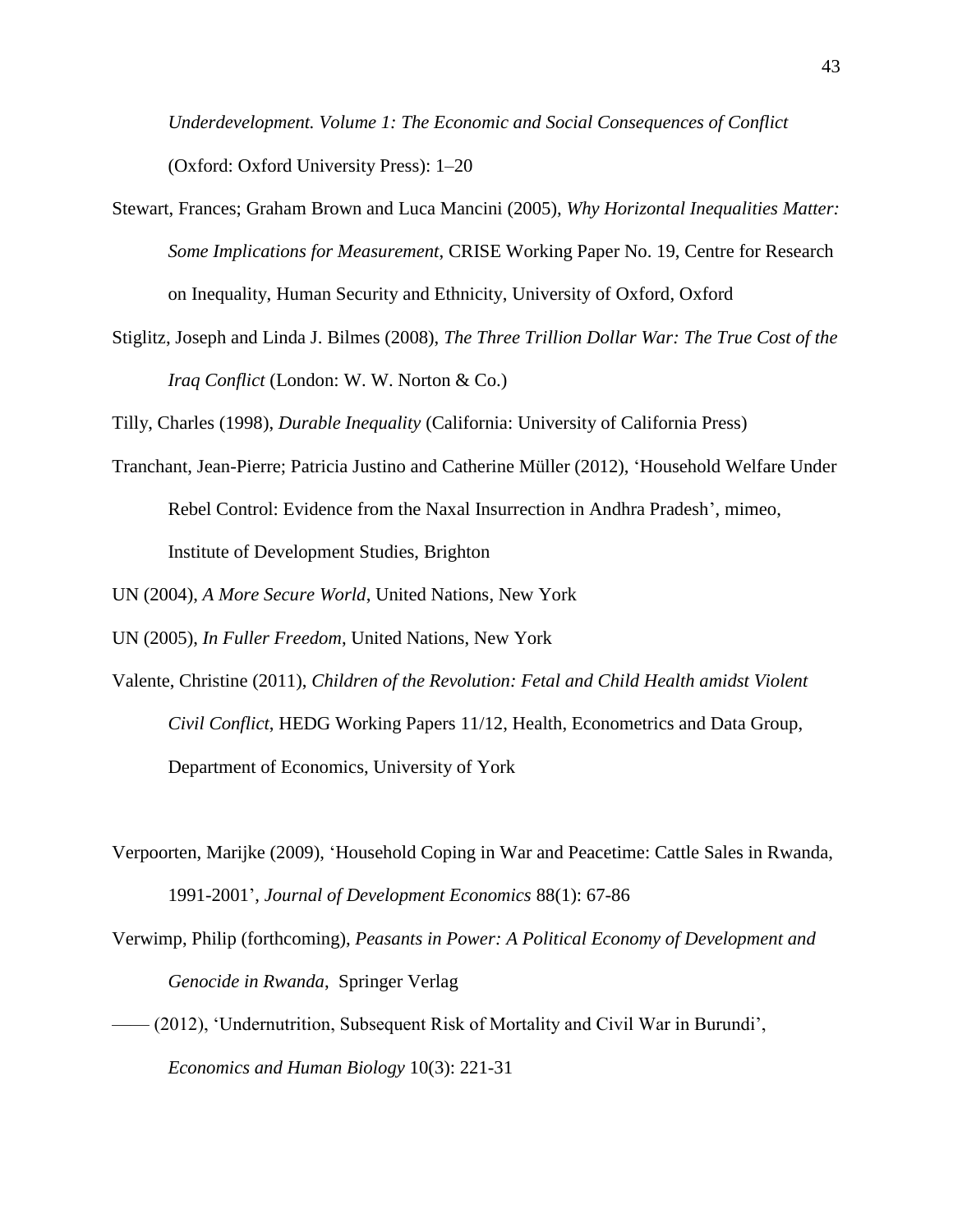- Verwimp, Philip and Tom Bundervoet (2008), *Consumption Growth, Household Splits and Civil War*, MICROCON Research Working Paper 9, Institute of Development Studies, Brighton
- Verwimp, Philip; Patricia Justino and Tilman Brück (2009), ‗The Micro-Level Dynamics of Violent Conflict', *Journal of Peace Research*, 46 (3): 307-314
- Vigh, Henrik (2006), *Navigating Terrains of War: Youth and Soldiering in Guinea-Bissau* (New York and Oxford: Berhahn Books)
- Voors, Maarten; Eleonora Nillesen; Philip Verwimp; Erwin Bulte; Robert Lensink and Daan van Soest (2012), ‗Violent Conflict and Behavior? Evidence from Field Experiments in Burundi', *American Economic Review* 102(2): 941-64
- —— (2010), *Does Conflict Affect Preferences? Results from Field Experiments in Burundi*, MICROCON Research Working Paper 21, Institute of Development Studies, Brighton
- Walraet, Anne (2011), *Displacement in Post-War Southern Sudan: Survival and Accumulation within Urban Perimeters*, MICROCON Research Working Paper 57, Institute of Development Studies, Brighton
- Walter, Barbara F. (2004), 'Does Conflict Beget Conflict? Explaining Recurring Civil War', *Journal of Peace Research* 41 (3): 371-88
- Weinstein, Jeremy M. (2006), *Inside Rebellion: The Politics of Insurgent Violence* (Cambridge: Cambridge University Press)
- Wickham-Crowley, Timothy (1992), *Guerrillas and Revolution in Latin America: A Comparative Study of Insurgents and Regimes Since 1956* (Princeton, NJ: Princeton University Press)